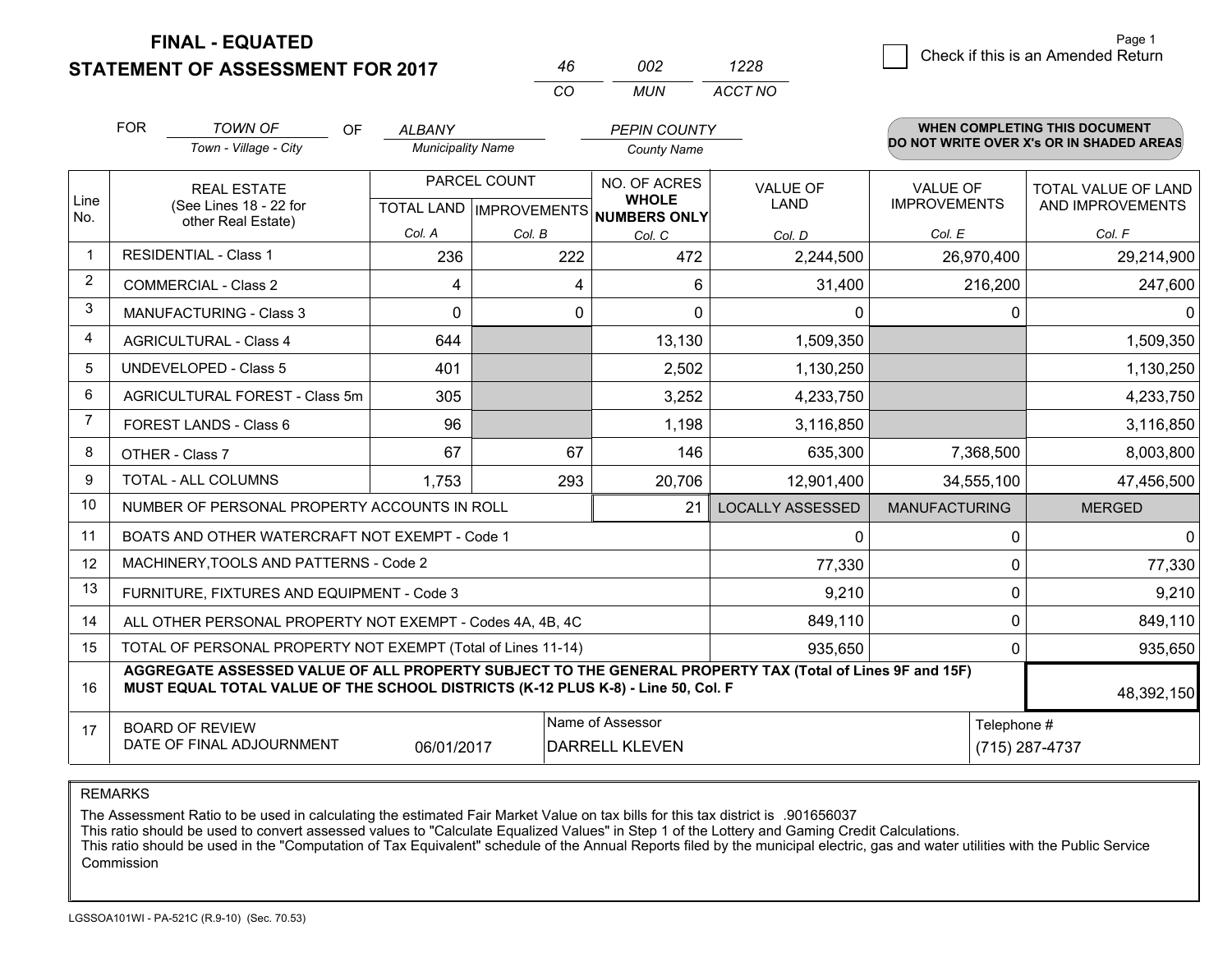*YEAR CO MUN ACCT NO* 2017 <u>46 002 1228 46</u>

Do not confuse FOREST LANDS (Line 7) with FOREST CROPS (in this section) - They are **NOT** the same

|    |                                  |                                             | Private Forest Crop - Reg Class @ 10¢ per acre                                 |                 | Private Forest Crop - Reg Class @ \$2.52 per acre                            |                    |
|----|----------------------------------|---------------------------------------------|--------------------------------------------------------------------------------|-----------------|------------------------------------------------------------------------------|--------------------|
| 18 | (a) PARCELS                      | (b) ACRES                                   | (c) ASSESSED VALUE                                                             | (d) PARCELS     | (e) ACRES                                                                    | (f) ASSESSED VALUE |
|    |                                  |                                             |                                                                                |                 |                                                                              |                    |
|    |                                  |                                             | Private Forest Crop - Special Class @ 20¢ per acre                             |                 | Entered Before 2005 Managed Forest - Ferrous Mining CLOSED @ \$8.27 per acre |                    |
| 19 | (a) PARCELS                      | (b) ACRES                                   | (c) ASSESSED VALUE                                                             | (d) PARCELS     | (e) ACRES                                                                    | (f) ASSESSED VALUE |
|    |                                  |                                             |                                                                                |                 |                                                                              |                    |
|    |                                  | Entered Before 2005 Managed Forest - OPEN @ | \$.79 per acre                                                                 |                 | Entered Before 2005 Managed Forest - CLOSED @ \$1.87 per acre                |                    |
| 20 | (a) PARCELS                      | (b) ACRES                                   | (c) ASSESSED VALUE                                                             | (d) PARCELS     | (e) ACRES                                                                    | (f) ASSESSED VALUE |
|    |                                  |                                             |                                                                                | 61              | 1.594.74                                                                     | 3,248,000          |
|    |                                  | Entered After 2004 Managed Forest - OPEN @  | \$2.14 per acre                                                                |                 | Entered After 2004 Managed Forest - CLOSED @ \$10.68 per acre                |                    |
| 21 | (a) PARCELS                      | (b) ACRES                                   | (c) ASSESSED VALUE                                                             | (d) PARCELS     | (e) ACRES                                                                    | (f) ASSESSED VALUE |
|    |                                  |                                             |                                                                                |                 |                                                                              |                    |
|    |                                  |                                             |                                                                                | 30              | 894.57                                                                       | 1,995,700          |
| 22 | (a) County Forest Cropland Acres |                                             | (b) Federal Acres                                                              | (c) State Acres | (d) County (NOT FOREST CROP) Acres                                           | (e) Other Acres    |
|    |                                  |                                             |                                                                                |                 | 3.7                                                                          | 18.96              |
|    |                                  |                                             | Assessed Value of Omitted Property From Prior Years (Sec. 70.44)               |                 | Assessed Value of Sec. 70.43 Corrections of Errors by Assessors              |                    |
| 23 |                                  | (a) REAL ESTATE                             | (b) PERSONAL                                                                   |                 | (c1) REAL ESTATE                                                             | (c2) PERSONAL      |
|    |                                  |                                             |                                                                                |                 |                                                                              |                    |
|    |                                  |                                             | Manufacturing Equated Value of Omitted Property From Prior Years (Sec. 70.995) |                 | Mfg. Equated Value of Sec.70.43 Corrections of Errors by Assessors           |                    |
|    |                                  | (d) REAL ESTATE                             | (e) PERSONAL                                                                   |                 | (f1) REAL ESTATE                                                             | (f2) PERSONAL      |
|    |                                  |                                             |                                                                                |                 |                                                                              |                    |

## **SPECIAL DISTRICTS**

| Line<br>No. | Enter 6-digit<br><b>Special District</b> | <b>Account</b><br><b>Number</b> | <b>Special District Name</b> | <b>Locally Assessed Value</b><br>of Real Estate and | Mfg Value of Real Estate<br>and Personal Property | <b>Merged Value of</b><br><b>Real Estate and</b> |
|-------------|------------------------------------------|---------------------------------|------------------------------|-----------------------------------------------------|---------------------------------------------------|--------------------------------------------------|
|             | Code (Col. A)                            | (Col. B)                        | (Col. C)                     | Personal Property (Col. D)                          | (Col. E)                                          | Personal Property (Col. F)                       |
| 24          |                                          |                                 |                              |                                                     |                                                   |                                                  |
| 25          |                                          |                                 |                              |                                                     |                                                   |                                                  |
| 26          |                                          |                                 |                              |                                                     |                                                   |                                                  |
| 27          |                                          |                                 |                              |                                                     |                                                   |                                                  |
| 28          |                                          |                                 |                              |                                                     |                                                   |                                                  |
| 29          |                                          |                                 |                              |                                                     |                                                   |                                                  |
| 30          |                                          |                                 |                              |                                                     |                                                   |                                                  |
| 31          |                                          |                                 |                              |                                                     |                                                   |                                                  |
| 32          |                                          |                                 |                              |                                                     |                                                   |                                                  |
| 33          |                                          |                                 |                              |                                                     |                                                   |                                                  |
| 34          |                                          |                                 |                              |                                                     |                                                   |                                                  |
| 35          |                                          |                                 |                              |                                                     |                                                   |                                                  |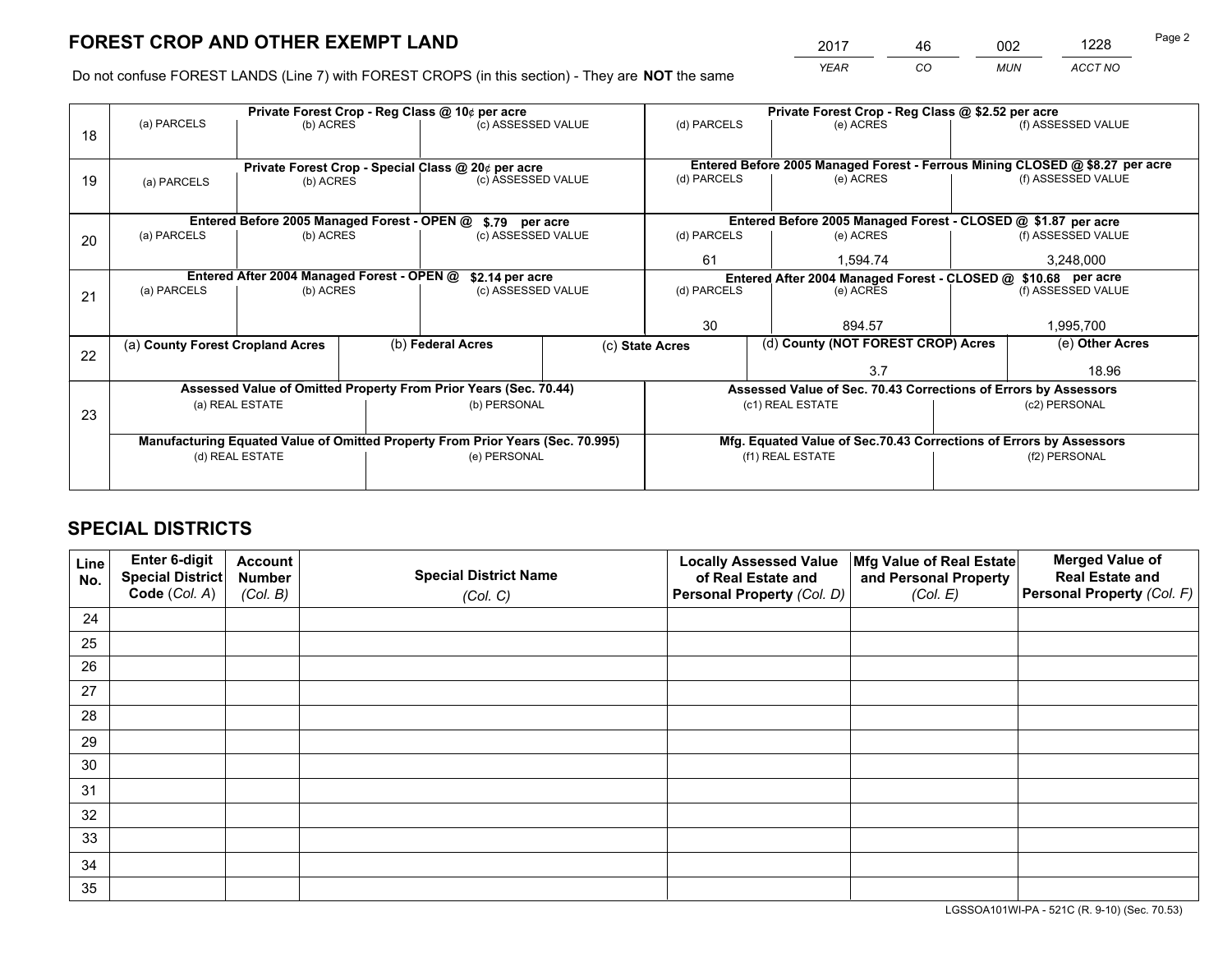|             |                                                          |                                             |                                                         | YEAR                                                                              | CO.<br><b>MUN</b>                                             | ACCT NO                                                                        |
|-------------|----------------------------------------------------------|---------------------------------------------|---------------------------------------------------------|-----------------------------------------------------------------------------------|---------------------------------------------------------------|--------------------------------------------------------------------------------|
| Line<br>No. | Enter 6-digit<br><b>School District</b><br>Code (Col. A) | <b>Account</b><br><b>Number</b><br>(Col. B) | <b>School District Name</b><br>(Col. C)                 | <b>Locally Assessed Value</b><br>of Real Estate and<br>Personal Property (Col. D) | Mfg Value of Real Estate<br>and Personal Property<br>(Col. E) | <b>Merged Value of</b><br><b>Real Estate and</b><br>Personal Property (Col. F) |
|             | A. SCHOOL DISTRICTS (K-8 and K-12)                       |                                             |                                                         |                                                                                   |                                                               |                                                                                |
| 36          | 063668                                                   | 0044                                        | SCH D OF MONDOVI                                        | 37,458,780                                                                        |                                                               | 37,458,780                                                                     |
| 37          | 461499                                                   | 0278                                        | SCH D OF DURAND                                         | 10,933,370                                                                        |                                                               | 10,933,370                                                                     |
| 38          |                                                          |                                             |                                                         |                                                                                   |                                                               |                                                                                |
| 39          |                                                          |                                             |                                                         |                                                                                   |                                                               |                                                                                |
| 40          |                                                          |                                             |                                                         |                                                                                   |                                                               |                                                                                |
| 41          |                                                          |                                             |                                                         |                                                                                   |                                                               |                                                                                |
| 42          |                                                          |                                             |                                                         |                                                                                   |                                                               |                                                                                |
| 43          |                                                          |                                             |                                                         |                                                                                   |                                                               |                                                                                |
| 44          |                                                          |                                             |                                                         |                                                                                   |                                                               |                                                                                |
| 45          |                                                          |                                             |                                                         |                                                                                   |                                                               |                                                                                |
| 46          |                                                          |                                             |                                                         |                                                                                   |                                                               |                                                                                |
| 47          |                                                          |                                             |                                                         |                                                                                   |                                                               |                                                                                |
| 48          |                                                          |                                             |                                                         |                                                                                   |                                                               |                                                                                |
| 49          |                                                          |                                             |                                                         |                                                                                   |                                                               |                                                                                |
| 50          |                                                          |                                             | TOTAL ASSESSED VALUE OF SCHOOL DISTRICTS (K-8 and K-12) | 48,392,150                                                                        |                                                               | 48,392,150                                                                     |
| 51          | <b>B.</b><br><b>UNION HIGH SCHOOL DISTRICTS</b>          |                                             |                                                         |                                                                                   |                                                               |                                                                                |
| 52          |                                                          |                                             |                                                         |                                                                                   |                                                               |                                                                                |
| 53          |                                                          |                                             |                                                         |                                                                                   |                                                               |                                                                                |
| 54          |                                                          |                                             |                                                         |                                                                                   |                                                               |                                                                                |
| 55          |                                                          |                                             | TOTAL ASSESSED VALUE OF UNION HIGH SCHOOLS              |                                                                                   |                                                               |                                                                                |
|             | C.<br>TECHNICAL COLLEGE DISTRICTS                        |                                             |                                                         |                                                                                   |                                                               |                                                                                |
| 56          | 000100                                                   | 0001                                        | CHIPPEWA VALLEY TECHNICAL COLLEGE EAUC                  | 48,392,150                                                                        |                                                               | 48,392,150                                                                     |
| 57          |                                                          |                                             |                                                         |                                                                                   |                                                               |                                                                                |
| 58          |                                                          |                                             |                                                         |                                                                                   |                                                               |                                                                                |
| 59          |                                                          |                                             | TOTAL ASSESSED VALUE OF TECHNICAL COLLEGES              | 48,392,150                                                                        |                                                               | 48,392,150                                                                     |

46

002

 *I hereby certify, to the best of my knowledge and belief, this form is complete and correct.*

**SCHOOL DISTRICTS**

| Print name of preparer | Title                    |                | Date (MM / DD / CCYY) |
|------------------------|--------------------------|----------------|-----------------------|
|                        |                          |                |                       |
| Signature of preparer  | Contact Telephone Number | E-mail address |                       |
|                        | $\overline{\phantom{0}}$ |                |                       |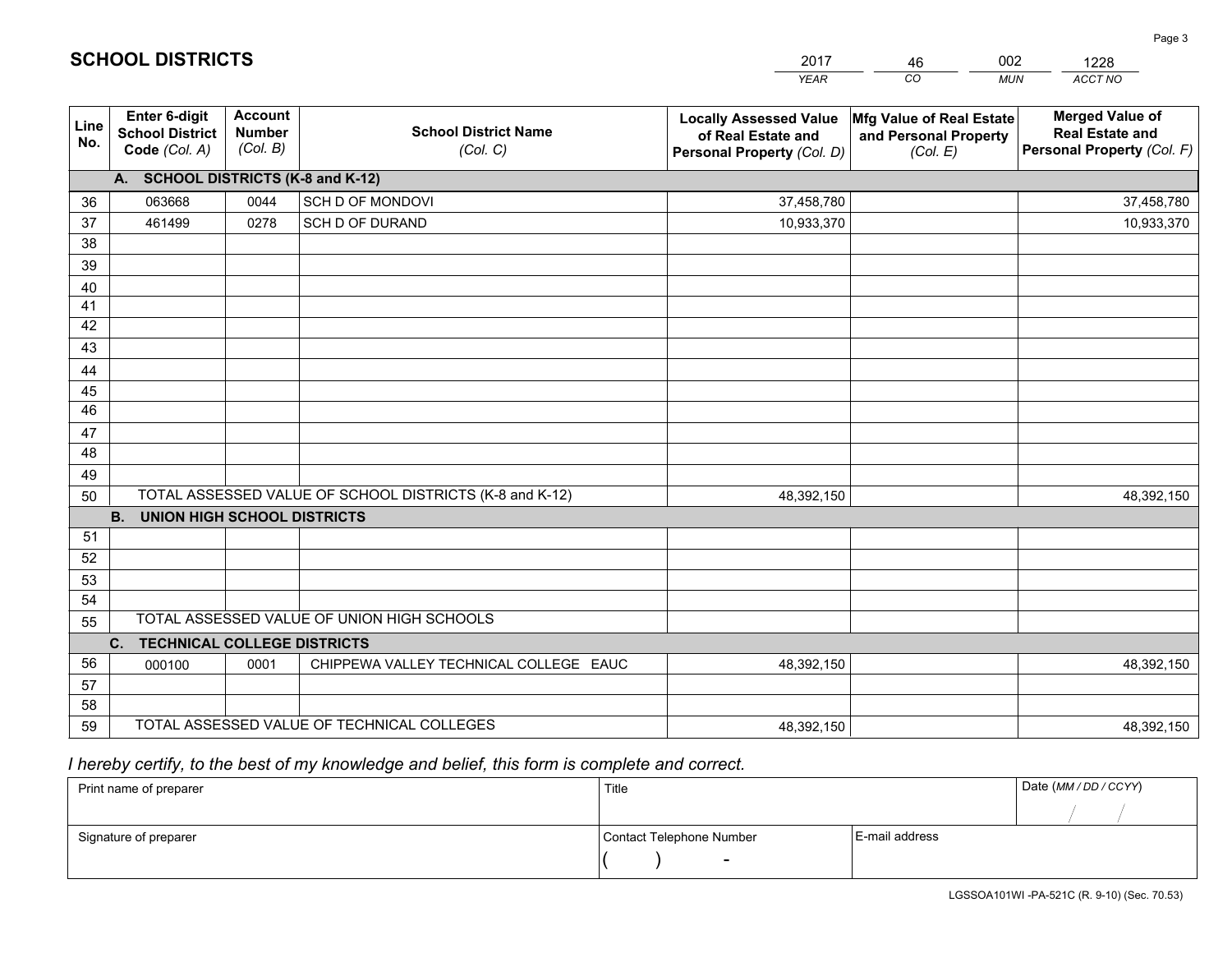### **HIGHLIGHTS**

- 1. Complete the Statement of Assessment after the Board of Review. Reflect any changes made there.
- 2. Use black ink to complete.
- 3. Line 16 must equal Line 50, Col D.
- 4. Line 55 must equal the total of K-8 schools listed on lines 36-49. Do not include K-12 schools in this comparision.
- 5. Line 59, Col. D must equal Line 16.
- 6. Special District, School District and Technical College District values must include both real estate and personal property. Examples of Special districts are: town sanitary districts, public inland lake protection and rehabilitation districts, and metropolitan sewerage districts.
- 7. DO NOT INCLUDE Manufacturing property values.DOR will print these values on the final SOA.
- 8. Accuracy of this form is very important. The values reported directly affect the equalized value DOR calculates for school and special districts.

#### **Page 1:**

 If not prefilled, enter the tax year,county and municipal code,municipal type, municipal name and county name on the top of form.

Check the Amended box, if filing an amended / corrected SOA.

 Report the parcel count, acres and assessed value of taxable general property, total parcel count, (real and personal), total acres, and values from final figures set by the Board of Review.

- A. Real Estate land and improvements (buildings, etc.) is reported on lines 1 8, total line 9.
- B. Personal Property is reported on lines 11 14, Column D, total line 15.
- C. To complete this report, use the computer produced summary of the assessment roll that shows these amounts.
- D. Use whole numbers only.
- E. Add each line across and each column down to verify entries.

### **Page 2:**

- A. Report Special Items (not subject to general property tax).
- 1. Private Forest Croplands and Managed Forest Lands are reported on lines 18,19, 20 and 21. Be sure to report assessed values **NOT** taxes.
- 2. You should have copies of the orders of entry, orders of withdrawal, etc., to update your assessment roll.
	- 3. Show hundredths of acres (e.g. 39.75).
- 4. Tax exempt lands are reported on line 22.
- 5. Omitted property and sec. 70.43, Wis. Stats., corrections of errors by assessor are reported on line 23. Report real estate and personal property separately. These should be for **prior years**, not something found on the current assessment roll after the board of review.
- B. Special District (Lines 24-35) Include the value of both real and personal property.

 The Department of Revenue (DOR) preprints much of the information regarding names and codes for schools, special districts,etc. If a district is not listed, enter the name and value only, DOR will enter the proper code.

### **Page 3 School Districts:**

Include the value of both real and personal property.

Report School District (regular, elementary, union high school, and technical college).

- 1. Regular (K-12) and Elementary (K-8) school values are reported on lines 36-49, total on line 50.
- 2. Union High School (UHS) (use only if elementary schools are listed on lines 36-49) are reported on lines 51-54. UHS total value (line 55) must equal to the total **elementary school** values reported on lines 36-49. Do notinclude K-12 schools in this comparison.
- 3. Technical College values are reported on lines 56-58, total on line 59.
- 4. Use the computer summary that shows these amounts to complete this report.

#### **This form is due the second Monday in June. File this report only after your Board of Review is complete.**

 *If you have questions: Return forms to:*

 Email: lgs@wisconsin.gov Wisconsin Department of RevenueCall:  $(608)$  266-2569 or  $(608)$  264-6892 Fax number: (608) 264-6887 PO Box 8971

Local Government Services Section 6-97 Madison WI 53708-8971

**MONDOVI, WI 54755 - 8124** MONDOVI, WI 54755 - 8124 ROSETTA HOLLISTER<br>TOWN OF ALBANY N5617 COUNTY RD ZZ ROSETTA HOLLISTER TOWN OF ALBANY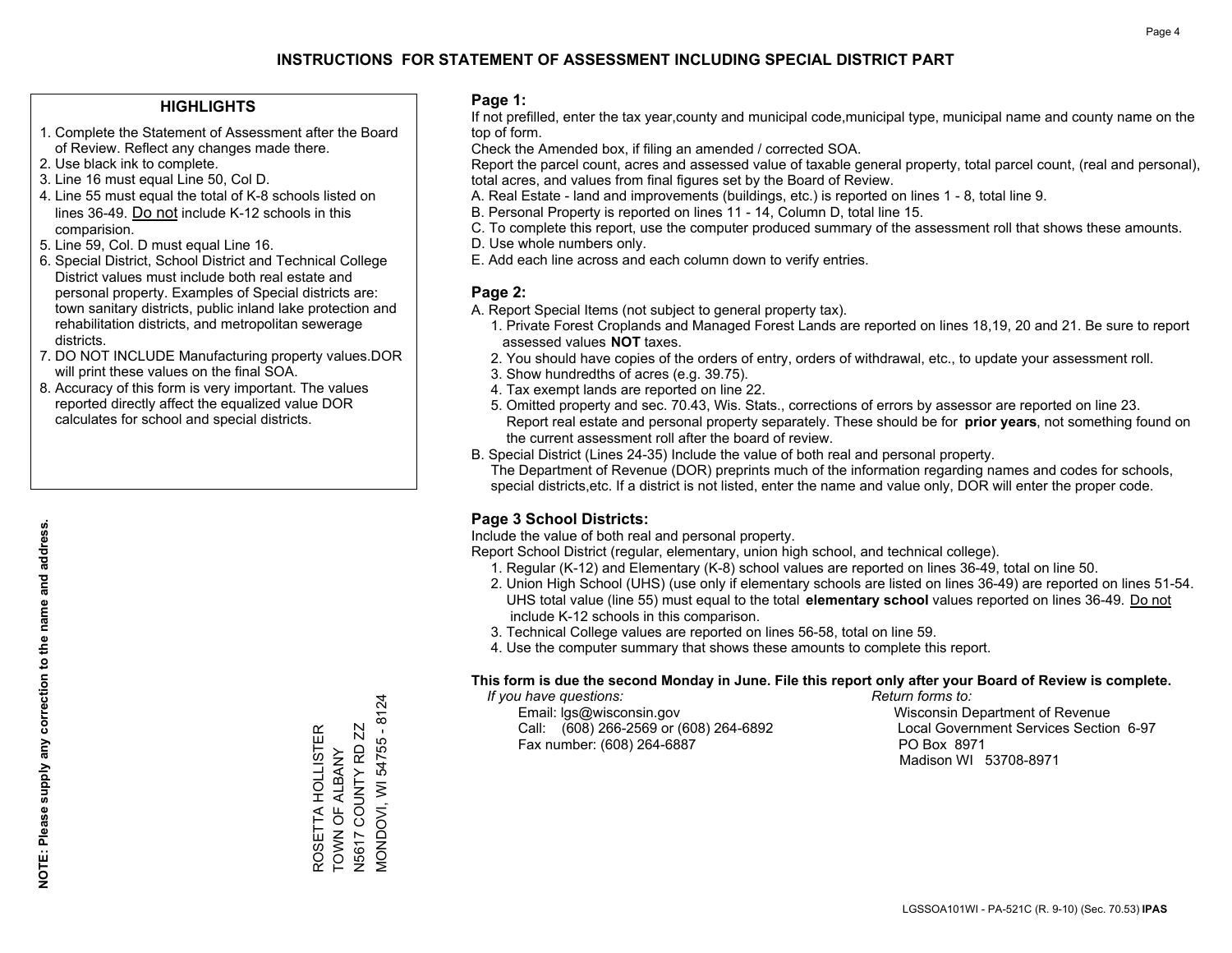**FINAL - EQUATED**

**STATE** 

|            | <b>EMENT OF ASSESSMENT FOR 2017</b>                          |                          | 46                        | 004                          | 1229                    |                      | Check if this is an Amended Return       |
|------------|--------------------------------------------------------------|--------------------------|---------------------------|------------------------------|-------------------------|----------------------|------------------------------------------|
|            |                                                              |                          | CO                        | <b>MUN</b>                   | ACCT NO                 |                      |                                          |
| <b>FOR</b> | <b>TOWN OF</b><br><b>OF</b>                                  | <b>DURAND</b>            |                           | <b>PEPIN COUNTY</b>          |                         |                      | WHEN COMPLETING THIS DOCUMENT            |
|            | Town - Village - City                                        | <b>Municipality Name</b> |                           | <b>County Name</b>           |                         |                      | DO NOT WRITE OVER X's OR IN SHADED AREAS |
|            | <b>REAL ESTATE</b>                                           |                          | PARCEL COUNT              | NO. OF ACRES                 | <b>VALUE OF</b>         | <b>VALUE OF</b>      | <b>TOTAL VALUE OF LAND</b>               |
|            | (See Lines 18 - 22 for<br>other Real Estate)                 |                          | TOTAL LAND   IMPROVEMENTS | <b>WHOLE</b><br>NUMBERS ONLY | LAND                    | <b>IMPROVEMENTS</b>  | AND IMPROVEMENTS                         |
|            |                                                              | Col. A                   | Col. B                    | Col. C                       | Col. D                  | Col. E               | Col. F                                   |
|            | <b>RESIDENTIAL - Class 1</b>                                 | 297                      | 240                       | 530                          | 3,086,600               | 33,647,000           | 36,733,600                               |
|            | <b>COMMERCIAL - Class 2</b>                                  | 13                       | 13                        | 41                           | 167,500                 | 823,200              | 990,700                                  |
|            | <b>MANUFACTURING - Class 3</b>                               | 5                        | 0                         | 149                          | 402,900                 | 0                    | 402,900                                  |
|            | <b>AGRICULTURAL - Class 4</b>                                | 337                      |                           | 5,819                        | 846,900                 |                      | 846,900                                  |
|            | <b>UNDEVELOPED - Class 5</b>                                 | 197                      |                           | 664                          | 197,800                 |                      | 197,800                                  |
|            | AGRICULTURAL FOREST - Class 5m                               | 185                      |                           | 2,430                        | 3,415,000               |                      | 3,415,000                                |
|            | FOREST LANDS - Class 6                                       | 64                       |                           | 644                          | 1,819,400               |                      | 1,819,400                                |
|            | OTHER - Class 7                                              | 31                       | 34                        | 63                           | 183,900                 | 3,418,400            | 3,602,300                                |
|            | <b>TOTAL - ALL COLUMNS</b>                                   | 1,129                    | 287                       | 10,340                       | 10,120,000              | 37,888,600           | 48,008,600                               |
|            | NUMBER OF PERSONAL PROPERTY ACCOUNTS IN ROLL                 |                          |                           | 23                           | <b>LOCALLY ASSESSED</b> | <b>MANUFACTURING</b> | <b>MERGED</b>                            |
|            | BOATS AND OTHER WATERCRAFT NOT EXEMPT - Code 1               |                          |                           |                              | 0                       | 0                    |                                          |
|            | MACHINERY, TOOLS AND PATTERNS - Code 2                       |                          |                           |                              | 297,165                 | 0                    | 297,165                                  |
|            | FURNITURE, FIXTURES AND EQUIPMENT - Code 3                   |                          |                           |                              | 59,285                  | 0                    | 59,285                                   |
|            | ALL OTHER PERSONAL PROPERTY NOT EXEMPT - Codes 4A, 4B, 4C    |                          |                           |                              | 743,435                 | 0                    | 743,435                                  |
|            | TOTAL OF PERSONAL PROPERTY NOT EXEMPT (Total of Lines 11-14) |                          |                           |                              | 1,099,885               | 0                    | 1,099,885                                |
|            |                                                              |                          |                           |                              |                         |                      |                                          |

Page 1

#### 1617**AGGREGATE ASSESSED VALUE OF ALL PROPERTY SUBJECT TO THE GENERAL PROPERTY TAX (Total of Lines 9F and 15F) MUST EQUAL TOTAL VALUE OF THE SCHOOL DISTRICTS (K-12 PLUS K-8) - Line 50, Col. F**BOARD OF REVIEW DATE OF FINAL ADJOURNMENTName of Assessor Telephone #(715) 262-5777 49,108,48507/06/2017**GALEN SEIPEL**

REMARKS

LineNo.

8910

111213

1415

The Assessment Ratio to be used in calculating the estimated Fair Market Value on tax bills for this tax district is .983180557<br>This ratio should be used to convert assessed values to "Calculate Equalized Values" in Step 1 Commission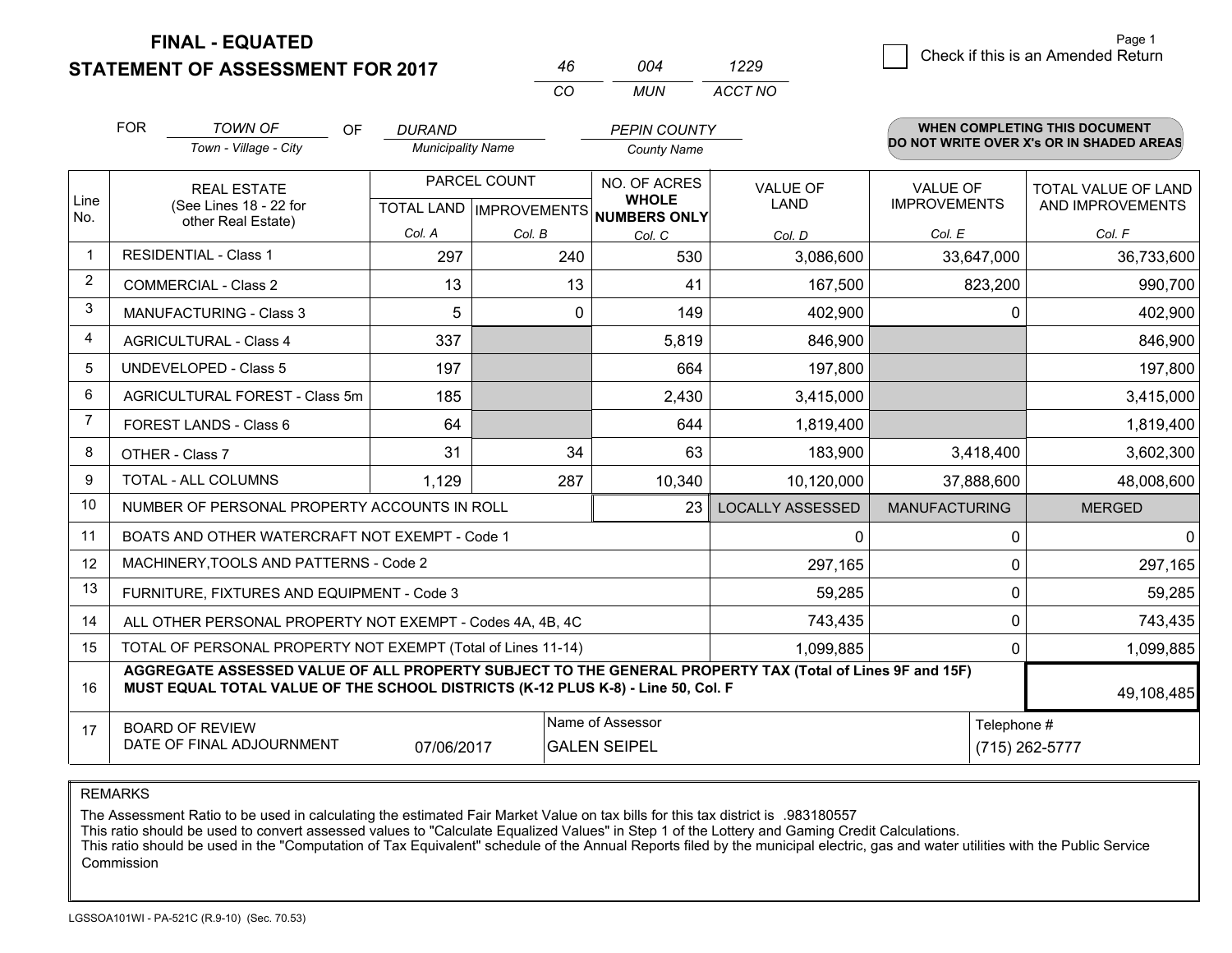*YEAR CO MUN ACCT NO* 2017 <u>46 004 1229</u>

Do not confuse FOREST LANDS (Line 7) with FOREST CROPS (in this section) - They are **NOT** the same

|    |                                  |                                             | Private Forest Crop - Reg Class @ 10¢ per acre                                 |                 | Private Forest Crop - Reg Class @ \$2.52 per acre                            |                    |
|----|----------------------------------|---------------------------------------------|--------------------------------------------------------------------------------|-----------------|------------------------------------------------------------------------------|--------------------|
| 18 | (a) PARCELS                      | (b) ACRES                                   | (c) ASSESSED VALUE                                                             | (d) PARCELS     | (e) ACRES                                                                    | (f) ASSESSED VALUE |
|    |                                  |                                             | Private Forest Crop - Special Class @ 20¢ per acre                             |                 | Entered Before 2005 Managed Forest - Ferrous Mining CLOSED @ \$8.27 per acre |                    |
| 19 | (a) PARCELS                      | (b) ACRES                                   | (c) ASSESSED VALUE                                                             | (d) PARCELS     | (e) ACRES                                                                    | (f) ASSESSED VALUE |
|    |                                  | Entered Before 2005 Managed Forest - OPEN @ | \$.79 per acre                                                                 |                 | Entered Before 2005 Managed Forest - CLOSED @ \$1.87 per acre                |                    |
| 20 | (a) PARCELS                      | (b) ACRES                                   | (c) ASSESSED VALUE                                                             | (d) PARCELS     | (e) ACRES                                                                    | (f) ASSESSED VALUE |
|    |                                  |                                             |                                                                                | 44              | 1.029.79                                                                     | 3,027,400          |
|    |                                  | Entered After 2004 Managed Forest - OPEN @  | \$2.14 per acre                                                                |                 | Entered After 2004 Managed Forest - CLOSED @ \$10.68 per acre                |                    |
| 21 | (a) PARCELS                      | (b) ACRES                                   | (c) ASSESSED VALUE                                                             | (d) PARCELS     | (e) ACRES                                                                    | (f) ASSESSED VALUE |
|    |                                  |                                             |                                                                                |                 |                                                                              |                    |
|    |                                  | 33                                          | 99,000                                                                         | 8               | 137                                                                          | 359,600            |
| 22 | (a) County Forest Cropland Acres |                                             | (b) Federal Acres                                                              | (c) State Acres | (d) County (NOT FOREST CROP) Acres                                           | (e) Other Acres    |
|    |                                  |                                             |                                                                                | 205.75          | 41                                                                           | 24.36              |
|    |                                  |                                             | Assessed Value of Omitted Property From Prior Years (Sec. 70.44)               |                 | Assessed Value of Sec. 70.43 Corrections of Errors by Assessors              |                    |
| 23 |                                  | (a) REAL ESTATE                             | (b) PERSONAL                                                                   |                 | (c1) REAL ESTATE                                                             | (c2) PERSONAL      |
|    |                                  |                                             |                                                                                |                 |                                                                              |                    |
|    |                                  |                                             | Manufacturing Equated Value of Omitted Property From Prior Years (Sec. 70.995) |                 | Mfg. Equated Value of Sec.70.43 Corrections of Errors by Assessors           |                    |
|    |                                  | (d) REAL ESTATE                             | (e) PERSONAL                                                                   |                 | (f1) REAL ESTATE                                                             | (f2) PERSONAL      |
|    |                                  |                                             |                                                                                |                 |                                                                              |                    |

## **SPECIAL DISTRICTS**

| Line<br>No. | Enter 6-digit<br><b>Special District</b> | <b>Account</b><br><b>Number</b> | <b>Special District Name</b> | <b>Locally Assessed Value</b><br>of Real Estate and | Mfg Value of Real Estate<br>and Personal Property | <b>Merged Value of</b><br><b>Real Estate and</b> |
|-------------|------------------------------------------|---------------------------------|------------------------------|-----------------------------------------------------|---------------------------------------------------|--------------------------------------------------|
|             | Code (Col. A)                            | (Col. B)                        | (Col. C)                     | Personal Property (Col. D)                          | (Col. E)                                          | Personal Property (Col. F)                       |
| 24          |                                          |                                 |                              |                                                     |                                                   |                                                  |
| 25          |                                          |                                 |                              |                                                     |                                                   |                                                  |
| 26          |                                          |                                 |                              |                                                     |                                                   |                                                  |
| 27          |                                          |                                 |                              |                                                     |                                                   |                                                  |
| 28          |                                          |                                 |                              |                                                     |                                                   |                                                  |
| 29          |                                          |                                 |                              |                                                     |                                                   |                                                  |
| 30          |                                          |                                 |                              |                                                     |                                                   |                                                  |
| 31          |                                          |                                 |                              |                                                     |                                                   |                                                  |
| 32          |                                          |                                 |                              |                                                     |                                                   |                                                  |
| 33          |                                          |                                 |                              |                                                     |                                                   |                                                  |
| 34          |                                          |                                 |                              |                                                     |                                                   |                                                  |
| 35          |                                          |                                 |                              |                                                     |                                                   |                                                  |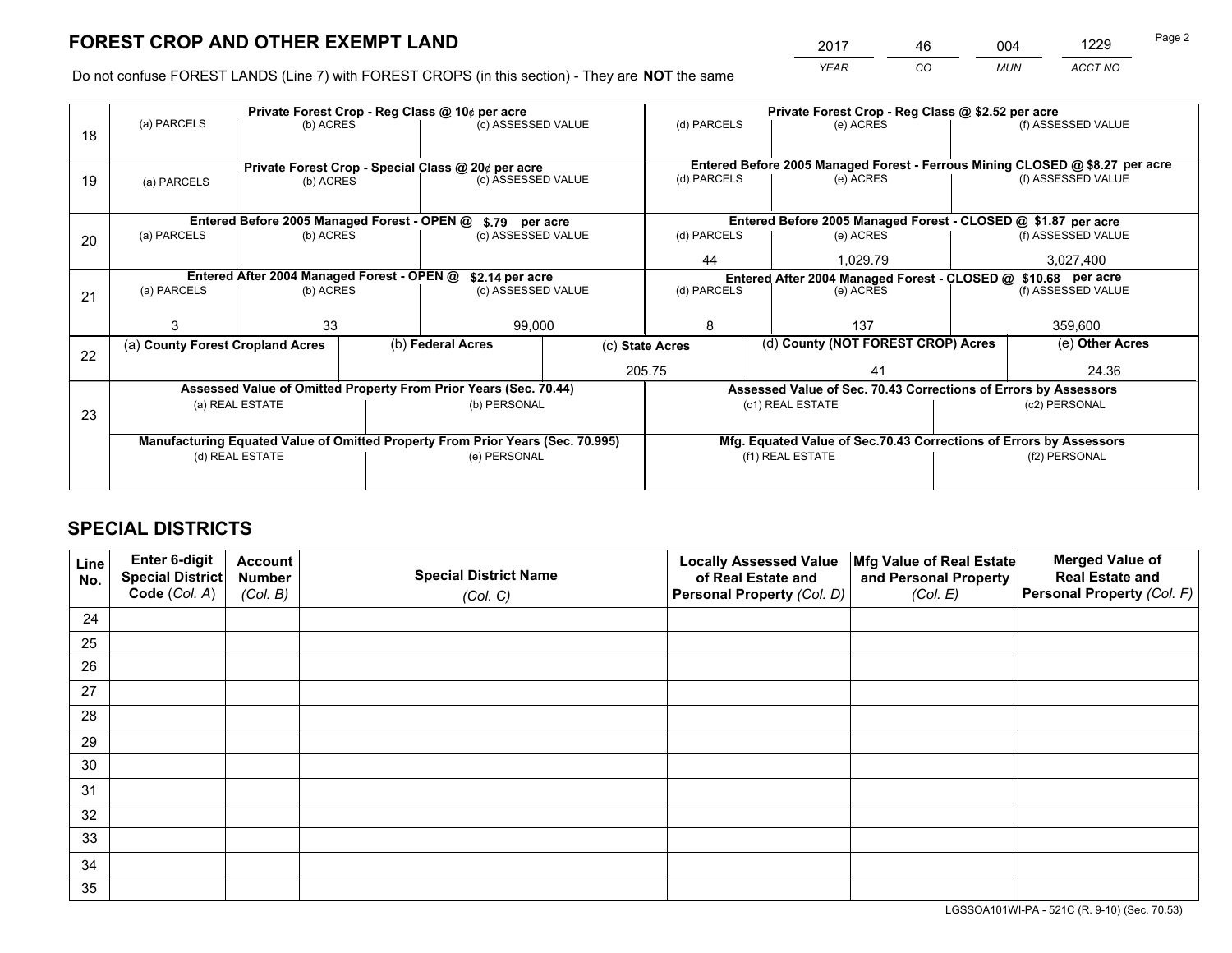|             |                                                                 |                                             |                                                         | <b>YEAR</b>                                                                       | CO<br><b>MUN</b>                                              | ACCT NO                                                                        |
|-------------|-----------------------------------------------------------------|---------------------------------------------|---------------------------------------------------------|-----------------------------------------------------------------------------------|---------------------------------------------------------------|--------------------------------------------------------------------------------|
| Line<br>No. | <b>Enter 6-digit</b><br><b>School District</b><br>Code (Col. A) | <b>Account</b><br><b>Number</b><br>(Col. B) | <b>School District Name</b><br>(Col. C)                 | <b>Locally Assessed Value</b><br>of Real Estate and<br>Personal Property (Col. D) | Mfg Value of Real Estate<br>and Personal Property<br>(Col. E) | <b>Merged Value of</b><br><b>Real Estate and</b><br>Personal Property (Col. F) |
|             | A. SCHOOL DISTRICTS (K-8 and K-12)                              |                                             |                                                         |                                                                                   |                                                               |                                                                                |
| 36          | 461499                                                          | 0278                                        | SCH D OF DURAND                                         | 48,705,585                                                                        | 402,900                                                       | 49,108,485                                                                     |
| 37          |                                                                 |                                             |                                                         |                                                                                   |                                                               |                                                                                |
| 38          |                                                                 |                                             |                                                         |                                                                                   |                                                               |                                                                                |
| 39          |                                                                 |                                             |                                                         |                                                                                   |                                                               |                                                                                |
| 40          |                                                                 |                                             |                                                         |                                                                                   |                                                               |                                                                                |
| 41<br>42    |                                                                 |                                             |                                                         |                                                                                   |                                                               |                                                                                |
| 43          |                                                                 |                                             |                                                         |                                                                                   |                                                               |                                                                                |
|             |                                                                 |                                             |                                                         |                                                                                   |                                                               |                                                                                |
| 44<br>45    |                                                                 |                                             |                                                         |                                                                                   |                                                               |                                                                                |
| 46          |                                                                 |                                             |                                                         |                                                                                   |                                                               |                                                                                |
| 47          |                                                                 |                                             |                                                         |                                                                                   |                                                               |                                                                                |
| 48          |                                                                 |                                             |                                                         |                                                                                   |                                                               |                                                                                |
| 49          |                                                                 |                                             |                                                         |                                                                                   |                                                               |                                                                                |
| 50          |                                                                 |                                             | TOTAL ASSESSED VALUE OF SCHOOL DISTRICTS (K-8 and K-12) | 48,705,585                                                                        | 402,900                                                       | 49,108,485                                                                     |
|             | <b>B.</b><br>UNION HIGH SCHOOL DISTRICTS                        |                                             |                                                         |                                                                                   |                                                               |                                                                                |
| 51          |                                                                 |                                             |                                                         |                                                                                   |                                                               |                                                                                |
| 52          |                                                                 |                                             |                                                         |                                                                                   |                                                               |                                                                                |
| 53          |                                                                 |                                             |                                                         |                                                                                   |                                                               |                                                                                |
| 54          |                                                                 |                                             |                                                         |                                                                                   |                                                               |                                                                                |
| 55          |                                                                 |                                             | TOTAL ASSESSED VALUE OF UNION HIGH SCHOOLS              |                                                                                   |                                                               |                                                                                |
|             | C.<br><b>TECHNICAL COLLEGE DISTRICTS</b>                        |                                             |                                                         |                                                                                   |                                                               |                                                                                |
| 56          | 000100                                                          | 0001                                        | CHIPPEWA VALLEY TECHNICAL COLLEGE EAUC                  | 48,705,585                                                                        | 402,900                                                       | 49,108,485                                                                     |
| 57<br>58    |                                                                 |                                             |                                                         |                                                                                   |                                                               |                                                                                |
| 59          |                                                                 |                                             | TOTAL ASSESSED VALUE OF TECHNICAL COLLEGES              | 48,705,585                                                                        | 402,900                                                       | 49,108,485                                                                     |
|             |                                                                 |                                             |                                                         |                                                                                   |                                                               |                                                                                |

 *I hereby certify, to the best of my knowledge and belief, this form is complete and correct.*

| Print name of preparer | Title                    |                | Date (MM / DD / CCYY) |
|------------------------|--------------------------|----------------|-----------------------|
|                        |                          |                |                       |
| Signature of preparer  | Contact Telephone Number | E-mail address |                       |
|                        |                          |                |                       |

| <b>SCHOOL DISTRICTS</b> |
|-------------------------|
|-------------------------|

201746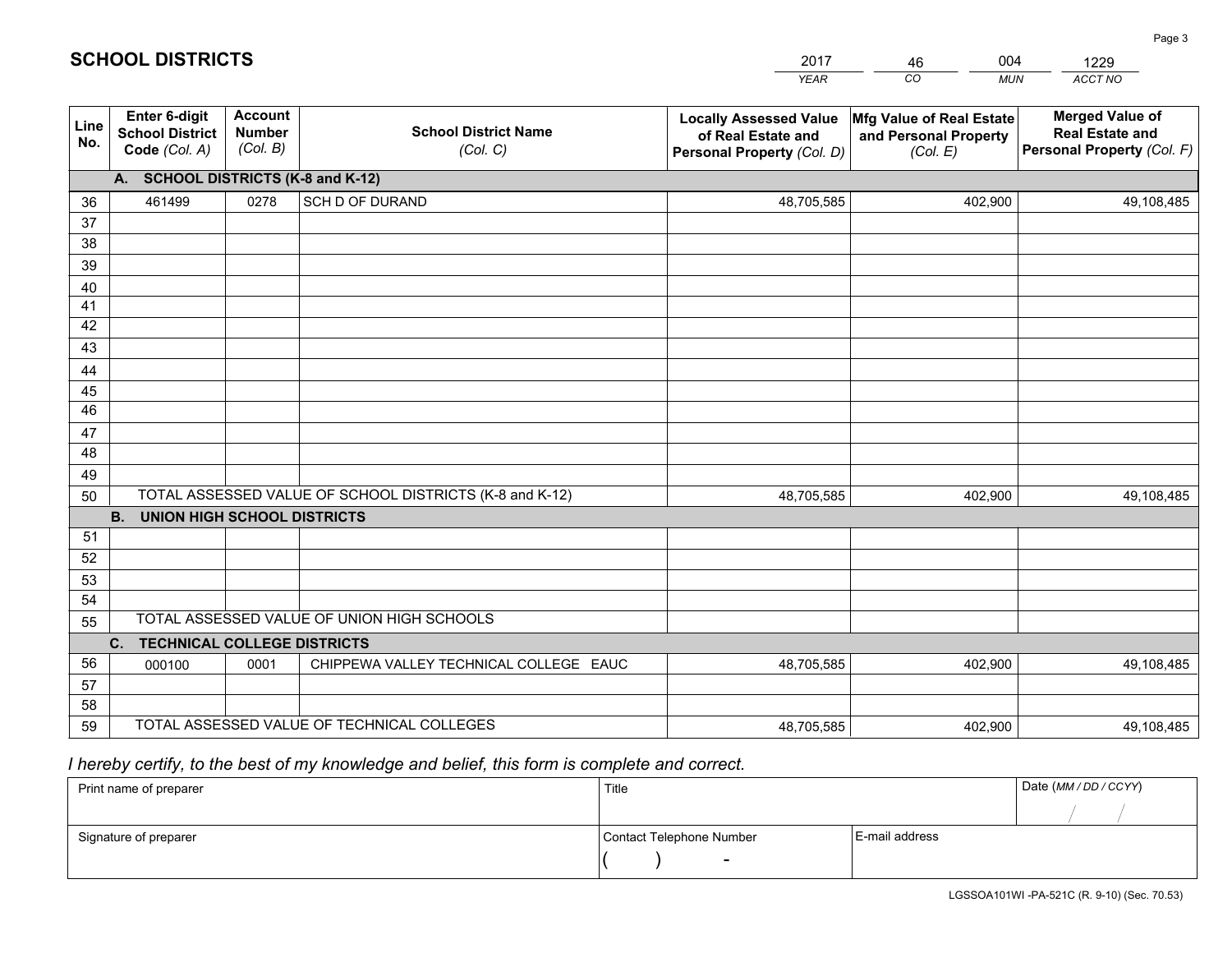### **HIGHLIGHTS**

- 1. Complete the Statement of Assessment after the Board of Review. Reflect any changes made there.
- 2. Use black ink to complete.
- 3. Line 16 must equal Line 50, Col D.
- 4. Line 55 must equal the total of K-8 schools listed on lines 36-49. Do not include K-12 schools in this comparision.
- 5. Line 59, Col. D must equal Line 16.
- 6. Special District, School District and Technical College District values must include both real estate and personal property. Examples of Special districts are: town sanitary districts, public inland lake protection and rehabilitation districts, and metropolitan sewerage districts.
- 7. DO NOT INCLUDE Manufacturing property values.DOR will print these values on the final SOA.
- 8. Accuracy of this form is very important. The values reported directly affect the equalized value DOR calculates for school and special districts.

#### **Page 1:**

 If not prefilled, enter the tax year,county and municipal code,municipal type, municipal name and county name on the top of form.

Check the Amended box, if filing an amended / corrected SOA.

 Report the parcel count, acres and assessed value of taxable general property, total parcel count, (real and personal), total acres, and values from final figures set by the Board of Review.

- A. Real Estate land and improvements (buildings, etc.) is reported on lines 1 8, total line 9.
- B. Personal Property is reported on lines 11 14, Column D, total line 15.
- C. To complete this report, use the computer produced summary of the assessment roll that shows these amounts.
- D. Use whole numbers only.
- E. Add each line across and each column down to verify entries.

#### **Page 2:**

- A. Report Special Items (not subject to general property tax).
- 1. Private Forest Croplands and Managed Forest Lands are reported on lines 18,19, 20 and 21. Be sure to report assessed values **NOT** taxes.
- 2. You should have copies of the orders of entry, orders of withdrawal, etc., to update your assessment roll.
	- 3. Show hundredths of acres (e.g. 39.75).
- 4. Tax exempt lands are reported on line 22.
- 5. Omitted property and sec. 70.43, Wis. Stats., corrections of errors by assessor are reported on line 23. Report real estate and personal property separately. These should be for **prior years**, not something found on the current assessment roll after the board of review.
- B. Special District (Lines 24-35) Include the value of both real and personal property.
- The Department of Revenue (DOR) preprints much of the information regarding names and codes for schools, special districts,etc. If a district is not listed, enter the name and value only, DOR will enter the proper code.

### **Page 3 School Districts:**

Include the value of both real and personal property.

Report School District (regular, elementary, union high school, and technical college).

- 1. Regular (K-12) and Elementary (K-8) school values are reported on lines 36-49, total on line 50.
- 2. Union High School (UHS) (use only if elementary schools are listed on lines 36-49) are reported on lines 51-54. UHS total value (line 55) must equal to the total **elementary school** values reported on lines 36-49. Do notinclude K-12 schools in this comparison.
- 3. Technical College values are reported on lines 56-58, total on line 59.
- 4. Use the computer summary that shows these amounts to complete this report.

#### **This form is due the second Monday in June. File this report only after your Board of Review is complete.**

 *If you have questions: Return forms to:*

 Email: lgs@wisconsin.gov Wisconsin Department of RevenueCall:  $(608)$  266-2569 or  $(608)$  264-6892 Fax number: (608) 264-6887 PO Box 8971

Local Government Services Section 6-97

Madison WI 53708-8971

W5887 HIGHWAY 10 LISA L RIDGEWAY<br>TOWN OF DURAND TOWN OF DURAND W5887 HIGHWAY 10 **DURAND, WI 54736** LISA L RIDGEWAY

DURAND, WI 54736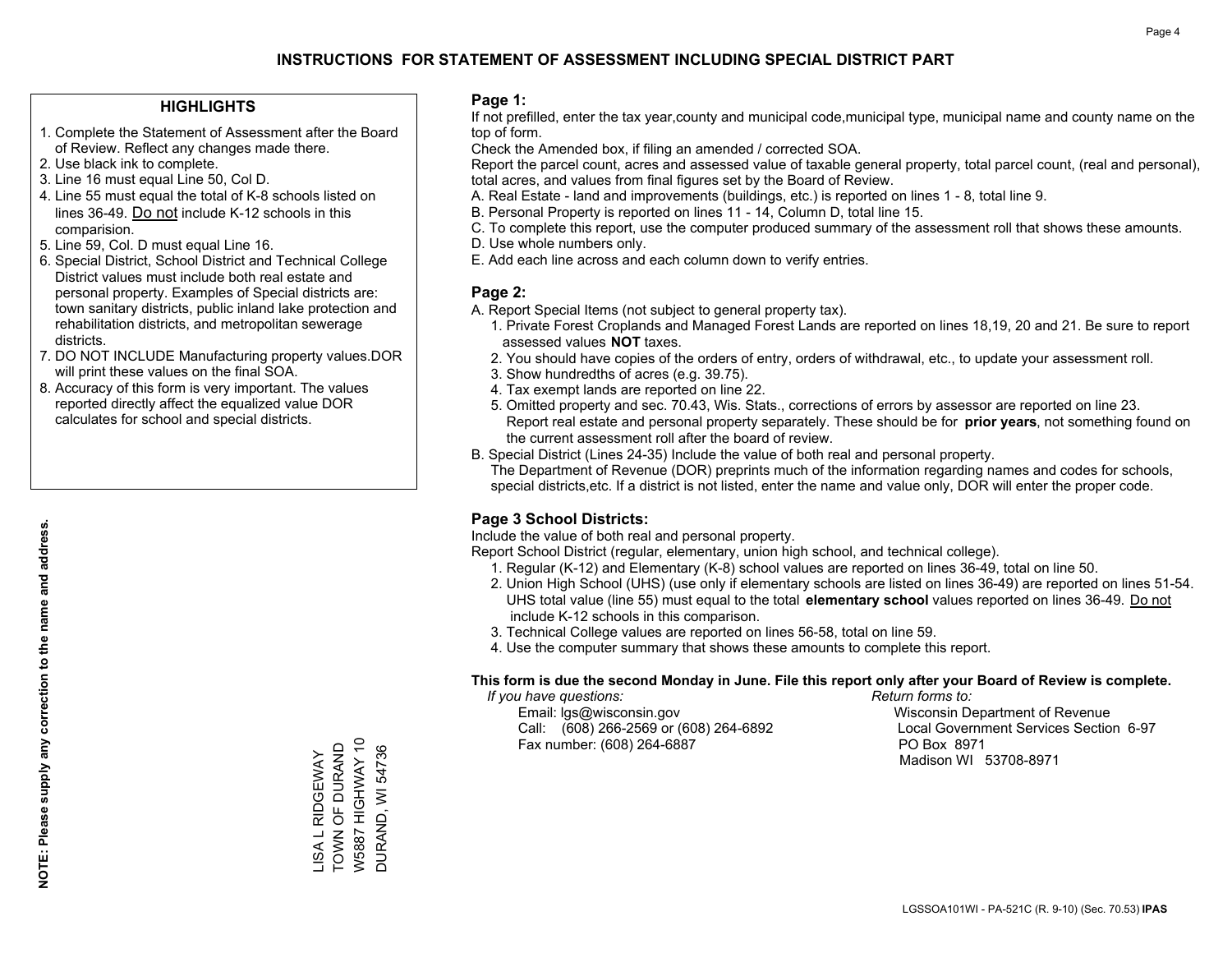**STATEMENT OF ASSESSMENT FOR 2017** 

**FINAL - EQUATED**

|                | <b>FOR</b>                                                                                                                                                                                   | <b>TOWN OF</b><br><b>OF</b>                                  | <b>FRANKFORT</b>         |                                | <b>PEPIN COUNTY</b>          |                         |                      | <b>WHEN COMPLETING THIS DOCUMENT</b>     |
|----------------|----------------------------------------------------------------------------------------------------------------------------------------------------------------------------------------------|--------------------------------------------------------------|--------------------------|--------------------------------|------------------------------|-------------------------|----------------------|------------------------------------------|
|                |                                                                                                                                                                                              | Town - Village - City                                        | <b>Municipality Name</b> |                                | <b>County Name</b>           |                         |                      | DO NOT WRITE OVER X's OR IN SHADED AREAS |
|                |                                                                                                                                                                                              | <b>REAL ESTATE</b>                                           |                          | PARCEL COUNT                   | NO. OF ACRES<br><b>WHOLE</b> | <b>VALUE OF</b>         | <b>VALUE OF</b>      | <b>TOTAL VALUE OF LAND</b>               |
| Line<br>No.    |                                                                                                                                                                                              | (See Lines 18 - 22 for<br>other Real Estate)                 |                          | <b>TOTAL LAND IMPROVEMENTS</b> | <b>NUMBERS ONLY</b>          | <b>LAND</b>             | <b>IMPROVEMENTS</b>  | AND IMPROVEMENTS                         |
|                |                                                                                                                                                                                              |                                                              | Col. A                   | Col. B                         | Col. C                       | Col. D                  | Col. E               | Col. F                                   |
| $\mathbf 1$    |                                                                                                                                                                                              | <b>RESIDENTIAL - Class 1</b>                                 | 187                      | 146                            | 530                          | 1,542,900               | 9,924,300            | 11,467,200                               |
| 2              |                                                                                                                                                                                              | <b>COMMERCIAL - Class 2</b>                                  | 8                        | 3                              | 83                           | 109,000                 | 127,800              | 236,800                                  |
| 3              |                                                                                                                                                                                              | MANUFACTURING - Class 3                                      | 0                        | 0                              | 0                            | 0                       |                      | $\Omega$<br>0                            |
| 4              |                                                                                                                                                                                              | <b>AGRICULTURAL - Class 4</b>                                | 541                      |                                | 8,660                        | 1,137,350               |                      | 1,137,350                                |
| 5              |                                                                                                                                                                                              | <b>UNDEVELOPED - Class 5</b>                                 | 282                      |                                | 931                          | 436,100                 |                      | 436,100                                  |
| 6              |                                                                                                                                                                                              | <b>AGRICULTURAL FOREST - Class 5m</b>                        | 260                      |                                | 3,627                        | 5,122,500               |                      | 5,122,500                                |
| $\overline{7}$ |                                                                                                                                                                                              | FOREST LANDS - Class 6                                       | 50                       |                                | 565                          | 1,579,500               |                      | 1,579,500                                |
| 8              |                                                                                                                                                                                              | OTHER - Class 7                                              | 71                       | 71                             | 132                          | 630,300                 | 5,312,000            | 5,942,300                                |
| 9              |                                                                                                                                                                                              | TOTAL - ALL COLUMNS                                          | 1,399                    | 220                            | 14,528                       | 10,557,650              | 15,364,100           | 25,921,750                               |
| 10             |                                                                                                                                                                                              | NUMBER OF PERSONAL PROPERTY ACCOUNTS IN ROLL                 |                          |                                | 16                           | <b>LOCALLY ASSESSED</b> | <b>MANUFACTURING</b> | <b>MERGED</b>                            |
| 11             |                                                                                                                                                                                              | BOATS AND OTHER WATERCRAFT NOT EXEMPT - Code 1               |                          |                                |                              | 0                       |                      | 0<br>0                                   |
| 12             |                                                                                                                                                                                              | MACHINERY, TOOLS AND PATTERNS - Code 2                       |                          |                                |                              | 424                     |                      | 424<br>0                                 |
| 13             |                                                                                                                                                                                              | FURNITURE, FIXTURES AND EQUIPMENT - Code 3                   |                          |                                |                              | 4,226                   |                      | 4,226<br>0                               |
| 14             |                                                                                                                                                                                              | ALL OTHER PERSONAL PROPERTY NOT EXEMPT - Codes 4A, 4B, 4C    |                          |                                |                              | 105,443                 |                      | 0<br>105,443                             |
| 15             |                                                                                                                                                                                              | TOTAL OF PERSONAL PROPERTY NOT EXEMPT (Total of Lines 11-14) |                          |                                | 110,093                      |                         | 0<br>110,093         |                                          |
| 16             | AGGREGATE ASSESSED VALUE OF ALL PROPERTY SUBJECT TO THE GENERAL PROPERTY TAX (Total of Lines 9F and 15F)<br>MUST EQUAL TOTAL VALUE OF THE SCHOOL DISTRICTS (K-12 PLUS K-8) - Line 50, Col. F |                                                              |                          |                                |                              |                         | 26,031,843           |                                          |
| 17             |                                                                                                                                                                                              | <b>BOARD OF REVIEW</b>                                       |                          |                                | Name of Assessor             |                         |                      | Telephone #                              |
|                |                                                                                                                                                                                              | DATE OF FINAL ADJOURNMENT                                    | 05/10/2017               |                                | <b>MARK GARLICK</b>          |                         |                      | (715) 287-3376                           |

*CO*

*MUN*

*ACCT NO1230*

*<sup>46</sup> <sup>006</sup>*

REMARKS

The Assessment Ratio to be used in calculating the estimated Fair Market Value on tax bills for this tax district is .903112029<br>This ratio should be used to convert assessed values to "Calculate Equalized Values" in Step 1 Commission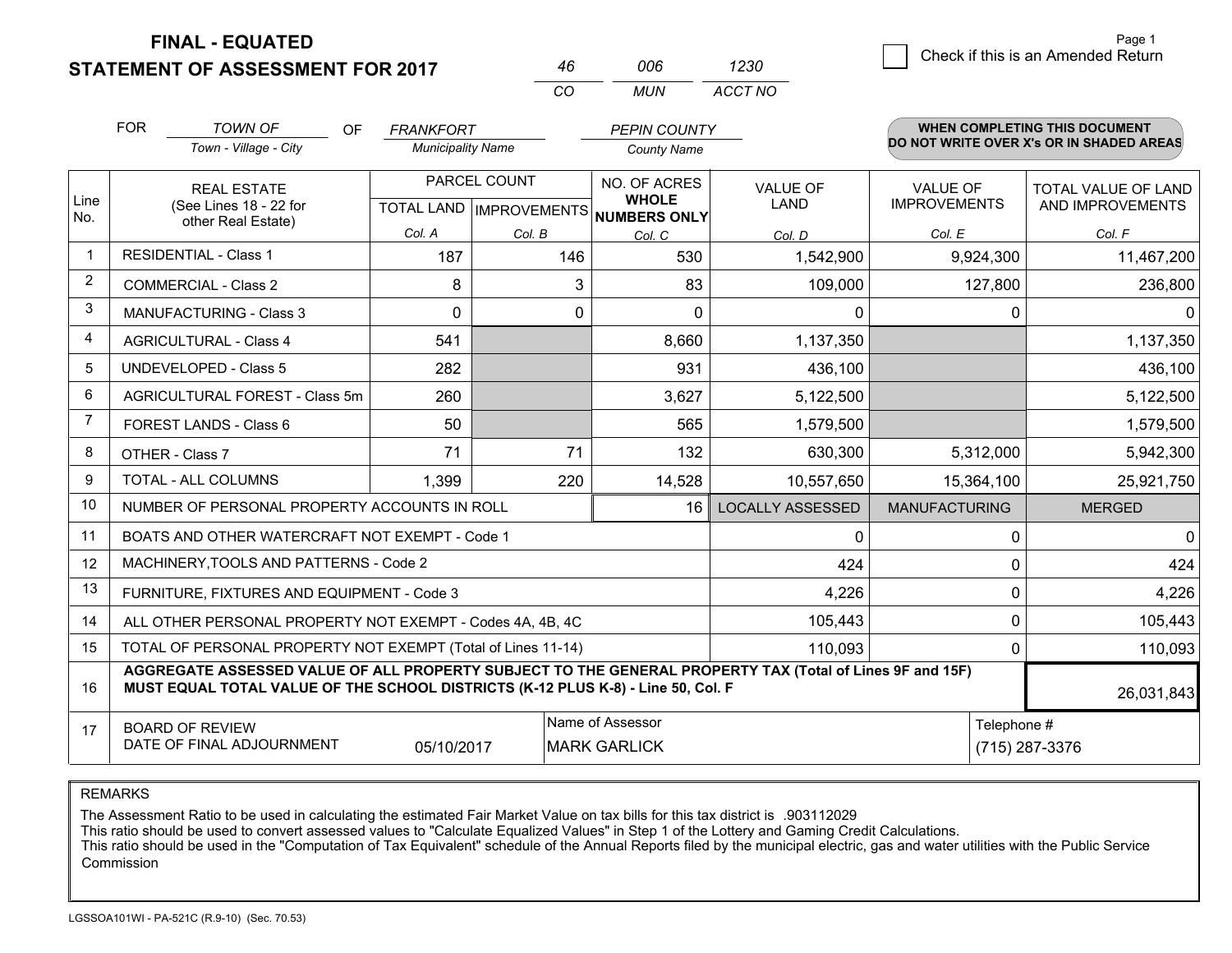*YEAR CO MUN ACCT NO* <sup>2017</sup> <sup>46</sup> <sup>006</sup> <sup>1230</sup>

Do not confuse FOREST LANDS (Line 7) with FOREST CROPS (in this section) - They are **NOT** the same

|    | Private Forest Crop - Reg Class @ 10¢ per acre                                 |                                                               |                                   |                                                                  |  | Private Forest Crop - Reg Class @ \$2.52 per acre                  |                                                                              |  |                    |
|----|--------------------------------------------------------------------------------|---------------------------------------------------------------|-----------------------------------|------------------------------------------------------------------|--|--------------------------------------------------------------------|------------------------------------------------------------------------------|--|--------------------|
| 18 | (a) PARCELS                                                                    | (b) ACRES                                                     |                                   | (c) ASSESSED VALUE                                               |  | (d) PARCELS                                                        | (e) ACRES                                                                    |  | (f) ASSESSED VALUE |
|    |                                                                                |                                                               |                                   |                                                                  |  |                                                                    |                                                                              |  |                    |
|    |                                                                                |                                                               |                                   | Private Forest Crop - Special Class @ 20¢ per acre               |  |                                                                    | Entered Before 2005 Managed Forest - Ferrous Mining CLOSED @ \$8.27 per acre |  |                    |
| 19 | (a) PARCELS                                                                    | (b) ACRES                                                     |                                   | (c) ASSESSED VALUE                                               |  | (d) PARCELS                                                        | (e) ACRES                                                                    |  | (f) ASSESSED VALUE |
|    |                                                                                |                                                               |                                   |                                                                  |  |                                                                    |                                                                              |  |                    |
|    |                                                                                |                                                               |                                   | Entered Before 2005 Managed Forest - OPEN @ \$.79 per acre       |  |                                                                    | Entered Before 2005 Managed Forest - CLOSED @ \$1.87 per acre                |  |                    |
| 20 | (a) PARCELS                                                                    | (b) ACRES                                                     |                                   | (c) ASSESSED VALUE                                               |  | (d) PARCELS                                                        | (e) ACRES                                                                    |  | (f) ASSESSED VALUE |
|    | Δ                                                                              | 88                                                            |                                   | 123.200                                                          |  | 134<br>2.572.16                                                    |                                                                              |  | 5,039,100          |
|    |                                                                                | Entered After 2004 Managed Forest - OPEN @<br>\$2.14 per acre |                                   |                                                                  |  | Entered After 2004 Managed Forest - CLOSED @ \$10.68 per acre      |                                                                              |  |                    |
| 21 | (a) PARCELS                                                                    | (b) ACRES                                                     |                                   | (c) ASSESSED VALUE                                               |  | (d) PARCELS<br>(e) ACRES                                           |                                                                              |  | (f) ASSESSED VALUE |
|    |                                                                                |                                                               |                                   |                                                                  |  |                                                                    |                                                                              |  |                    |
|    |                                                                                |                                                               |                                   |                                                                  |  | 55                                                                 | 1.020.43                                                                     |  | 2,149,000          |
| 22 | (a) County Forest Cropland Acres                                               |                                                               |                                   | (b) Federal Acres                                                |  | (c) State Acres                                                    | (d) County (NOT FOREST CROP) Acres                                           |  | (e) Other Acres    |
|    |                                                                                |                                                               |                                   |                                                                  |  | 1,294.01                                                           | 41.65                                                                        |  | 8.1                |
|    |                                                                                |                                                               |                                   | Assessed Value of Omitted Property From Prior Years (Sec. 70.44) |  |                                                                    | Assessed Value of Sec. 70.43 Corrections of Errors by Assessors              |  |                    |
|    |                                                                                | (a) REAL ESTATE                                               |                                   | (b) PERSONAL                                                     |  |                                                                    | (c1) REAL ESTATE                                                             |  | (c2) PERSONAL      |
| 23 |                                                                                |                                                               |                                   |                                                                  |  |                                                                    |                                                                              |  |                    |
|    | Manufacturing Equated Value of Omitted Property From Prior Years (Sec. 70.995) |                                                               |                                   |                                                                  |  | Mfg. Equated Value of Sec.70.43 Corrections of Errors by Assessors |                                                                              |  |                    |
|    | (d) REAL ESTATE<br>(e) PERSONAL                                                |                                                               | (f1) REAL ESTATE<br>(f2) PERSONAL |                                                                  |  |                                                                    |                                                                              |  |                    |
|    |                                                                                |                                                               |                                   |                                                                  |  |                                                                    |                                                                              |  |                    |

## **SPECIAL DISTRICTS**

| Line<br>No. | Enter 6-digit<br><b>Special District</b> | <b>Account</b><br><b>Number</b> | <b>Special District Name</b> | <b>Locally Assessed Value</b><br>of Real Estate and | Mfg Value of Real Estate<br>and Personal Property | <b>Merged Value of</b><br><b>Real Estate and</b> |
|-------------|------------------------------------------|---------------------------------|------------------------------|-----------------------------------------------------|---------------------------------------------------|--------------------------------------------------|
|             | Code (Col. A)                            | (Col. B)                        | (Col. C)                     | Personal Property (Col. D)                          | (Col. E)                                          | Personal Property (Col. F)                       |
| 24          |                                          |                                 |                              |                                                     |                                                   |                                                  |
| 25          |                                          |                                 |                              |                                                     |                                                   |                                                  |
| 26          |                                          |                                 |                              |                                                     |                                                   |                                                  |
| 27          |                                          |                                 |                              |                                                     |                                                   |                                                  |
| 28          |                                          |                                 |                              |                                                     |                                                   |                                                  |
| 29          |                                          |                                 |                              |                                                     |                                                   |                                                  |
| 30          |                                          |                                 |                              |                                                     |                                                   |                                                  |
| 31          |                                          |                                 |                              |                                                     |                                                   |                                                  |
| 32          |                                          |                                 |                              |                                                     |                                                   |                                                  |
| 33          |                                          |                                 |                              |                                                     |                                                   |                                                  |
| 34          |                                          |                                 |                              |                                                     |                                                   |                                                  |
| 35          |                                          |                                 |                              |                                                     |                                                   |                                                  |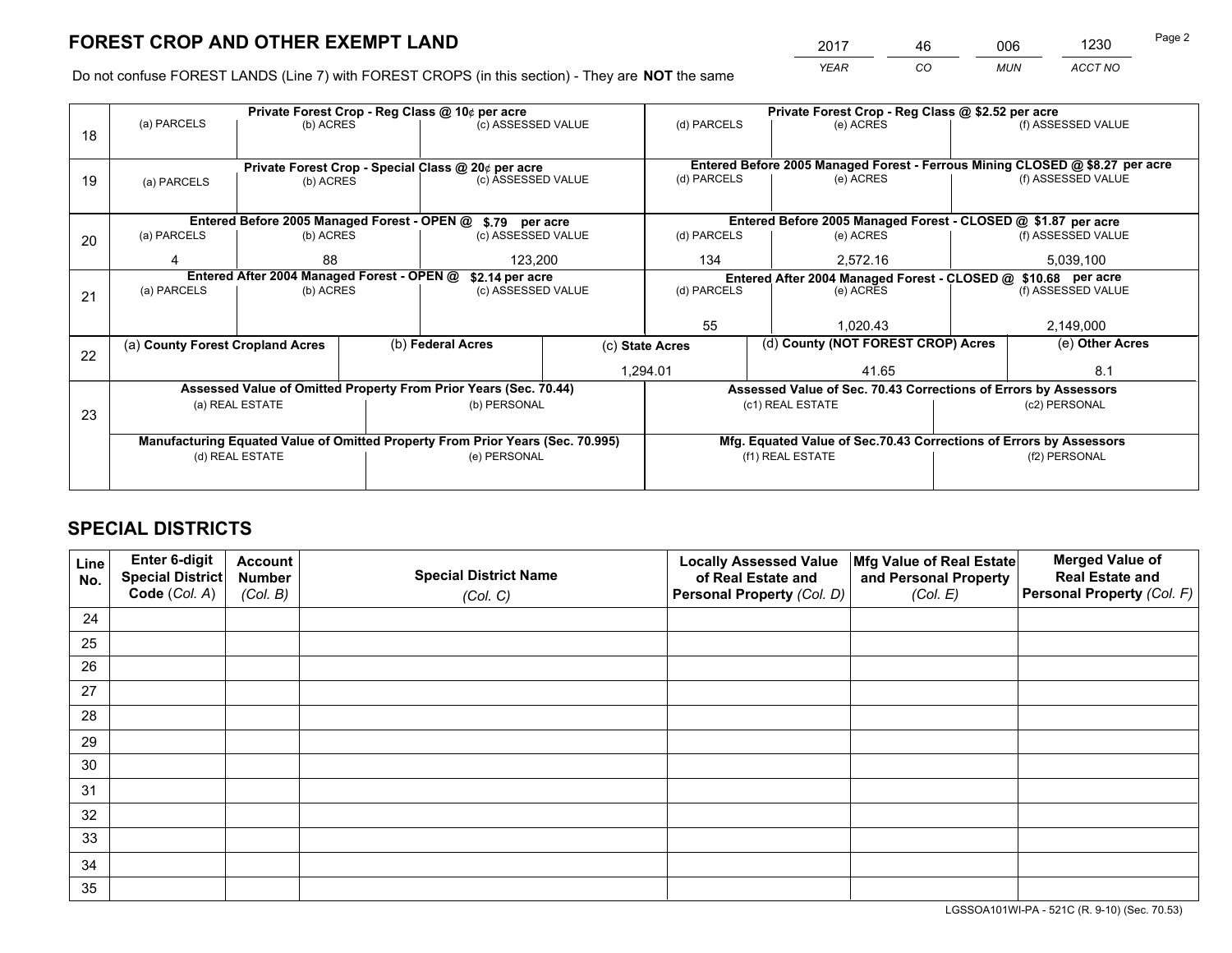|             |                                                                 |                                             |                                                         | <b>YEAR</b>                                                                       | CO<br><b>MUN</b>                                              | ACCT NO                                                                        |
|-------------|-----------------------------------------------------------------|---------------------------------------------|---------------------------------------------------------|-----------------------------------------------------------------------------------|---------------------------------------------------------------|--------------------------------------------------------------------------------|
| Line<br>No. | <b>Enter 6-digit</b><br><b>School District</b><br>Code (Col. A) | <b>Account</b><br><b>Number</b><br>(Col. B) | <b>School District Name</b><br>(Col. C)                 | <b>Locally Assessed Value</b><br>of Real Estate and<br>Personal Property (Col. D) | Mfg Value of Real Estate<br>and Personal Property<br>(Col. E) | <b>Merged Value of</b><br><b>Real Estate and</b><br>Personal Property (Col. F) |
|             | A. SCHOOL DISTRICTS (K-8 and K-12)                              |                                             |                                                         |                                                                                   |                                                               |                                                                                |
| 36          | 461499                                                          | 0278                                        | SCH D OF DURAND                                         | 19,617,143                                                                        |                                                               | 19,617,143                                                                     |
| 37          | 464270                                                          | 0279                                        | SCH D OF PEPIN AREA                                     | 5,996,400                                                                         |                                                               | 5,996,400                                                                      |
| 38          | 474459                                                          | 0282                                        | SCH D OF PLUM CITY                                      | 418,300                                                                           |                                                               | 418,300                                                                        |
| 39          |                                                                 |                                             |                                                         |                                                                                   |                                                               |                                                                                |
| 40          |                                                                 |                                             |                                                         |                                                                                   |                                                               |                                                                                |
| 41          |                                                                 |                                             |                                                         |                                                                                   |                                                               |                                                                                |
| 42          |                                                                 |                                             |                                                         |                                                                                   |                                                               |                                                                                |
| 43          |                                                                 |                                             |                                                         |                                                                                   |                                                               |                                                                                |
| 44          |                                                                 |                                             |                                                         |                                                                                   |                                                               |                                                                                |
| 45<br>46    |                                                                 |                                             |                                                         |                                                                                   |                                                               |                                                                                |
|             |                                                                 |                                             |                                                         |                                                                                   |                                                               |                                                                                |
| 47<br>48    |                                                                 |                                             |                                                         |                                                                                   |                                                               |                                                                                |
| 49          |                                                                 |                                             |                                                         |                                                                                   |                                                               |                                                                                |
| 50          |                                                                 |                                             | TOTAL ASSESSED VALUE OF SCHOOL DISTRICTS (K-8 and K-12) | 26,031,843                                                                        |                                                               | 26,031,843                                                                     |
|             | <b>B.</b><br><b>UNION HIGH SCHOOL DISTRICTS</b>                 |                                             |                                                         |                                                                                   |                                                               |                                                                                |
| 51          |                                                                 |                                             |                                                         |                                                                                   |                                                               |                                                                                |
| 52          |                                                                 |                                             |                                                         |                                                                                   |                                                               |                                                                                |
| 53          |                                                                 |                                             |                                                         |                                                                                   |                                                               |                                                                                |
| 54          |                                                                 |                                             |                                                         |                                                                                   |                                                               |                                                                                |
| 55          |                                                                 |                                             | TOTAL ASSESSED VALUE OF UNION HIGH SCHOOLS              |                                                                                   |                                                               |                                                                                |
|             | <b>TECHNICAL COLLEGE DISTRICTS</b><br>C.                        |                                             |                                                         |                                                                                   |                                                               |                                                                                |
| 56          | 000100                                                          | 0001                                        | CHIPPEWA VALLEY TECHNICAL COLLEGE EAUC                  | 26,031,843                                                                        |                                                               | 26,031,843                                                                     |
| 57          |                                                                 |                                             |                                                         |                                                                                   |                                                               |                                                                                |
| 58          |                                                                 |                                             |                                                         |                                                                                   |                                                               |                                                                                |
| 59          |                                                                 |                                             | TOTAL ASSESSED VALUE OF TECHNICAL COLLEGES              | 26,031,843                                                                        |                                                               | 26,031,843                                                                     |

46

006

## *I hereby certify, to the best of my knowledge and belief, this form is complete and correct.*

**SCHOOL DISTRICTS**

| Print name of preparer | Title                    |                | Date (MM / DD / CCYY) |
|------------------------|--------------------------|----------------|-----------------------|
|                        |                          |                |                       |
| Signature of preparer  | Contact Telephone Number | E-mail address |                       |
|                        | $\overline{\phantom{0}}$ |                |                       |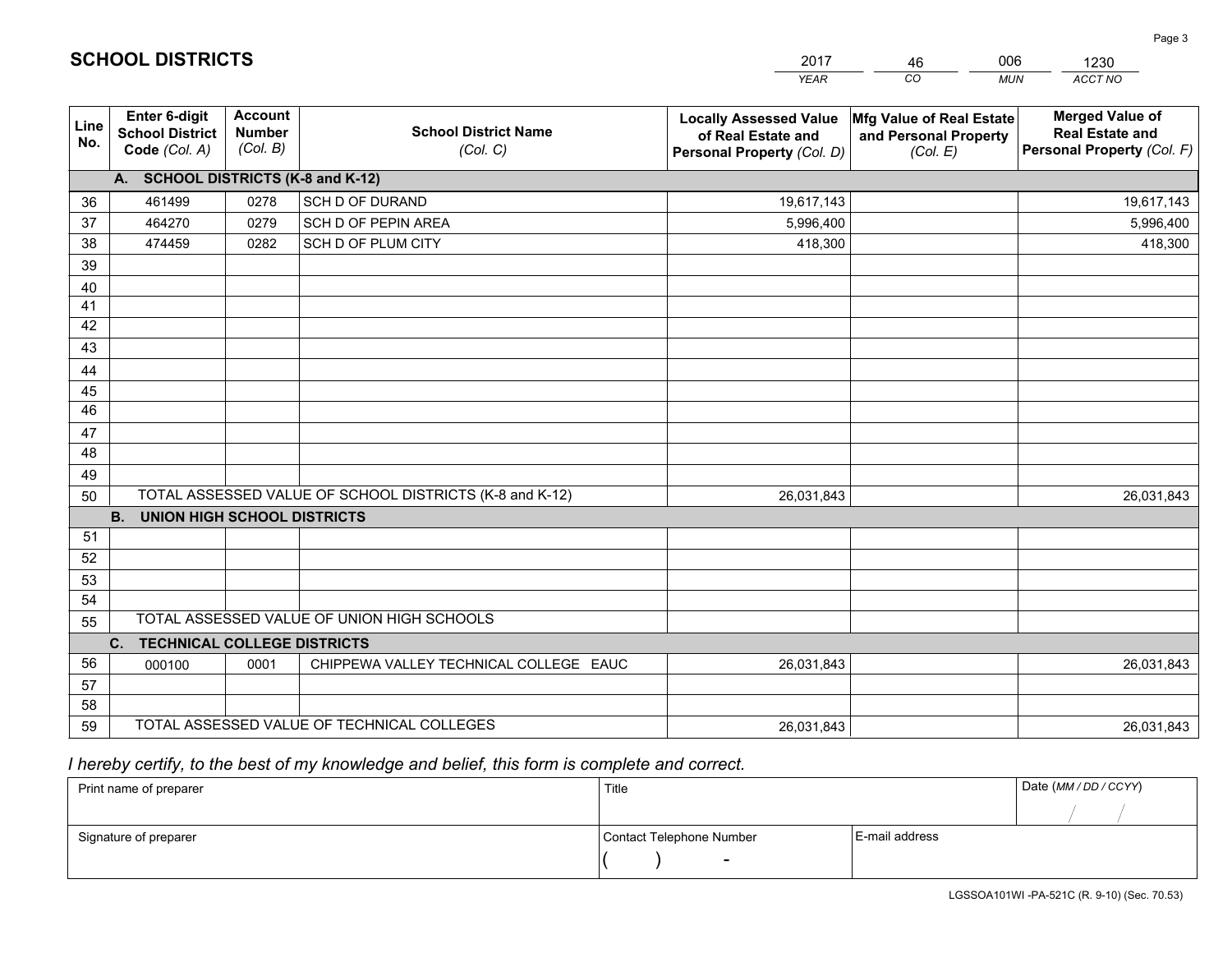### **HIGHLIGHTS**

- 1. Complete the Statement of Assessment after the Board of Review. Reflect any changes made there.
- 2. Use black ink to complete.
- 3. Line 16 must equal Line 50, Col D.
- 4. Line 55 must equal the total of K-8 schools listed on lines 36-49. Do not include K-12 schools in this comparision.
- 5. Line 59, Col. D must equal Line 16.
- 6. Special District, School District and Technical College District values must include both real estate and personal property. Examples of Special districts are: town sanitary districts, public inland lake protection and rehabilitation districts, and metropolitan sewerage districts.
- 7. DO NOT INCLUDE Manufacturing property values.DOR will print these values on the final SOA.

MAUREEN MANORE TOWN OF FRANKFORT N3290 BYINGTON RD PEPIN, WI 54759 - 4652

MAUREEN MANORE<br>TOWN OF FRANKFORT

PEPIN, WI 54759 - 4652 N3290 BYINGTON RD

 8. Accuracy of this form is very important. The values reported directly affect the equalized value DOR calculates for school and special districts.

#### **Page 1:**

 If not prefilled, enter the tax year,county and municipal code,municipal type, municipal name and county name on the top of form.

Check the Amended box, if filing an amended / corrected SOA.

 Report the parcel count, acres and assessed value of taxable general property, total parcel count, (real and personal), total acres, and values from final figures set by the Board of Review.

- A. Real Estate land and improvements (buildings, etc.) is reported on lines 1 8, total line 9.
- B. Personal Property is reported on lines 11 14, Column D, total line 15.
- C. To complete this report, use the computer produced summary of the assessment roll that shows these amounts.
- D. Use whole numbers only.
- E. Add each line across and each column down to verify entries.

### **Page 2:**

- A. Report Special Items (not subject to general property tax).
- 1. Private Forest Croplands and Managed Forest Lands are reported on lines 18,19, 20 and 21. Be sure to report assessed values **NOT** taxes.
- 2. You should have copies of the orders of entry, orders of withdrawal, etc., to update your assessment roll.
	- 3. Show hundredths of acres (e.g. 39.75).
- 4. Tax exempt lands are reported on line 22.
- 5. Omitted property and sec. 70.43, Wis. Stats., corrections of errors by assessor are reported on line 23. Report real estate and personal property separately. These should be for **prior years**, not something found on the current assessment roll after the board of review.
- B. Special District (Lines 24-35) Include the value of both real and personal property.

 The Department of Revenue (DOR) preprints much of the information regarding names and codes for schools, special districts,etc. If a district is not listed, enter the name and value only, DOR will enter the proper code.

### **Page 3 School Districts:**

Include the value of both real and personal property.

Report School District (regular, elementary, union high school, and technical college).

- 1. Regular (K-12) and Elementary (K-8) school values are reported on lines 36-49, total on line 50.
- 2. Union High School (UHS) (use only if elementary schools are listed on lines 36-49) are reported on lines 51-54. UHS total value (line 55) must equal to the total **elementary school** values reported on lines 36-49. Do notinclude K-12 schools in this comparison.
- 3. Technical College values are reported on lines 56-58, total on line 59.
- 4. Use the computer summary that shows these amounts to complete this report.

#### **This form is due the second Monday in June. File this report only after your Board of Review is complete.**

 *If you have questions: Return forms to:*

 Email: lgs@wisconsin.gov Wisconsin Department of RevenueCall:  $(608)$  266-2569 or  $(608)$  264-6892 Fax number: (608) 264-6887 PO Box 8971

Local Government Services Section 6-97

Madison WI 53708-8971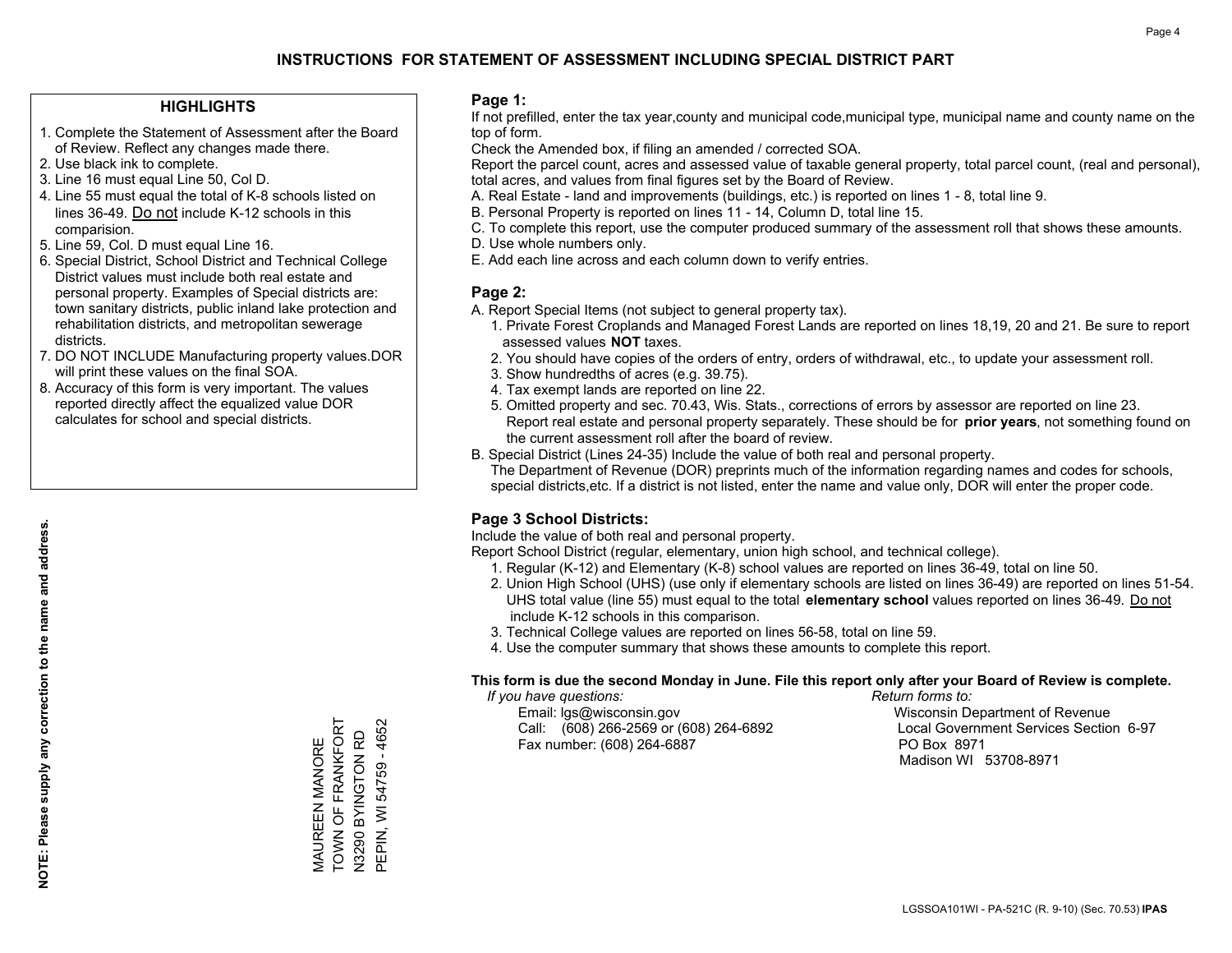**FINAL - EQUATED**

**STATEMENT OF ASSESSMENT FOR 2017** 

|     | nnr | 1231    |
|-----|-----|---------|
| CO. | MUN | ACCT NO |

|                         | <b>FOR</b>                                                                                                                                                                                   | <b>TOWN OF</b><br><b>OF</b>                                  | <b>LIMA</b>              |                           | <b>PEPIN COUNTY</b>                 |                         |                      | <b>WHEN COMPLETING THIS DOCUMENT</b>     |
|-------------------------|----------------------------------------------------------------------------------------------------------------------------------------------------------------------------------------------|--------------------------------------------------------------|--------------------------|---------------------------|-------------------------------------|-------------------------|----------------------|------------------------------------------|
|                         |                                                                                                                                                                                              | Town - Village - City                                        | <b>Municipality Name</b> |                           | <b>County Name</b>                  |                         |                      | DO NOT WRITE OVER X's OR IN SHADED AREAS |
|                         |                                                                                                                                                                                              | <b>REAL ESTATE</b>                                           |                          | PARCEL COUNT              | NO. OF ACRES                        | <b>VALUE OF</b>         | <b>VALUE OF</b>      | TOTAL VALUE OF LAND                      |
| Line<br>No.             |                                                                                                                                                                                              | (See Lines 18 - 22 for<br>other Real Estate)                 |                          | TOTAL LAND   IMPROVEMENTS | <b>WHOLE</b><br><b>NUMBERS ONLY</b> | <b>LAND</b>             | <b>IMPROVEMENTS</b>  | AND IMPROVEMENTS                         |
|                         |                                                                                                                                                                                              |                                                              | Col. A                   | Col. B                    | Col. C                              | Col. D                  | Col. E               | Col. F                                   |
| $\overline{\mathbf{1}}$ |                                                                                                                                                                                              | <b>RESIDENTIAL - Class 1</b>                                 | 218                      | 201                       | 372                                 | 1,592,350               | 23,209,100           | 24,801,450                               |
| 2                       |                                                                                                                                                                                              | <b>COMMERCIAL - Class 2</b>                                  | 13                       | 11                        | 36                                  | 136,300                 | 5,701,000            | 5,837,300                                |
| 3                       |                                                                                                                                                                                              | <b>MANUFACTURING - Class 3</b>                               |                          |                           | 9                                   | 91,600                  | 457,500              | 549,100                                  |
| 4                       |                                                                                                                                                                                              | <b>AGRICULTURAL - Class 4</b>                                | 731                      |                           | 15,640                              | 2,195,050               |                      | 2,195,050                                |
| 5                       |                                                                                                                                                                                              | UNDEVELOPED - Class 5                                        | 460                      |                           | 1,723                               | 511,250                 |                      | 511,250                                  |
| 6                       |                                                                                                                                                                                              | AGRICULTURAL FOREST - Class 5m                               | 273                      |                           | 2,587                               | 2,847,700               |                      | 2,847,700                                |
| $\overline{7}$          |                                                                                                                                                                                              | FOREST LANDS - Class 6                                       | 65                       |                           | 521                                 | 1,159,500               |                      | 1,159,500                                |
| 8                       |                                                                                                                                                                                              | OTHER - Class 7                                              | 97                       | 115                       | 249                                 | 905,900                 | 15,069,600           | 15,975,500                               |
| 9                       |                                                                                                                                                                                              | <b>TOTAL - ALL COLUMNS</b>                                   | 1,858                    | 328                       | 21,137                              | 9,439,650               | 44,437,200           | 53,876,850                               |
| 10                      |                                                                                                                                                                                              | NUMBER OF PERSONAL PROPERTY ACCOUNTS IN ROLL                 |                          |                           | 31                                  | <b>LOCALLY ASSESSED</b> | <b>MANUFACTURING</b> | <b>MERGED</b>                            |
| 11                      |                                                                                                                                                                                              | BOATS AND OTHER WATERCRAFT NOT EXEMPT - Code 1               |                          |                           |                                     | 0                       | 0                    | $\overline{0}$                           |
| 12                      |                                                                                                                                                                                              | MACHINERY, TOOLS AND PATTERNS - Code 2                       |                          |                           |                                     | 2,497,680               | 17,600               | 2,515,280                                |
| 13                      |                                                                                                                                                                                              | FURNITURE, FIXTURES AND EQUIPMENT - Code 3                   |                          |                           |                                     | 69,190                  | 6,100                | 75,290                                   |
| 14                      |                                                                                                                                                                                              | ALL OTHER PERSONAL PROPERTY NOT EXEMPT - Codes 4A, 4B, 4C    |                          |                           |                                     | 871,090                 | 346,200              | 1,217,290                                |
| 15                      |                                                                                                                                                                                              | TOTAL OF PERSONAL PROPERTY NOT EXEMPT (Total of Lines 11-14) |                          |                           | 3,437,960                           | 369,900                 | 3,807,860            |                                          |
| 16                      | AGGREGATE ASSESSED VALUE OF ALL PROPERTY SUBJECT TO THE GENERAL PROPERTY TAX (Total of Lines 9F and 15F)<br>MUST EQUAL TOTAL VALUE OF THE SCHOOL DISTRICTS (K-12 PLUS K-8) - Line 50, Col. F |                                                              |                          |                           |                                     |                         | 57,684,710           |                                          |
| 17                      |                                                                                                                                                                                              | <b>BOARD OF REVIEW</b>                                       |                          |                           | Name of Assessor                    |                         | Telephone #          |                                          |
|                         |                                                                                                                                                                                              | DATE OF FINAL ADJOURNMENT                                    | 05/22/2017               |                           | <b>DARREL KLEVEN</b>                |                         |                      | (715) 287-4737                           |

REMARKS

The Assessment Ratio to be used in calculating the estimated Fair Market Value on tax bills for this tax district is .977315511

This ratio should be used to convert assessed values to "Calculate Equalized Values" in Step 1 of the Lottery and Gaming Credit Calculations.<br>This ratio should be used in the "Computation of Tax Equivalent" schedule of the Commission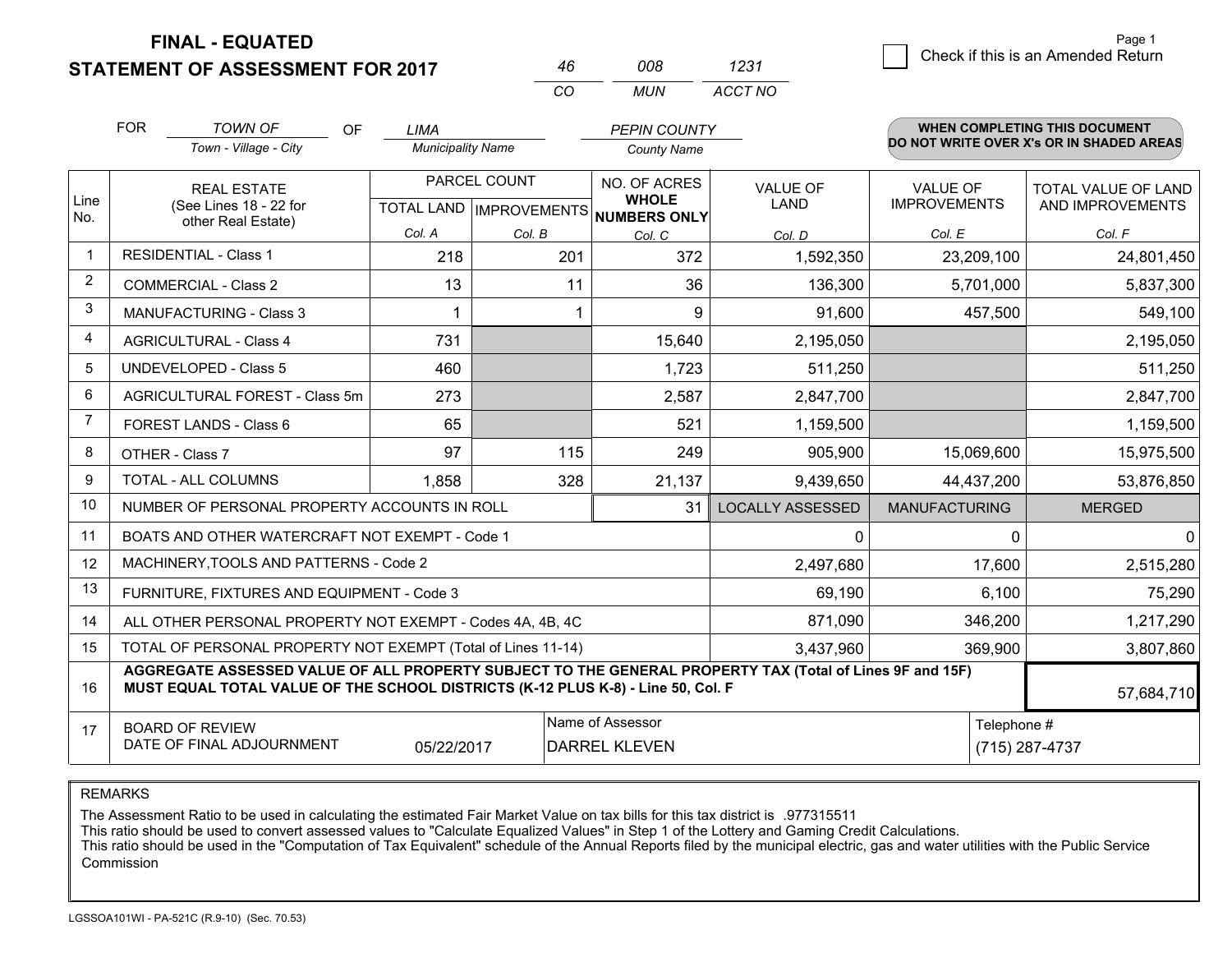*YEAR CO MUN ACCT NO* <sup>2017</sup> <sup>46</sup> <sup>008</sup> <sup>1231</sup>

Do not confuse FOREST LANDS (Line 7) with FOREST CROPS (in this section) - They are **NOT** the same

|    |                                                               |                                                       |                                   | Private Forest Crop - Reg Class @ 10¢ per acre                                 |                                                               | Private Forest Crop - Reg Class @ \$2.52 per acre |                                                                              |                 |                    |  |
|----|---------------------------------------------------------------|-------------------------------------------------------|-----------------------------------|--------------------------------------------------------------------------------|---------------------------------------------------------------|---------------------------------------------------|------------------------------------------------------------------------------|-----------------|--------------------|--|
| 18 | (a) PARCELS                                                   | (b) ACRES                                             |                                   | (c) ASSESSED VALUE                                                             |                                                               | (d) PARCELS                                       | (e) ACRES                                                                    |                 | (f) ASSESSED VALUE |  |
|    |                                                               | 40                                                    |                                   | 88.000                                                                         |                                                               |                                                   |                                                                              |                 |                    |  |
|    |                                                               |                                                       |                                   | Private Forest Crop - Special Class @ 20¢ per acre                             |                                                               |                                                   | Entered Before 2005 Managed Forest - Ferrous Mining CLOSED @ \$8.27 per acre |                 |                    |  |
| 19 | (a) PARCELS                                                   | (b) ACRES                                             |                                   | (c) ASSESSED VALUE                                                             |                                                               | (d) PARCELS                                       | (e) ACRES                                                                    |                 | (f) ASSESSED VALUE |  |
|    |                                                               |                                                       |                                   |                                                                                |                                                               |                                                   |                                                                              |                 |                    |  |
|    |                                                               |                                                       |                                   | Entered Before 2005 Managed Forest - OPEN @ \$.79 per acre                     |                                                               |                                                   | Entered Before 2005 Managed Forest - CLOSED @ \$1.87 per acre                |                 |                    |  |
| 20 | (a) PARCELS                                                   | (b) ACRES                                             |                                   | (c) ASSESSED VALUE                                                             |                                                               | (d) PARCELS                                       | (e) ACRES                                                                    |                 | (f) ASSESSED VALUE |  |
|    |                                                               | 12                                                    |                                   |                                                                                | 26,400                                                        |                                                   | 1,153                                                                        | 1,893,100       |                    |  |
|    | Entered After 2004 Managed Forest - OPEN @<br>\$2.14 per acre |                                                       |                                   |                                                                                | Entered After 2004 Managed Forest - CLOSED @ \$10.68 per acre |                                                   |                                                                              |                 |                    |  |
| 21 | (a) PARCELS                                                   | (b) ACRES                                             |                                   | (c) ASSESSED VALUE                                                             |                                                               | (d) PARCELS<br>(e) ACRES                          |                                                                              |                 | (f) ASSESSED VALUE |  |
|    |                                                               |                                                       |                                   |                                                                                |                                                               |                                                   |                                                                              |                 |                    |  |
|    |                                                               |                                                       |                                   |                                                                                |                                                               | 28                                                | 654.01                                                                       |                 | 1,254,000          |  |
|    |                                                               | (b) Federal Acres<br>(a) County Forest Cropland Acres |                                   | (c) State Acres                                                                |                                                               | (d) County (NOT FOREST CROP) Acres                |                                                                              | (e) Other Acres |                    |  |
| 22 |                                                               |                                                       |                                   |                                                                                | 52.32                                                         |                                                   | 2.7                                                                          |                 | 33.09              |  |
|    |                                                               |                                                       |                                   | Assessed Value of Omitted Property From Prior Years (Sec. 70.44)               |                                                               |                                                   | Assessed Value of Sec. 70.43 Corrections of Errors by Assessors              |                 |                    |  |
|    |                                                               | (a) REAL ESTATE                                       |                                   | (b) PERSONAL                                                                   |                                                               |                                                   | (c1) REAL ESTATE                                                             |                 | (c2) PERSONAL      |  |
| 23 |                                                               |                                                       |                                   |                                                                                |                                                               |                                                   |                                                                              |                 |                    |  |
|    |                                                               |                                                       |                                   | Manufacturing Equated Value of Omitted Property From Prior Years (Sec. 70.995) |                                                               |                                                   | Mfg. Equated Value of Sec.70.43 Corrections of Errors by Assessors           |                 |                    |  |
|    | (d) REAL ESTATE<br>(e) PERSONAL                               |                                                       | (f1) REAL ESTATE<br>(f2) PERSONAL |                                                                                |                                                               |                                                   |                                                                              |                 |                    |  |
|    |                                                               |                                                       |                                   |                                                                                |                                                               |                                                   |                                                                              |                 |                    |  |
|    |                                                               |                                                       |                                   |                                                                                |                                                               |                                                   |                                                                              |                 |                    |  |

## **SPECIAL DISTRICTS**

| Line<br>No. | Enter 6-digit<br>Special District<br>Code (Col. A) | <b>Account</b><br><b>Number</b> | <b>Special District Name</b> | <b>Locally Assessed Value</b><br>of Real Estate and | Mfg Value of Real Estate<br>and Personal Property | <b>Merged Value of</b><br><b>Real Estate and</b><br>Personal Property (Col. F) |
|-------------|----------------------------------------------------|---------------------------------|------------------------------|-----------------------------------------------------|---------------------------------------------------|--------------------------------------------------------------------------------|
|             |                                                    | (Col. B)                        | (Col. C)                     | Personal Property (Col. D)                          | (Col. E)                                          |                                                                                |
| 24          |                                                    |                                 |                              |                                                     |                                                   |                                                                                |
| 25          |                                                    |                                 |                              |                                                     |                                                   |                                                                                |
| 26          |                                                    |                                 |                              |                                                     |                                                   |                                                                                |
| 27          |                                                    |                                 |                              |                                                     |                                                   |                                                                                |
| 28          |                                                    |                                 |                              |                                                     |                                                   |                                                                                |
| 29          |                                                    |                                 |                              |                                                     |                                                   |                                                                                |
| 30          |                                                    |                                 |                              |                                                     |                                                   |                                                                                |
| 31          |                                                    |                                 |                              |                                                     |                                                   |                                                                                |
| 32          |                                                    |                                 |                              |                                                     |                                                   |                                                                                |
| 33          |                                                    |                                 |                              |                                                     |                                                   |                                                                                |
| 34          |                                                    |                                 |                              |                                                     |                                                   |                                                                                |
| 35          |                                                    |                                 |                              |                                                     |                                                   |                                                                                |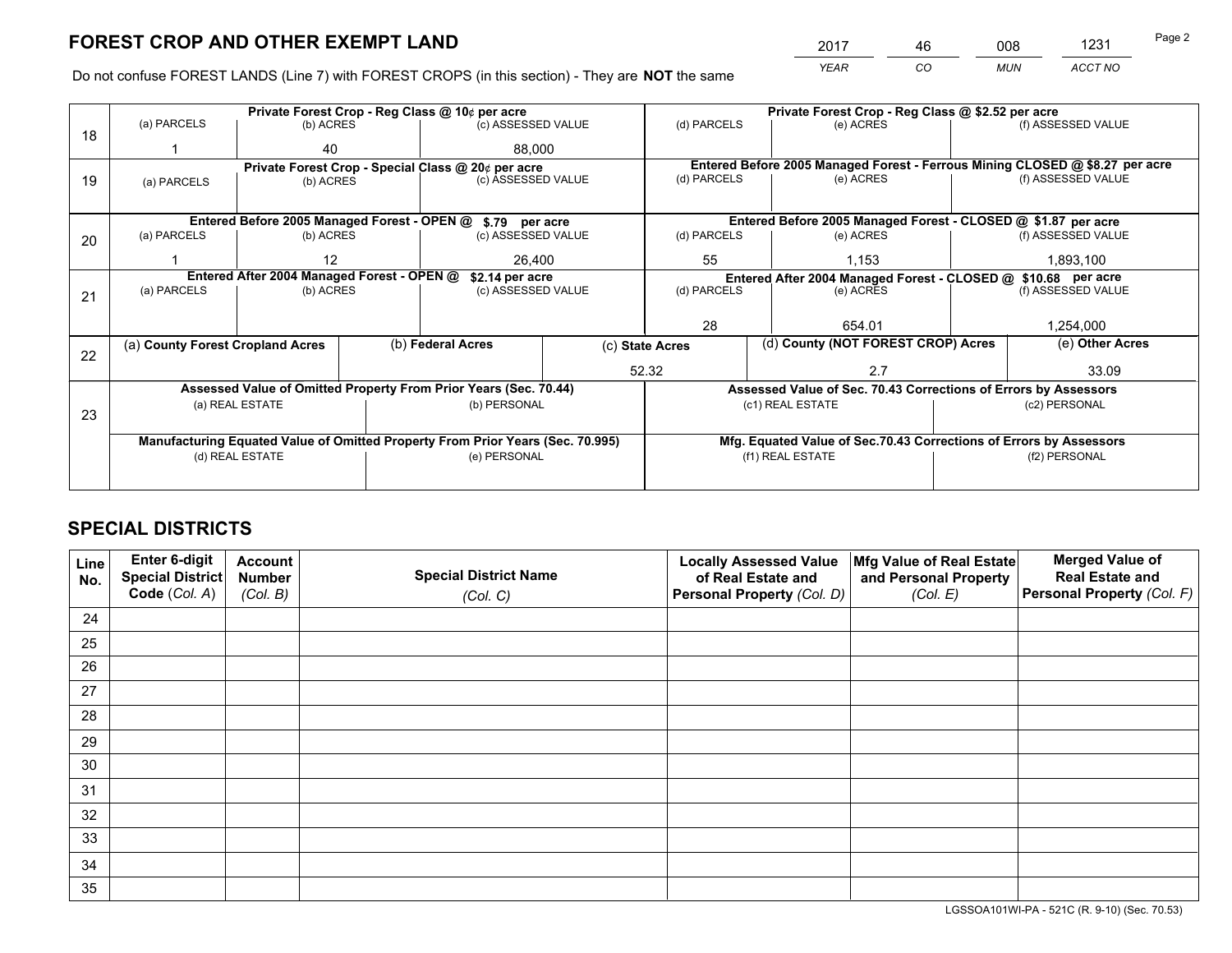|             |                                                                 |                                             |                                                         | <b>YEAR</b>                                                                       | CO<br><b>MUN</b>                                              | ACCT NO                                                                        |
|-------------|-----------------------------------------------------------------|---------------------------------------------|---------------------------------------------------------|-----------------------------------------------------------------------------------|---------------------------------------------------------------|--------------------------------------------------------------------------------|
| Line<br>No. | <b>Enter 6-digit</b><br><b>School District</b><br>Code (Col. A) | <b>Account</b><br><b>Number</b><br>(Col. B) | <b>School District Name</b><br>(Col. C)                 | <b>Locally Assessed Value</b><br>of Real Estate and<br>Personal Property (Col. D) | Mfg Value of Real Estate<br>and Personal Property<br>(Col. E) | <b>Merged Value of</b><br><b>Real Estate and</b><br>Personal Property (Col. F) |
|             | A. SCHOOL DISTRICTS (K-8 and K-12)                              |                                             |                                                         |                                                                                   |                                                               |                                                                                |
| 36          | 461499                                                          | 0278                                        | <b>SCH D OF DURAND</b>                                  | 56,765,710                                                                        | 919.000                                                       | 57,684,710                                                                     |
| 37          |                                                                 |                                             |                                                         |                                                                                   |                                                               |                                                                                |
| 38          |                                                                 |                                             |                                                         |                                                                                   |                                                               |                                                                                |
| 39          |                                                                 |                                             |                                                         |                                                                                   |                                                               |                                                                                |
| 40          |                                                                 |                                             |                                                         |                                                                                   |                                                               |                                                                                |
| 41          |                                                                 |                                             |                                                         |                                                                                   |                                                               |                                                                                |
| 42          |                                                                 |                                             |                                                         |                                                                                   |                                                               |                                                                                |
| 43          |                                                                 |                                             |                                                         |                                                                                   |                                                               |                                                                                |
| 44<br>45    |                                                                 |                                             |                                                         |                                                                                   |                                                               |                                                                                |
| 46          |                                                                 |                                             |                                                         |                                                                                   |                                                               |                                                                                |
| 47          |                                                                 |                                             |                                                         |                                                                                   |                                                               |                                                                                |
| 48          |                                                                 |                                             |                                                         |                                                                                   |                                                               |                                                                                |
| 49          |                                                                 |                                             |                                                         |                                                                                   |                                                               |                                                                                |
| 50          |                                                                 |                                             | TOTAL ASSESSED VALUE OF SCHOOL DISTRICTS (K-8 and K-12) | 56,765,710                                                                        | 919,000                                                       | 57,684,710                                                                     |
|             | <b>B. UNION HIGH SCHOOL DISTRICTS</b>                           |                                             |                                                         |                                                                                   |                                                               |                                                                                |
| 51          |                                                                 |                                             |                                                         |                                                                                   |                                                               |                                                                                |
| 52          |                                                                 |                                             |                                                         |                                                                                   |                                                               |                                                                                |
| 53          |                                                                 |                                             |                                                         |                                                                                   |                                                               |                                                                                |
| 54          |                                                                 |                                             |                                                         |                                                                                   |                                                               |                                                                                |
| 55          |                                                                 |                                             | TOTAL ASSESSED VALUE OF UNION HIGH SCHOOLS              |                                                                                   |                                                               |                                                                                |
|             | C.<br><b>TECHNICAL COLLEGE DISTRICTS</b>                        |                                             |                                                         |                                                                                   |                                                               |                                                                                |
| 56          | 000100                                                          | 0001                                        | CHIPPEWA VALLEY TECHNICAL COLLEGE EAUC                  | 56,765,710                                                                        | 919,000                                                       | 57,684,710                                                                     |
| 57<br>58    |                                                                 |                                             |                                                         |                                                                                   |                                                               |                                                                                |
| 59          |                                                                 |                                             | TOTAL ASSESSED VALUE OF TECHNICAL COLLEGES              | 56,765,710                                                                        | 919,000                                                       | 57,684,710                                                                     |
|             |                                                                 |                                             |                                                         |                                                                                   |                                                               |                                                                                |

46

008

 *I hereby certify, to the best of my knowledge and belief, this form is complete and correct.*

**SCHOOL DISTRICTS**

| Print name of preparer | Title                    |                | Date (MM / DD / CCYY) |
|------------------------|--------------------------|----------------|-----------------------|
|                        |                          |                |                       |
| Signature of preparer  | Contact Telephone Number | E-mail address |                       |
|                        | $\sim$                   |                |                       |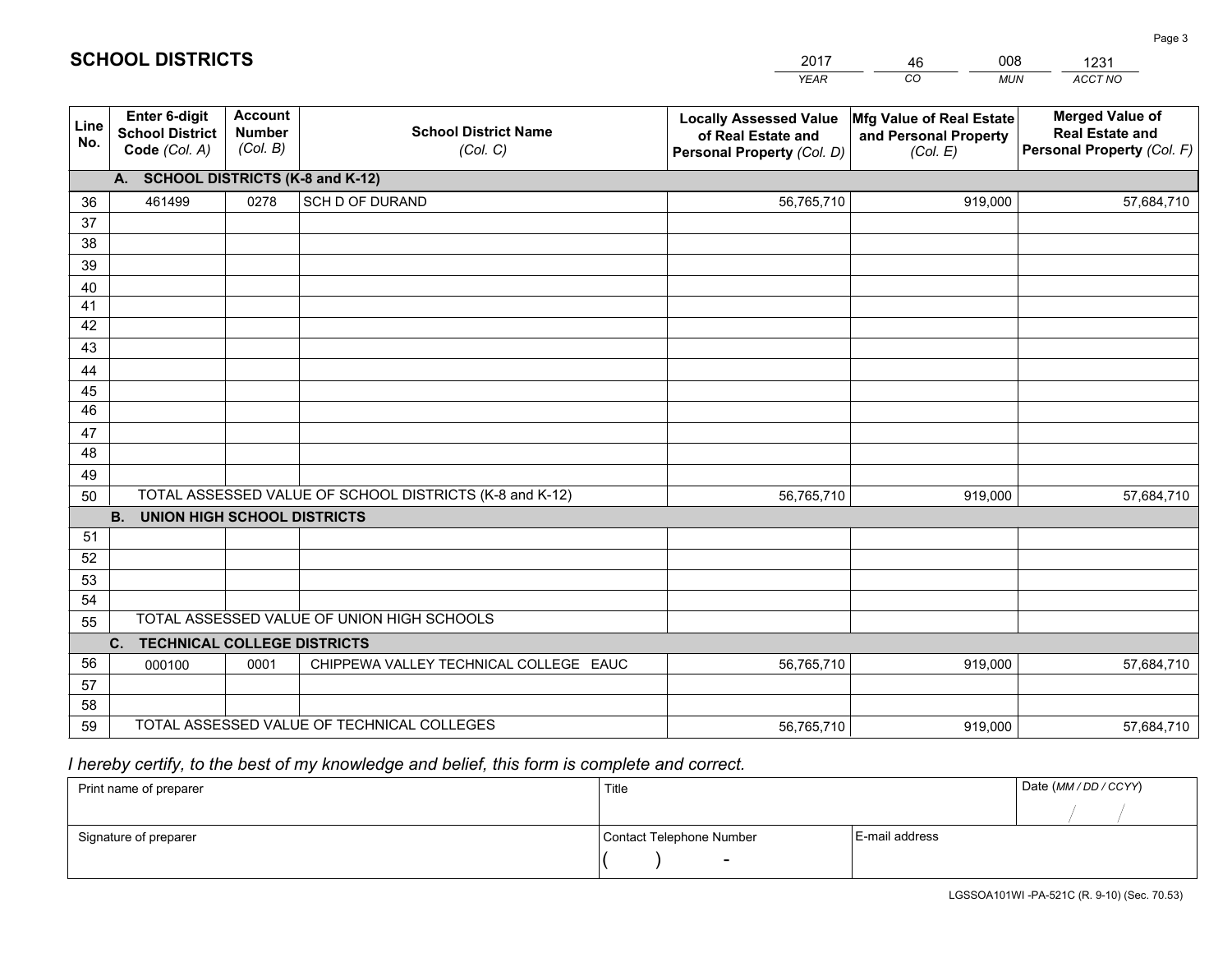### **HIGHLIGHTS**

- 1. Complete the Statement of Assessment after the Board of Review. Reflect any changes made there.
- 2. Use black ink to complete.
- 3. Line 16 must equal Line 50, Col D.
- 4. Line 55 must equal the total of K-8 schools listed on lines 36-49. Do not include K-12 schools in this comparision.
- 5. Line 59, Col. D must equal Line 16.
- 6. Special District, School District and Technical College District values must include both real estate and personal property. Examples of Special districts are: town sanitary districts, public inland lake protection and rehabilitation districts, and metropolitan sewerage districts.
- 7. DO NOT INCLUDE Manufacturing property values.DOR will print these values on the final SOA.

LAURIE A. KING TOWN OF LIMA W3815 FORSTER RD DURAND, WI 54736 - 5005

LAURIE A. KING<br>TOWN OF LIMA

**DURAND, WI 54736 - 5005** W3815 FORSTER RD

 8. Accuracy of this form is very important. The values reported directly affect the equalized value DOR calculates for school and special districts.

#### **Page 1:**

 If not prefilled, enter the tax year,county and municipal code,municipal type, municipal name and county name on the top of form.

Check the Amended box, if filing an amended / corrected SOA.

 Report the parcel count, acres and assessed value of taxable general property, total parcel count, (real and personal), total acres, and values from final figures set by the Board of Review.

- A. Real Estate land and improvements (buildings, etc.) is reported on lines 1 8, total line 9.
- B. Personal Property is reported on lines 11 14, Column D, total line 15.
- C. To complete this report, use the computer produced summary of the assessment roll that shows these amounts.
- D. Use whole numbers only.
- E. Add each line across and each column down to verify entries.

### **Page 2:**

- A. Report Special Items (not subject to general property tax).
- 1. Private Forest Croplands and Managed Forest Lands are reported on lines 18,19, 20 and 21. Be sure to report assessed values **NOT** taxes.
- 2. You should have copies of the orders of entry, orders of withdrawal, etc., to update your assessment roll.
	- 3. Show hundredths of acres (e.g. 39.75).
- 4. Tax exempt lands are reported on line 22.
- 5. Omitted property and sec. 70.43, Wis. Stats., corrections of errors by assessor are reported on line 23. Report real estate and personal property separately. These should be for **prior years**, not something found on the current assessment roll after the board of review.
- B. Special District (Lines 24-35) Include the value of both real and personal property.

 The Department of Revenue (DOR) preprints much of the information regarding names and codes for schools, special districts,etc. If a district is not listed, enter the name and value only, DOR will enter the proper code.

### **Page 3 School Districts:**

Include the value of both real and personal property.

Report School District (regular, elementary, union high school, and technical college).

- 1. Regular (K-12) and Elementary (K-8) school values are reported on lines 36-49, total on line 50.
- 2. Union High School (UHS) (use only if elementary schools are listed on lines 36-49) are reported on lines 51-54. UHS total value (line 55) must equal to the total **elementary school** values reported on lines 36-49. Do notinclude K-12 schools in this comparison.
- 3. Technical College values are reported on lines 56-58, total on line 59.
- 4. Use the computer summary that shows these amounts to complete this report.

#### **This form is due the second Monday in June. File this report only after your Board of Review is complete.**

 *If you have questions: Return forms to:*

 Email: lgs@wisconsin.gov Wisconsin Department of RevenueCall:  $(608)$  266-2569 or  $(608)$  264-6892 Fax number: (608) 264-6887 PO Box 8971

Local Government Services Section 6-97 Madison WI 53708-8971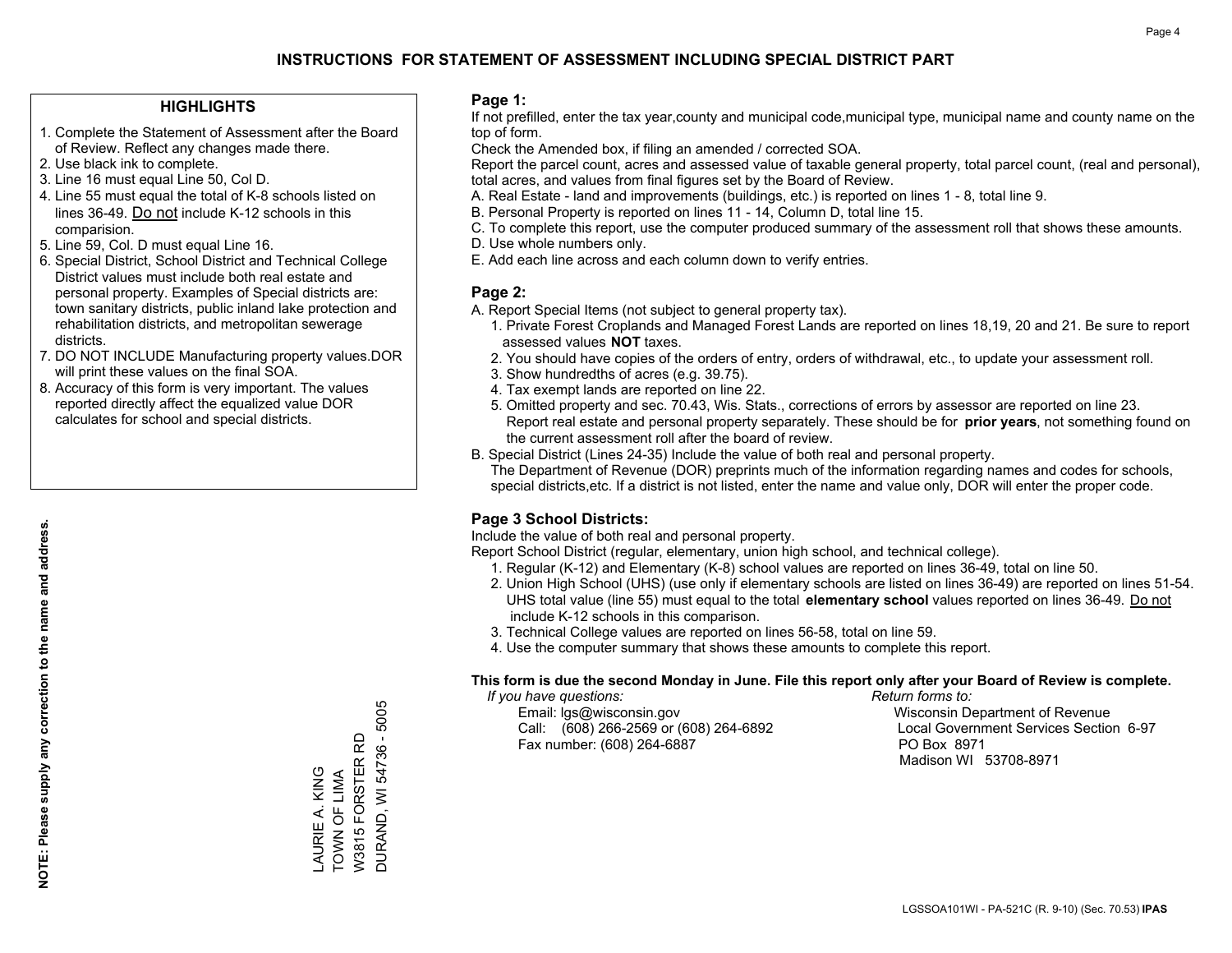**FINAL - EQUATED**

**STATEMENT OF ASSESSMENT FOR 2017** 

| 46  | 010   | 1232    |
|-----|-------|---------|
| CO. | MI IN | ACCT NO |

|             | <b>FOR</b>                                                                                                                                                                                   | <b>TOWN OF</b><br>OF                                         | <b>PEPIN</b>             |                                      | <b>PEPIN COUNTY</b> |                         |                      | WHEN COMPLETING THIS DOCUMENT            |  |
|-------------|----------------------------------------------------------------------------------------------------------------------------------------------------------------------------------------------|--------------------------------------------------------------|--------------------------|--------------------------------------|---------------------|-------------------------|----------------------|------------------------------------------|--|
|             |                                                                                                                                                                                              | Town - Village - City                                        | <b>Municipality Name</b> |                                      | <b>County Name</b>  |                         |                      | DO NOT WRITE OVER X's OR IN SHADED AREAS |  |
|             |                                                                                                                                                                                              | <b>REAL ESTATE</b>                                           |                          | PARCEL COUNT                         | NO. OF ACRES        | <b>VALUE OF</b>         | <b>VALUE OF</b>      | <b>TOTAL VALUE OF LAND</b>               |  |
| Line<br>No. |                                                                                                                                                                                              | (See Lines 18 - 22 for<br>other Real Estate)                 |                          | TOTAL LAND IMPROVEMENTS NUMBERS ONLY | <b>WHOLE</b>        | <b>LAND</b>             | <b>IMPROVEMENTS</b>  | AND IMPROVEMENTS                         |  |
|             |                                                                                                                                                                                              |                                                              | Col. A                   | Col. B                               | Col. C              | Col. D                  | Col. E               | Col. F                                   |  |
|             |                                                                                                                                                                                              | <b>RESIDENTIAL - Class 1</b>                                 | 565                      | 459                                  | 780                 | 17,958,300              | 45,717,300           | 63,675,600                               |  |
| 2           |                                                                                                                                                                                              | <b>COMMERCIAL - Class 2</b>                                  | 23                       | 15                                   | 55                  | 369,000                 | 1,279,400            | 1,648,400                                |  |
| 3           |                                                                                                                                                                                              | <b>MANUFACTURING - Class 3</b>                               | 1                        | $\Omega$                             | $\overline{2}$      | 7,200                   | 0                    | 7,200                                    |  |
| 4           |                                                                                                                                                                                              | <b>AGRICULTURAL - Class 4</b>                                | 804                      |                                      | 12,945              | 2,204,600               |                      | 2,204,600                                |  |
| 5           |                                                                                                                                                                                              | <b>UNDEVELOPED - Class 5</b>                                 | 364                      |                                      | 1,327               | 928,200                 |                      | 928,200                                  |  |
| 6           |                                                                                                                                                                                              | AGRICULTURAL FOREST - Class 5m                               | 422                      |                                      | 4,242               | 6,837,300               |                      | 6,837,300                                |  |
| 7           |                                                                                                                                                                                              | FOREST LANDS - Class 6                                       | 170                      |                                      | 1,927               | 5,515,500               |                      | 5,515,500                                |  |
| 8           |                                                                                                                                                                                              | OTHER - Class 7                                              | 109                      | 110                                  | 216                 | 1,080,300               | 8,349,500            | 9,429,800                                |  |
| 9           |                                                                                                                                                                                              | TOTAL - ALL COLUMNS                                          | 2,458                    | 584                                  | 21,494              | 34,900,400              | 55,346,200           | 90,246,600                               |  |
| 10          |                                                                                                                                                                                              | NUMBER OF PERSONAL PROPERTY ACCOUNTS IN ROLL                 |                          |                                      | 20                  | <b>LOCALLY ASSESSED</b> | <b>MANUFACTURING</b> | <b>MERGED</b>                            |  |
| 11          |                                                                                                                                                                                              | BOATS AND OTHER WATERCRAFT NOT EXEMPT - Code 1               |                          |                                      |                     | $\Omega$                | 0                    | <sup>0</sup>                             |  |
| 12          |                                                                                                                                                                                              | MACHINERY, TOOLS AND PATTERNS - Code 2                       |                          |                                      |                     | 49,000                  | 0                    | 49,000                                   |  |
| 13          |                                                                                                                                                                                              | FURNITURE, FIXTURES AND EQUIPMENT - Code 3                   |                          |                                      |                     | 6,300                   | 0                    | 6,300                                    |  |
| 14          |                                                                                                                                                                                              | ALL OTHER PERSONAL PROPERTY NOT EXEMPT - Codes 4A, 4B, 4C    |                          |                                      |                     | 55,700                  | 0                    | 55,700                                   |  |
| 15          |                                                                                                                                                                                              | TOTAL OF PERSONAL PROPERTY NOT EXEMPT (Total of Lines 11-14) |                          |                                      | 111,000             | 0                       | 111,000              |                                          |  |
| 16          | AGGREGATE ASSESSED VALUE OF ALL PROPERTY SUBJECT TO THE GENERAL PROPERTY TAX (Total of Lines 9F and 15F)<br>MUST EQUAL TOTAL VALUE OF THE SCHOOL DISTRICTS (K-12 PLUS K-8) - Line 50, Col. F |                                                              |                          |                                      |                     |                         |                      | 90,357,600                               |  |
| 17          |                                                                                                                                                                                              | <b>BOARD OF REVIEW</b>                                       |                          |                                      | Name of Assessor    |                         | Telephone #          |                                          |  |
|             |                                                                                                                                                                                              | DATE OF FINAL ADJOURNMENT                                    | 05/30/2017               |                                      | <b>LISA MEYER</b>   |                         |                      | (715) 235-1338                           |  |

REMARKS

The Assessment Ratio to be used in calculating the estimated Fair Market Value on tax bills for this tax district is .9298255

This ratio should be used to convert assessed values to "Calculate Equalized Values" in Step 1 of the Lottery and Gaming Credit Calculations.<br>This ratio should be used in the "Computation of Tax Equivalent" schedule of the Commission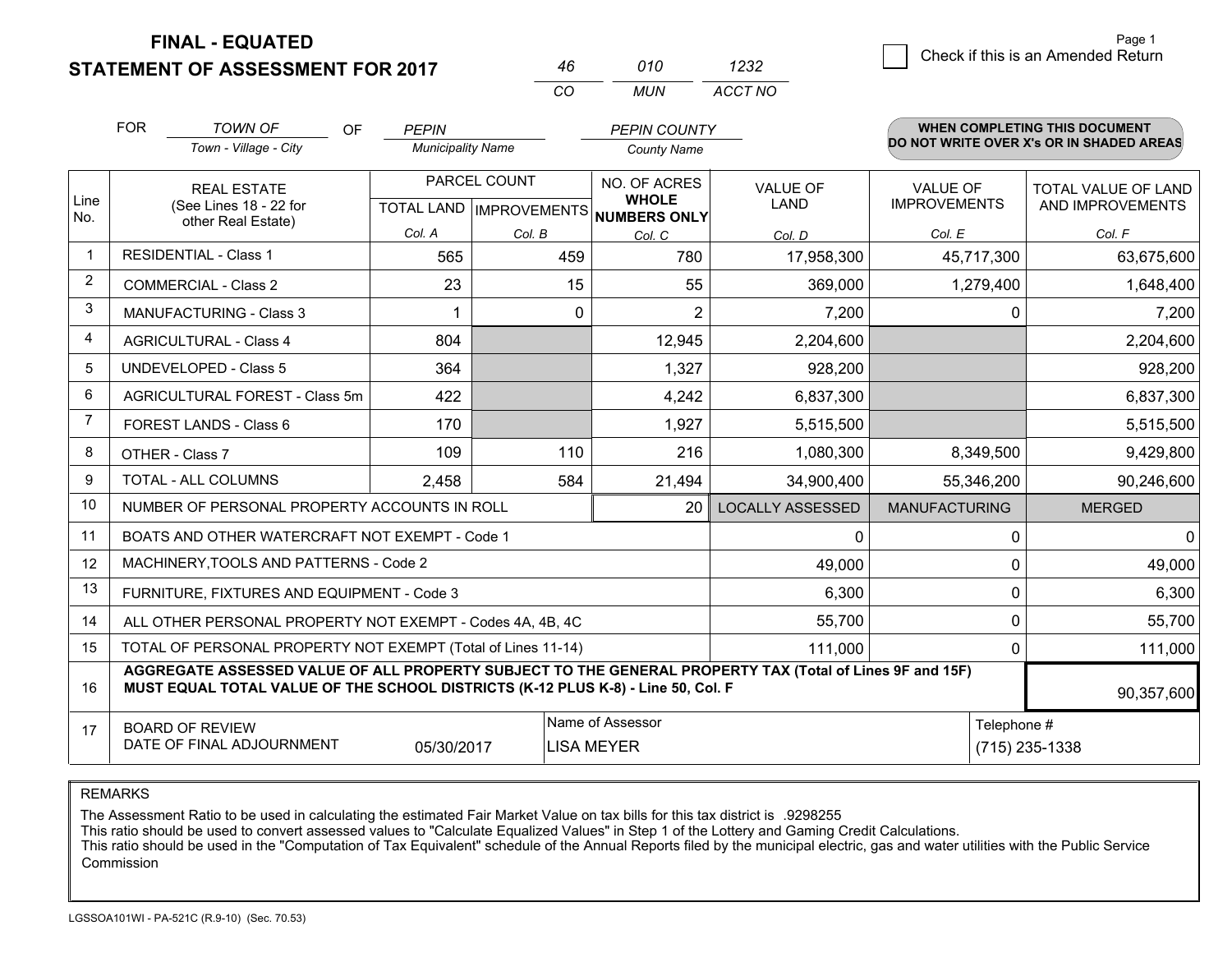*YEAR CO MUN ACCT NO* <sup>2017</sup> <sup>46</sup> <sup>010</sup> <sup>1232</sup>

Do not confuse FOREST LANDS (Line 7) with FOREST CROPS (in this section) - They are **NOT** the same

|    | Private Forest Crop - Reg Class @ 10¢ per acre                                 |                 |  |                                                                  |  | Private Forest Crop - Reg Class @ \$2.52 per acre                  |                                                                              |           |                    |  |
|----|--------------------------------------------------------------------------------|-----------------|--|------------------------------------------------------------------|--|--------------------------------------------------------------------|------------------------------------------------------------------------------|-----------|--------------------|--|
| 18 | (a) PARCELS                                                                    | (b) ACRES       |  | (c) ASSESSED VALUE                                               |  | (d) PARCELS                                                        | (e) ACRES                                                                    |           | (f) ASSESSED VALUE |  |
|    |                                                                                |                 |  | Private Forest Crop - Special Class @ 20¢ per acre               |  |                                                                    | Entered Before 2005 Managed Forest - Ferrous Mining CLOSED @ \$8.27 per acre |           |                    |  |
| 19 | (a) PARCELS                                                                    | (b) ACRES       |  | (c) ASSESSED VALUE                                               |  | (d) PARCELS                                                        | (e) ACRES                                                                    |           | (f) ASSESSED VALUE |  |
|    |                                                                                |                 |  |                                                                  |  |                                                                    |                                                                              |           |                    |  |
|    |                                                                                |                 |  | Entered Before 2005 Managed Forest - OPEN @ \$.79 per acre       |  |                                                                    | Entered Before 2005 Managed Forest - CLOSED @ \$1.87 per acre                |           |                    |  |
| 20 | (a) PARCELS                                                                    | (b) ACRES       |  | (c) ASSESSED VALUE                                               |  | (d) PARCELS                                                        | (e) ACRES                                                                    |           | (f) ASSESSED VALUE |  |
|    | 2                                                                              | 29              |  | 43.500                                                           |  | 134<br>2,612.75                                                    |                                                                              |           | 4,947,000          |  |
|    | Entered After 2004 Managed Forest - OPEN @<br>\$2.14 per acre                  |                 |  |                                                                  |  | Entered After 2004 Managed Forest - CLOSED @ \$10.68 per acre      |                                                                              |           |                    |  |
| 21 | (a) PARCELS                                                                    | (b) ACRES       |  | (c) ASSESSED VALUE                                               |  | (d) PARCELS<br>(e) ACRES                                           |                                                                              |           | (f) ASSESSED VALUE |  |
|    |                                                                                |                 |  |                                                                  |  |                                                                    |                                                                              |           |                    |  |
|    |                                                                                | 120             |  | 174,000                                                          |  | 131<br>2,717.61                                                    |                                                                              | 5,513,900 |                    |  |
| 22 | (a) County Forest Cropland Acres                                               |                 |  | (b) Federal Acres                                                |  | (c) State Acres                                                    | (d) County (NOT FOREST CROP) Acres                                           |           | (e) Other Acres    |  |
|    |                                                                                |                 |  |                                                                  |  | 2,088.86                                                           | 5.97                                                                         |           | 108.95             |  |
|    |                                                                                |                 |  | Assessed Value of Omitted Property From Prior Years (Sec. 70.44) |  | Assessed Value of Sec. 70.43 Corrections of Errors by Assessors    |                                                                              |           |                    |  |
|    |                                                                                | (a) REAL ESTATE |  | (b) PERSONAL                                                     |  |                                                                    | (c1) REAL ESTATE                                                             |           | (c2) PERSONAL      |  |
| 23 |                                                                                |                 |  |                                                                  |  |                                                                    |                                                                              |           |                    |  |
|    | Manufacturing Equated Value of Omitted Property From Prior Years (Sec. 70.995) |                 |  |                                                                  |  | Mfg. Equated Value of Sec.70.43 Corrections of Errors by Assessors |                                                                              |           |                    |  |
|    | (d) REAL ESTATE                                                                |                 |  | (e) PERSONAL                                                     |  | (f1) REAL ESTATE                                                   |                                                                              |           | (f2) PERSONAL      |  |
|    |                                                                                |                 |  |                                                                  |  |                                                                    |                                                                              |           |                    |  |

## **SPECIAL DISTRICTS**

| Line<br>No. | Enter 6-digit<br>Special District<br>Code (Col. A) | <b>Account</b><br><b>Number</b> | <b>Special District Name</b> | <b>Locally Assessed Value</b><br>of Real Estate and | Mfg Value of Real Estate<br>and Personal Property | <b>Merged Value of</b><br><b>Real Estate and</b><br>Personal Property (Col. F) |
|-------------|----------------------------------------------------|---------------------------------|------------------------------|-----------------------------------------------------|---------------------------------------------------|--------------------------------------------------------------------------------|
|             |                                                    | (Col. B)                        | (Col. C)                     | Personal Property (Col. D)                          | (Col. E)                                          |                                                                                |
| 24          |                                                    |                                 |                              |                                                     |                                                   |                                                                                |
| 25          |                                                    |                                 |                              |                                                     |                                                   |                                                                                |
| 26          |                                                    |                                 |                              |                                                     |                                                   |                                                                                |
| 27          |                                                    |                                 |                              |                                                     |                                                   |                                                                                |
| 28          |                                                    |                                 |                              |                                                     |                                                   |                                                                                |
| 29          |                                                    |                                 |                              |                                                     |                                                   |                                                                                |
| 30          |                                                    |                                 |                              |                                                     |                                                   |                                                                                |
| 31          |                                                    |                                 |                              |                                                     |                                                   |                                                                                |
| 32          |                                                    |                                 |                              |                                                     |                                                   |                                                                                |
| 33          |                                                    |                                 |                              |                                                     |                                                   |                                                                                |
| 34          |                                                    |                                 |                              |                                                     |                                                   |                                                                                |
| 35          |                                                    |                                 |                              |                                                     |                                                   |                                                                                |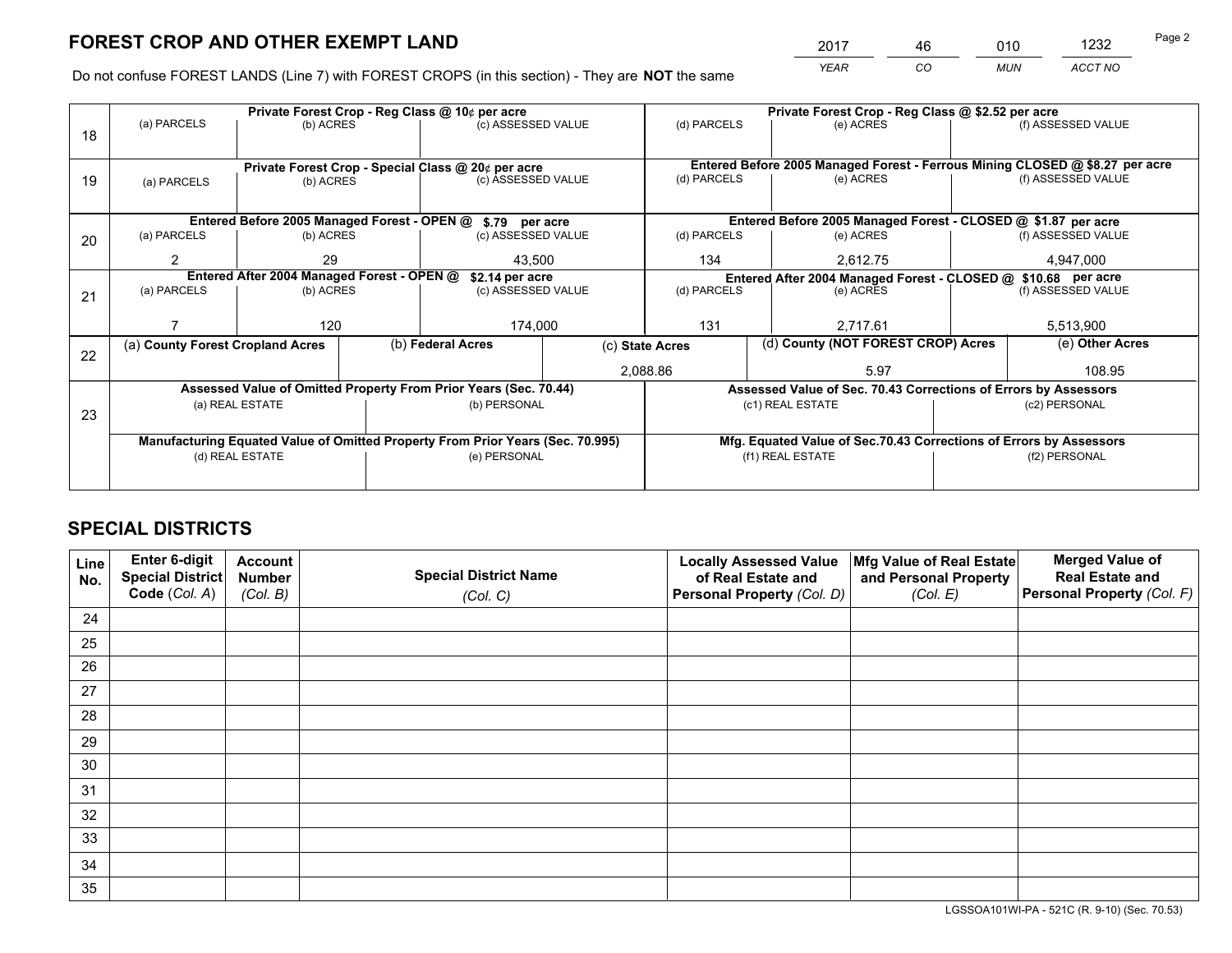|             |                                                                 |                                             |                                                         | <b>YEAR</b>                                                                       | CO<br><b>MUN</b>                                              | ACCT NO                                                                        |
|-------------|-----------------------------------------------------------------|---------------------------------------------|---------------------------------------------------------|-----------------------------------------------------------------------------------|---------------------------------------------------------------|--------------------------------------------------------------------------------|
| Line<br>No. | <b>Enter 6-digit</b><br><b>School District</b><br>Code (Col. A) | <b>Account</b><br><b>Number</b><br>(Col. B) | <b>School District Name</b><br>(Col. C)                 | <b>Locally Assessed Value</b><br>of Real Estate and<br>Personal Property (Col. D) | Mfg Value of Real Estate<br>and Personal Property<br>(Col. E) | <b>Merged Value of</b><br><b>Real Estate and</b><br>Personal Property (Col. F) |
|             | A. SCHOOL DISTRICTS (K-8 and K-12)                              |                                             |                                                         |                                                                                   |                                                               |                                                                                |
| 36          | 464270                                                          | 0279                                        | SCH D OF PEPIN AREA                                     | 90,350,400                                                                        | 7,200                                                         | 90,357,600                                                                     |
| 37          |                                                                 |                                             |                                                         |                                                                                   |                                                               |                                                                                |
| 38          |                                                                 |                                             |                                                         |                                                                                   |                                                               |                                                                                |
| 39          |                                                                 |                                             |                                                         |                                                                                   |                                                               |                                                                                |
| 40          |                                                                 |                                             |                                                         |                                                                                   |                                                               |                                                                                |
| 41<br>42    |                                                                 |                                             |                                                         |                                                                                   |                                                               |                                                                                |
| 43          |                                                                 |                                             |                                                         |                                                                                   |                                                               |                                                                                |
| 44          |                                                                 |                                             |                                                         |                                                                                   |                                                               |                                                                                |
| 45          |                                                                 |                                             |                                                         |                                                                                   |                                                               |                                                                                |
| 46          |                                                                 |                                             |                                                         |                                                                                   |                                                               |                                                                                |
| 47          |                                                                 |                                             |                                                         |                                                                                   |                                                               |                                                                                |
| 48          |                                                                 |                                             |                                                         |                                                                                   |                                                               |                                                                                |
| 49          |                                                                 |                                             |                                                         |                                                                                   |                                                               |                                                                                |
| 50          |                                                                 |                                             | TOTAL ASSESSED VALUE OF SCHOOL DISTRICTS (K-8 and K-12) | 90,350,400                                                                        | 7,200                                                         | 90,357,600                                                                     |
|             | <b>B. UNION HIGH SCHOOL DISTRICTS</b>                           |                                             |                                                         |                                                                                   |                                                               |                                                                                |
| 51          |                                                                 |                                             |                                                         |                                                                                   |                                                               |                                                                                |
| 52          |                                                                 |                                             |                                                         |                                                                                   |                                                               |                                                                                |
| 53<br>54    |                                                                 |                                             |                                                         |                                                                                   |                                                               |                                                                                |
| 55          |                                                                 |                                             | TOTAL ASSESSED VALUE OF UNION HIGH SCHOOLS              |                                                                                   |                                                               |                                                                                |
|             | C.<br><b>TECHNICAL COLLEGE DISTRICTS</b>                        |                                             |                                                         |                                                                                   |                                                               |                                                                                |
| 56          | 000100                                                          | 0001                                        | CHIPPEWA VALLEY TECHNICAL COLLEGE EAUC                  | 90,350,400                                                                        | 7,200                                                         | 90,357,600                                                                     |
| 57          |                                                                 |                                             |                                                         |                                                                                   |                                                               |                                                                                |
| 58          |                                                                 |                                             |                                                         |                                                                                   |                                                               |                                                                                |
| 59          |                                                                 |                                             | TOTAL ASSESSED VALUE OF TECHNICAL COLLEGES              | 90,350,400                                                                        | 7,200                                                         | 90,357,600                                                                     |

46

010

 *I hereby certify, to the best of my knowledge and belief, this form is complete and correct.*

**SCHOOL DISTRICTS**

| Print name of preparer | Title                    |                | Date (MM / DD / CCYY) |
|------------------------|--------------------------|----------------|-----------------------|
|                        |                          |                |                       |
| Signature of preparer  | Contact Telephone Number | E-mail address |                       |
|                        | $\sim$                   |                |                       |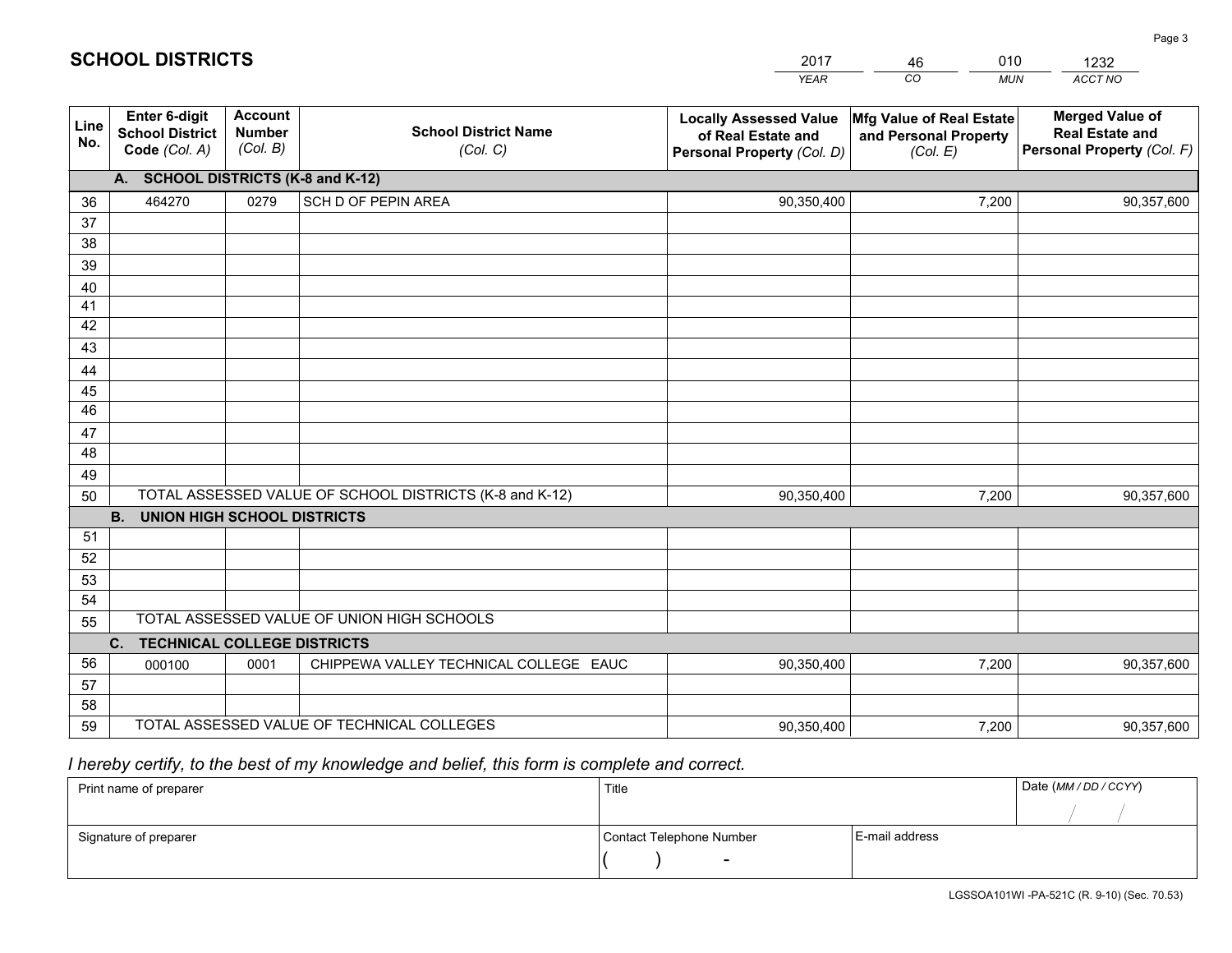### **HIGHLIGHTS**

- 1. Complete the Statement of Assessment after the Board of Review. Reflect any changes made there.
- 2. Use black ink to complete.
- 3. Line 16 must equal Line 50, Col D.
- 4. Line 55 must equal the total of K-8 schools listed on lines 36-49. Do not include K-12 schools in this comparision.
- 5. Line 59, Col. D must equal Line 16.
- 6. Special District, School District and Technical College District values must include both real estate and personal property. Examples of Special districts are: town sanitary districts, public inland lake protection and rehabilitation districts, and metropolitan sewerage districts.
- 7. DO NOT INCLUDE Manufacturing property values.DOR will print these values on the final SOA.

NANCY WOLFE TOWN OF PEPIN N2514 BOGUS RD STOCKHOLM, WI 54769 - 5602

STOCKHOLM, WI 54769 - 5602

N2514 BOGUS RD NANCY WOLFE<br>TOWN OF PEPIN

 8. Accuracy of this form is very important. The values reported directly affect the equalized value DOR calculates for school and special districts.

#### **Page 1:**

 If not prefilled, enter the tax year,county and municipal code,municipal type, municipal name and county name on the top of form.

Check the Amended box, if filing an amended / corrected SOA.

 Report the parcel count, acres and assessed value of taxable general property, total parcel count, (real and personal), total acres, and values from final figures set by the Board of Review.

- A. Real Estate land and improvements (buildings, etc.) is reported on lines 1 8, total line 9.
- B. Personal Property is reported on lines 11 14, Column D, total line 15.
- C. To complete this report, use the computer produced summary of the assessment roll that shows these amounts.
- D. Use whole numbers only.
- E. Add each line across and each column down to verify entries.

### **Page 2:**

- A. Report Special Items (not subject to general property tax).
- 1. Private Forest Croplands and Managed Forest Lands are reported on lines 18,19, 20 and 21. Be sure to report assessed values **NOT** taxes.
- 2. You should have copies of the orders of entry, orders of withdrawal, etc., to update your assessment roll.
	- 3. Show hundredths of acres (e.g. 39.75).
- 4. Tax exempt lands are reported on line 22.
- 5. Omitted property and sec. 70.43, Wis. Stats., corrections of errors by assessor are reported on line 23. Report real estate and personal property separately. These should be for **prior years**, not something found on the current assessment roll after the board of review.
- B. Special District (Lines 24-35) Include the value of both real and personal property.

 The Department of Revenue (DOR) preprints much of the information regarding names and codes for schools, special districts,etc. If a district is not listed, enter the name and value only, DOR will enter the proper code.

### **Page 3 School Districts:**

Include the value of both real and personal property.

Report School District (regular, elementary, union high school, and technical college).

- 1. Regular (K-12) and Elementary (K-8) school values are reported on lines 36-49, total on line 50.
- 2. Union High School (UHS) (use only if elementary schools are listed on lines 36-49) are reported on lines 51-54. UHS total value (line 55) must equal to the total **elementary school** values reported on lines 36-49. Do notinclude K-12 schools in this comparison.
- 3. Technical College values are reported on lines 56-58, total on line 59.
- 4. Use the computer summary that shows these amounts to complete this report.

#### **This form is due the second Monday in June. File this report only after your Board of Review is complete.**

 *If you have questions: Return forms to:*

 Email: lgs@wisconsin.gov Wisconsin Department of RevenueCall:  $(608)$  266-2569 or  $(608)$  264-6892 Fax number: (608) 264-6887 PO Box 8971

Local Government Services Section 6-97 Madison WI 53708-8971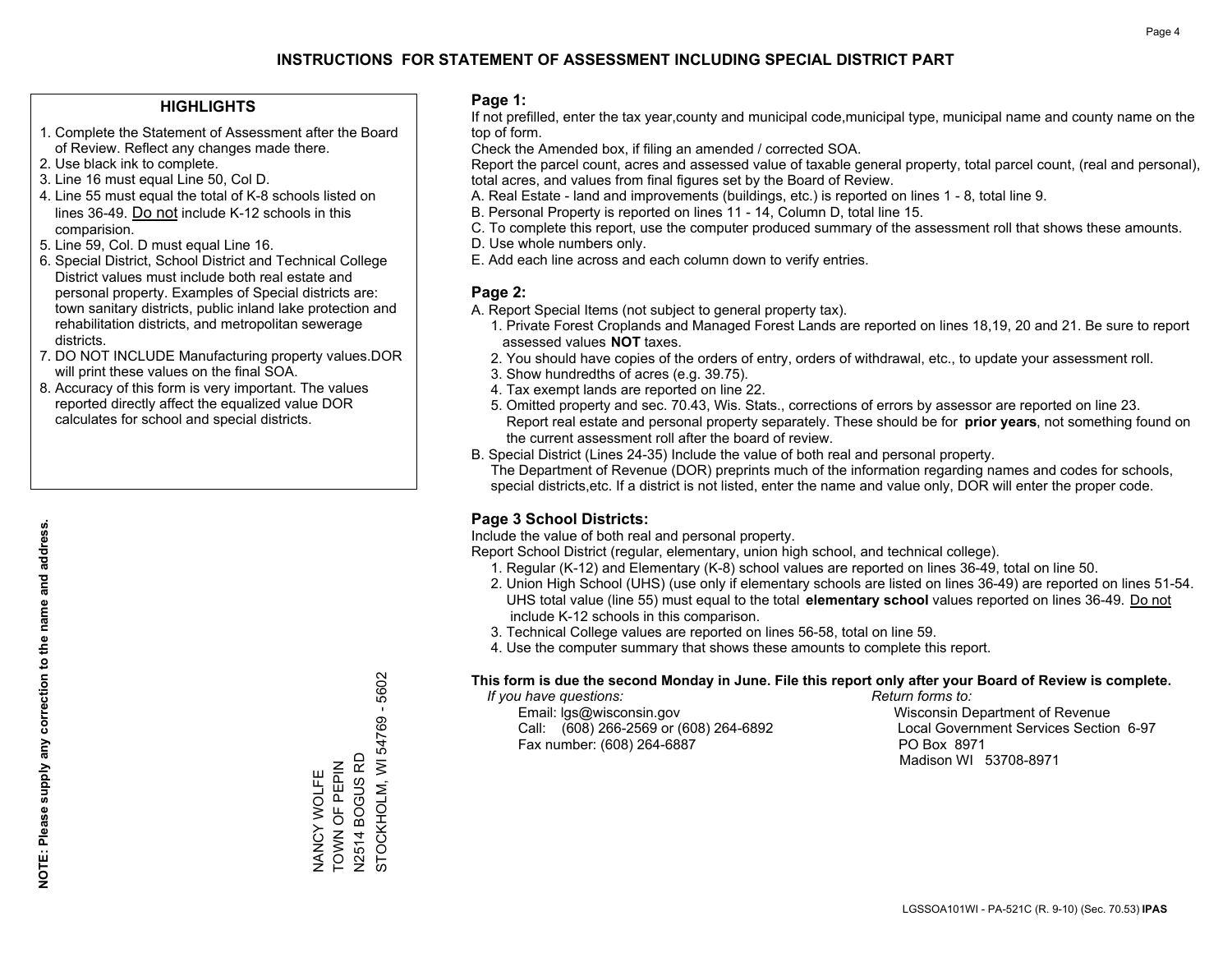**STATEMENT OF ASSESSMENT FOR 2017 FINAL - EQUATED**

| 46 | 012 | 1233    |
|----|-----|---------|
| CO | MUN | ACCT NO |

|                | <b>FOR</b> | <b>TOWN OF</b><br><b>OF</b>                                                                                                                                                                  | <b>STOCKHOLM</b>         |                           | <b>PEPIN COUNTY</b>          |                         |                      | <b>WHEN COMPLETING THIS DOCUMENT</b>     |
|----------------|------------|----------------------------------------------------------------------------------------------------------------------------------------------------------------------------------------------|--------------------------|---------------------------|------------------------------|-------------------------|----------------------|------------------------------------------|
|                |            | Town - Village - City                                                                                                                                                                        | <b>Municipality Name</b> |                           | <b>County Name</b>           |                         |                      | DO NOT WRITE OVER X's OR IN SHADED AREAS |
|                |            | <b>REAL ESTATE</b>                                                                                                                                                                           |                          | PARCEL COUNT              | NO. OF ACRES                 | <b>VALUE OF</b>         | <b>VALUE OF</b>      | TOTAL VALUE OF LAND                      |
| Line<br>No.    |            | (See Lines 18 - 22 for<br>other Real Estate)                                                                                                                                                 |                          | TOTAL LAND   IMPROVEMENTS | <b>WHOLE</b><br>NUMBERS ONLY | LAND                    | <b>IMPROVEMENTS</b>  | AND IMPROVEMENTS                         |
|                |            |                                                                                                                                                                                              | Col. A                   | Col. B                    | Col. C                       | Col. D                  | Col. E               | Col. F                                   |
| -1             |            | <b>RESIDENTIAL - Class 1</b>                                                                                                                                                                 | 118                      | 109                       | 426                          | 8,889,300               | 18,947,700           | 27,837,000                               |
| 2              |            | <b>COMMERCIAL - Class 2</b>                                                                                                                                                                  |                          |                           | $\overline{2}$               | 24,000                  | 115,300              | 139,300                                  |
| 3              |            | <b>MANUFACTURING - Class 3</b>                                                                                                                                                               | $\overline{2}$           | 0                         | 17                           | 46,200                  | 0                    | 46,200                                   |
| 4              |            | <b>AGRICULTURAL - Class 4</b>                                                                                                                                                                | 271                      |                           | 5,456                        | 939,100                 |                      | 939,100                                  |
| 5              |            | UNDEVELOPED - Class 5                                                                                                                                                                        | 128                      |                           | 354                          | 230,900                 |                      | 230,900                                  |
| 6              |            | AGRICULTURAL FOREST - Class 5m                                                                                                                                                               | 126                      |                           | 1,324                        | 1,885,800               |                      | 1,885,800                                |
| $\overline{7}$ |            | FOREST LANDS - Class 6                                                                                                                                                                       | 47                       |                           | 523                          | 1,436,600               |                      | 1,436,600                                |
| 8              |            | OTHER - Class 7                                                                                                                                                                              | 25                       | 26                        | 60                           | 409,500                 | 3,183,100            | 3,592,600                                |
| 9              |            | TOTAL - ALL COLUMNS                                                                                                                                                                          | 718                      | 136                       | 8,162                        | 13,861,400              | 22,246,100           | 36,107,500                               |
| 10             |            | NUMBER OF PERSONAL PROPERTY ACCOUNTS IN ROLL                                                                                                                                                 |                          |                           | $\overline{7}$               | <b>LOCALLY ASSESSED</b> | <b>MANUFACTURING</b> | <b>MERGED</b>                            |
| 11             |            | BOATS AND OTHER WATERCRAFT NOT EXEMPT - Code 1                                                                                                                                               |                          |                           |                              | 0                       | 0                    | $\overline{0}$                           |
| 12             |            | MACHINERY, TOOLS AND PATTERNS - Code 2                                                                                                                                                       |                          |                           |                              | 35,789                  | $\Omega$             | 35,789                                   |
| 13             |            | FURNITURE, FIXTURES AND EQUIPMENT - Code 3                                                                                                                                                   |                          |                           |                              | 1,533                   | 0                    | 1,533                                    |
| 14             |            | ALL OTHER PERSONAL PROPERTY NOT EXEMPT - Codes 4A, 4B, 4C                                                                                                                                    |                          |                           |                              | 95,460                  | 0                    | 95,460                                   |
| 15             |            | TOTAL OF PERSONAL PROPERTY NOT EXEMPT (Total of Lines 11-14)                                                                                                                                 |                          |                           | 132,782                      | $\Omega$                | 132,782              |                                          |
| 16             |            | AGGREGATE ASSESSED VALUE OF ALL PROPERTY SUBJECT TO THE GENERAL PROPERTY TAX (Total of Lines 9F and 15F)<br>MUST EQUAL TOTAL VALUE OF THE SCHOOL DISTRICTS (K-12 PLUS K-8) - Line 50, Col. F |                          |                           |                              | 36,240,282              |                      |                                          |
| 17             |            | <b>BOARD OF REVIEW</b>                                                                                                                                                                       |                          |                           | Name of Assessor             |                         | Telephone #          |                                          |
|                |            | DATE OF FINAL ADJOURNMENT                                                                                                                                                                    | 06/19/2017               |                           | <b>GALEN SEIPEL</b>          |                         |                      | (715) 262-5777                           |

REMARKS

The Assessment Ratio to be used in calculating the estimated Fair Market Value on tax bills for this tax district is 1.009530241

This ratio should be used to convert assessed values to "Calculate Equalized Values" in Step 1 of the Lottery and Gaming Credit Calculations.

 This ratio should be used in the "Computation of Tax Equivalent" schedule of the Annual Reports filed by the municipal electric, gas and water utilities with the Public Service Commission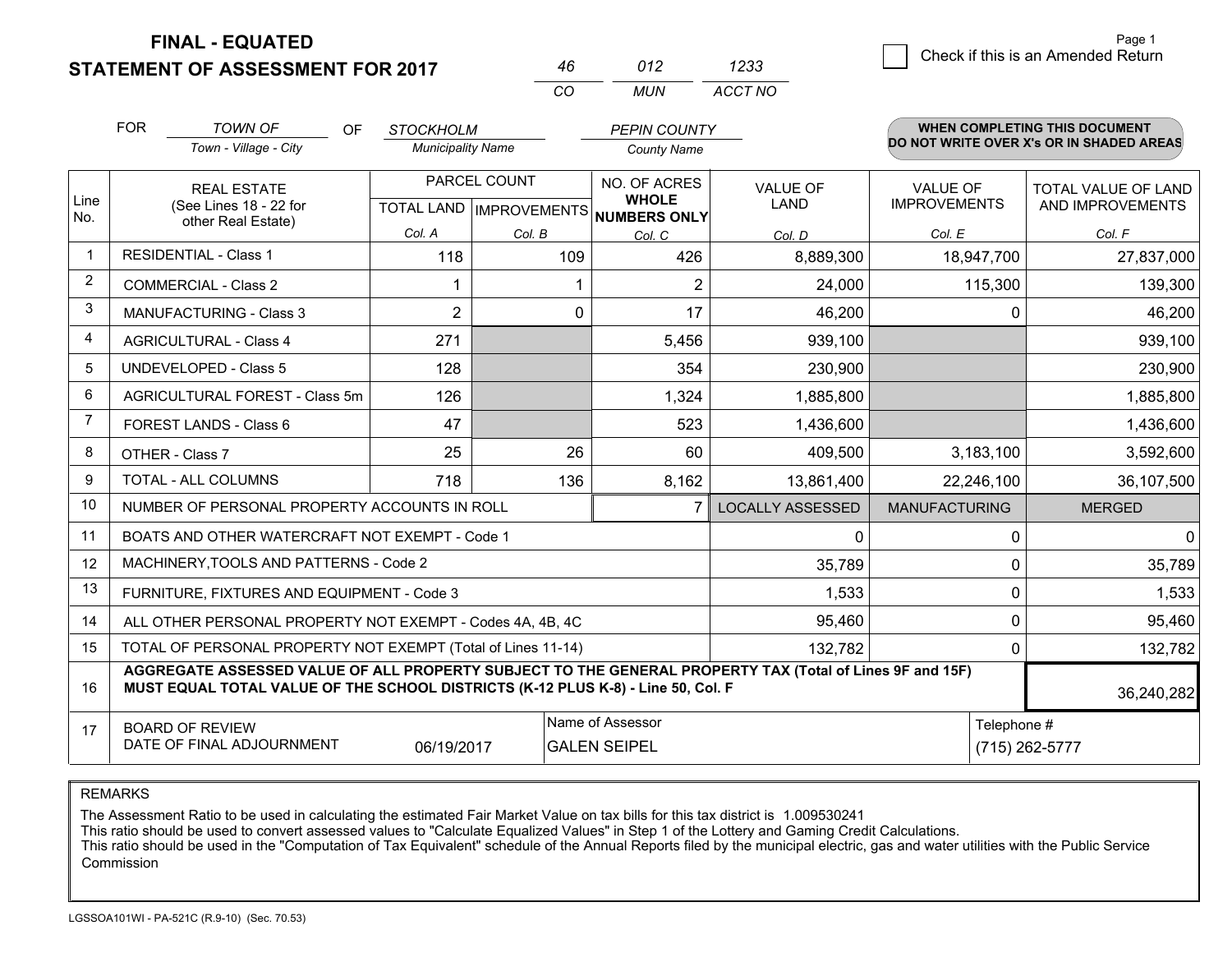*YEAR CO MUN ACCT NO* <u>2017 - 46 - 012 - 1233</u> Page 2

Do not confuse FOREST LANDS (Line 7) with FOREST CROPS (in this section) - They are **NOT** the same

|    | Private Forest Crop - Reg Class @ 10¢ per acre                                 |                                                               |  |                                                                              |  | Private Forest Crop - Reg Class @ \$2.52 per acre                  |                                                                 |               |                    |  |
|----|--------------------------------------------------------------------------------|---------------------------------------------------------------|--|------------------------------------------------------------------------------|--|--------------------------------------------------------------------|-----------------------------------------------------------------|---------------|--------------------|--|
| 18 | (a) PARCELS                                                                    | (b) ACRES                                                     |  | (c) ASSESSED VALUE                                                           |  | (d) PARCELS                                                        | (e) ACRES                                                       |               | (f) ASSESSED VALUE |  |
|    |                                                                                |                                                               |  |                                                                              |  |                                                                    |                                                                 |               |                    |  |
|    | Private Forest Crop - Special Class @ 20¢ per acre                             |                                                               |  | Entered Before 2005 Managed Forest - Ferrous Mining CLOSED @ \$8.27 per acre |  |                                                                    |                                                                 |               |                    |  |
| 19 | (a) PARCELS                                                                    | (b) ACRES                                                     |  | (c) ASSESSED VALUE                                                           |  | (d) PARCELS                                                        | (e) ACRES                                                       |               | (f) ASSESSED VALUE |  |
|    |                                                                                |                                                               |  |                                                                              |  |                                                                    |                                                                 |               |                    |  |
|    |                                                                                |                                                               |  | Entered Before 2005 Managed Forest - OPEN @ \$.79 per acre                   |  |                                                                    | Entered Before 2005 Managed Forest - CLOSED @ \$1.87 per acre   |               |                    |  |
| 20 | (a) PARCELS                                                                    | (b) ACRES                                                     |  | (c) ASSESSED VALUE                                                           |  | (d) PARCELS                                                        | (e) ACRES                                                       |               | (f) ASSESSED VALUE |  |
|    |                                                                                | 146                                                           |  | 271.000                                                                      |  | 23<br>392                                                          |                                                                 |               | 616.800            |  |
|    |                                                                                | Entered After 2004 Managed Forest - OPEN @<br>\$2.14 per acre |  |                                                                              |  | Entered After 2004 Managed Forest - CLOSED @ \$10.68 per acre      |                                                                 |               |                    |  |
| 21 | (a) PARCELS                                                                    | (b) ACRES                                                     |  | (c) ASSESSED VALUE                                                           |  | (d) PARCELS<br>(e) ACRES                                           |                                                                 |               | (f) ASSESSED VALUE |  |
|    |                                                                                |                                                               |  |                                                                              |  |                                                                    |                                                                 |               |                    |  |
|    |                                                                                | 39.97                                                         |  | 99,900                                                                       |  | 26<br>458.07                                                       |                                                                 |               | 1,017,000          |  |
|    | (a) County Forest Cropland Acres                                               |                                                               |  | (b) Federal Acres                                                            |  | (c) State Acres                                                    | (d) County (NOT FOREST CROP) Acres                              |               | (e) Other Acres    |  |
| 22 |                                                                                |                                                               |  |                                                                              |  | 200.82                                                             | 5.67                                                            |               | 287.58             |  |
|    |                                                                                |                                                               |  |                                                                              |  |                                                                    |                                                                 |               |                    |  |
|    |                                                                                |                                                               |  | Assessed Value of Omitted Property From Prior Years (Sec. 70.44)             |  |                                                                    | Assessed Value of Sec. 70.43 Corrections of Errors by Assessors |               |                    |  |
| 23 |                                                                                | (a) REAL ESTATE                                               |  | (b) PERSONAL                                                                 |  |                                                                    | (c1) REAL ESTATE                                                |               | (c2) PERSONAL      |  |
|    |                                                                                |                                                               |  |                                                                              |  |                                                                    |                                                                 |               |                    |  |
|    | Manufacturing Equated Value of Omitted Property From Prior Years (Sec. 70.995) |                                                               |  |                                                                              |  | Mfg. Equated Value of Sec.70.43 Corrections of Errors by Assessors |                                                                 |               |                    |  |
|    | (d) REAL ESTATE                                                                |                                                               |  | (e) PERSONAL                                                                 |  | (f1) REAL ESTATE                                                   |                                                                 | (f2) PERSONAL |                    |  |
|    |                                                                                |                                                               |  |                                                                              |  |                                                                    |                                                                 |               |                    |  |

## **SPECIAL DISTRICTS**

| Line<br>No. | Enter 6-digit<br>Special District | <b>Account</b><br><b>Number</b> | <b>Special District Name</b> | <b>Locally Assessed Value</b><br>of Real Estate and | Mfg Value of Real Estate<br>and Personal Property | <b>Merged Value of</b><br><b>Real Estate and</b> |
|-------------|-----------------------------------|---------------------------------|------------------------------|-----------------------------------------------------|---------------------------------------------------|--------------------------------------------------|
|             | Code (Col. A)                     | (Col. B)                        | (Col. C)                     | Personal Property (Col. D)                          | (Col. E)                                          | Personal Property (Col. F)                       |
| 24          |                                   |                                 |                              |                                                     |                                                   |                                                  |
| 25          |                                   |                                 |                              |                                                     |                                                   |                                                  |
| 26          |                                   |                                 |                              |                                                     |                                                   |                                                  |
| 27          |                                   |                                 |                              |                                                     |                                                   |                                                  |
| 28          |                                   |                                 |                              |                                                     |                                                   |                                                  |
| 29          |                                   |                                 |                              |                                                     |                                                   |                                                  |
| 30          |                                   |                                 |                              |                                                     |                                                   |                                                  |
| 31          |                                   |                                 |                              |                                                     |                                                   |                                                  |
| 32          |                                   |                                 |                              |                                                     |                                                   |                                                  |
| 33          |                                   |                                 |                              |                                                     |                                                   |                                                  |
| 34          |                                   |                                 |                              |                                                     |                                                   |                                                  |
| 35          |                                   |                                 |                              |                                                     |                                                   |                                                  |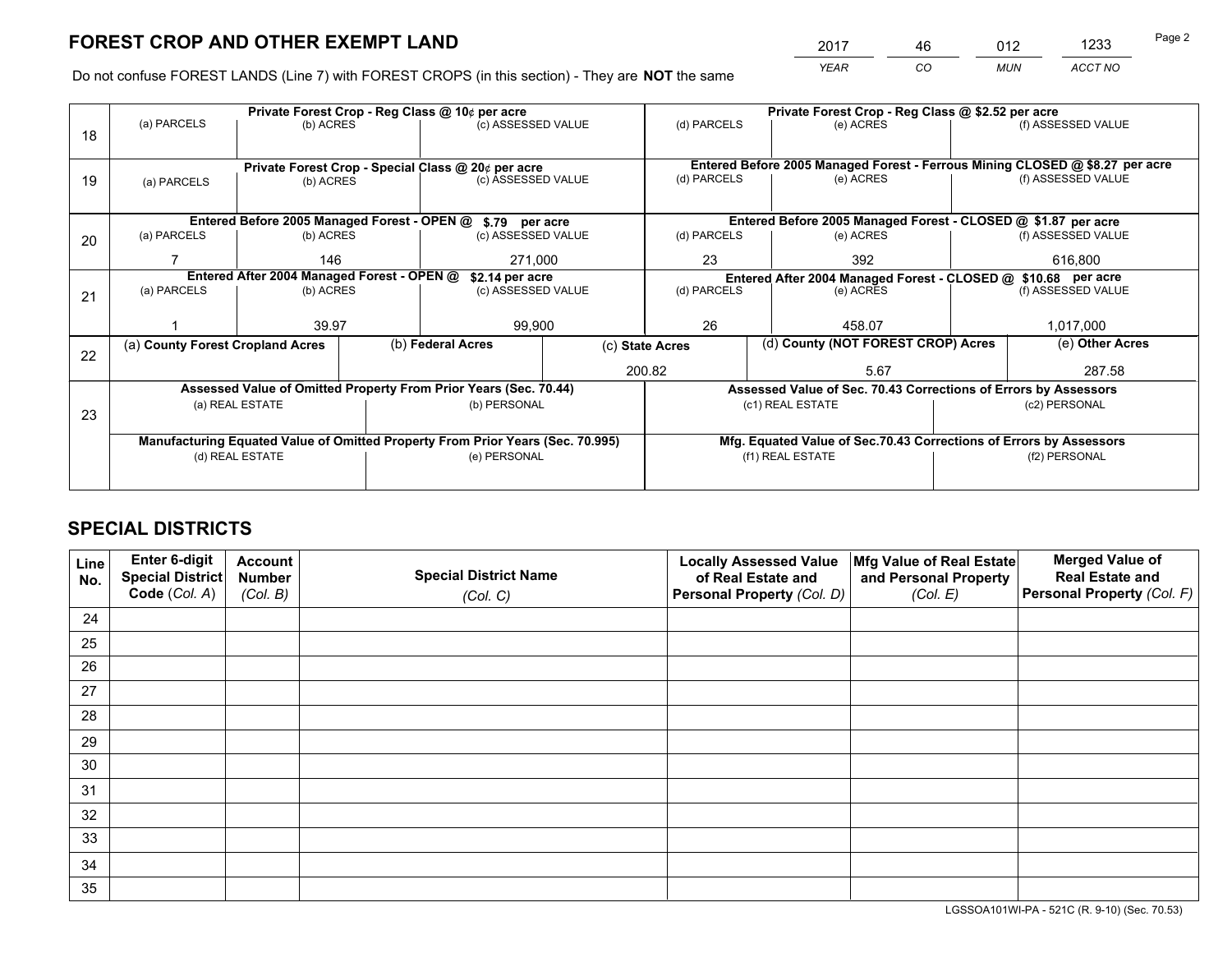|             |                                                                 |                                             |                                                         | <b>YEAR</b>                                                                       | CO<br><b>MUN</b>                                              | ACCT NO                                                                        |
|-------------|-----------------------------------------------------------------|---------------------------------------------|---------------------------------------------------------|-----------------------------------------------------------------------------------|---------------------------------------------------------------|--------------------------------------------------------------------------------|
| Line<br>No. | <b>Enter 6-digit</b><br><b>School District</b><br>Code (Col. A) | <b>Account</b><br><b>Number</b><br>(Col. B) | <b>School District Name</b><br>(Col. C)                 | <b>Locally Assessed Value</b><br>of Real Estate and<br>Personal Property (Col. D) | Mfg Value of Real Estate<br>and Personal Property<br>(Col. E) | <b>Merged Value of</b><br><b>Real Estate and</b><br>Personal Property (Col. F) |
|             | A. SCHOOL DISTRICTS (K-8 and K-12)                              |                                             |                                                         |                                                                                   |                                                               |                                                                                |
| 36          | 464270                                                          | 0279                                        | SCH D OF PEPIN AREA                                     | 36,194,082                                                                        | 46.200                                                        | 36,240,282                                                                     |
| 37          |                                                                 |                                             |                                                         |                                                                                   |                                                               |                                                                                |
| 38          |                                                                 |                                             |                                                         |                                                                                   |                                                               |                                                                                |
| 39          |                                                                 |                                             |                                                         |                                                                                   |                                                               |                                                                                |
| 40          |                                                                 |                                             |                                                         |                                                                                   |                                                               |                                                                                |
| 41<br>42    |                                                                 |                                             |                                                         |                                                                                   |                                                               |                                                                                |
| 43          |                                                                 |                                             |                                                         |                                                                                   |                                                               |                                                                                |
|             |                                                                 |                                             |                                                         |                                                                                   |                                                               |                                                                                |
| 44<br>45    |                                                                 |                                             |                                                         |                                                                                   |                                                               |                                                                                |
| 46          |                                                                 |                                             |                                                         |                                                                                   |                                                               |                                                                                |
| 47          |                                                                 |                                             |                                                         |                                                                                   |                                                               |                                                                                |
| 48          |                                                                 |                                             |                                                         |                                                                                   |                                                               |                                                                                |
| 49          |                                                                 |                                             |                                                         |                                                                                   |                                                               |                                                                                |
| 50          |                                                                 |                                             | TOTAL ASSESSED VALUE OF SCHOOL DISTRICTS (K-8 and K-12) | 36,194,082                                                                        | 46,200                                                        | 36,240,282                                                                     |
|             | <b>B.</b><br>UNION HIGH SCHOOL DISTRICTS                        |                                             |                                                         |                                                                                   |                                                               |                                                                                |
| 51          |                                                                 |                                             |                                                         |                                                                                   |                                                               |                                                                                |
| 52          |                                                                 |                                             |                                                         |                                                                                   |                                                               |                                                                                |
| 53          |                                                                 |                                             |                                                         |                                                                                   |                                                               |                                                                                |
| 54          |                                                                 |                                             |                                                         |                                                                                   |                                                               |                                                                                |
| 55          | TOTAL ASSESSED VALUE OF UNION HIGH SCHOOLS                      |                                             |                                                         |                                                                                   |                                                               |                                                                                |
|             | C.<br><b>TECHNICAL COLLEGE DISTRICTS</b>                        |                                             |                                                         |                                                                                   |                                                               |                                                                                |
| 56          | 000100                                                          | 0001                                        | CHIPPEWA VALLEY TECHNICAL COLLEGE EAUC                  | 36,194,082                                                                        | 46,200                                                        | 36,240,282                                                                     |
| 57          |                                                                 |                                             |                                                         |                                                                                   |                                                               |                                                                                |
| 58<br>59    |                                                                 |                                             | TOTAL ASSESSED VALUE OF TECHNICAL COLLEGES              |                                                                                   |                                                               |                                                                                |
|             |                                                                 |                                             |                                                         | 36,194,082                                                                        | 46,200                                                        | 36,240,282                                                                     |

46

012

 *I hereby certify, to the best of my knowledge and belief, this form is complete and correct.*

**SCHOOL DISTRICTS**

| Print name of preparer | Title                    |                | Date (MM / DD / CCYY) |
|------------------------|--------------------------|----------------|-----------------------|
|                        |                          |                |                       |
| Signature of preparer  | Contact Telephone Number | E-mail address |                       |
|                        | $\sim$                   |                |                       |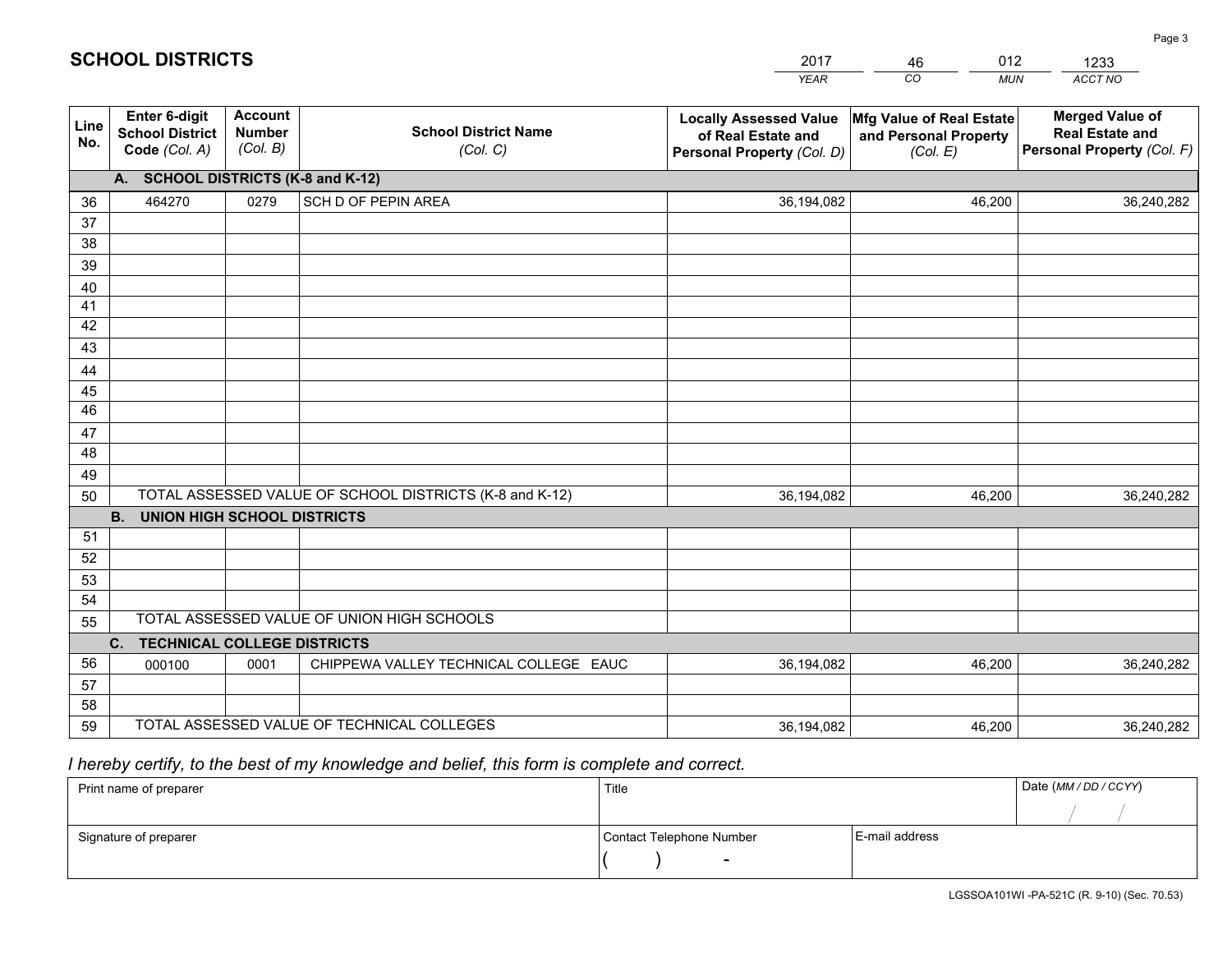### **HIGHLIGHTS**

- 1. Complete the Statement of Assessment after the Board of Review. Reflect any changes made there.
- 2. Use black ink to complete.
- 3. Line 16 must equal Line 50, Col D.
- 4. Line 55 must equal the total of K-8 schools listed on lines 36-49. Do not include K-12 schools in this comparision.
- 5. Line 59, Col. D must equal Line 16.
- 6. Special District, School District and Technical College District values must include both real estate and personal property. Examples of Special districts are: town sanitary districts, public inland lake protection and rehabilitation districts, and metropolitan sewerage districts.
- 7. DO NOT INCLUDE Manufacturing property values.DOR will print these values on the final SOA.

PATRICIA SCHARR TOWN OF STOCKHOLM N2494 COUNTY RD JJ

PATRICIA SCHARR<br>TOWN OF STOCKHOLM LU DI ALNIOO <del>1</del>6750<br>Installoo 1967 STOCKHOLM, WI 54769 - 5516

STOCKHOLM, WI 54769 -

5516

 8. Accuracy of this form is very important. The values reported directly affect the equalized value DOR calculates for school and special districts.

#### **Page 1:**

 If not prefilled, enter the tax year,county and municipal code,municipal type, municipal name and county name on the top of form.

Check the Amended box, if filing an amended / corrected SOA.

 Report the parcel count, acres and assessed value of taxable general property, total parcel count, (real and personal), total acres, and values from final figures set by the Board of Review.

- A. Real Estate land and improvements (buildings, etc.) is reported on lines 1 8, total line 9.
- B. Personal Property is reported on lines 11 14, Column D, total line 15.
- C. To complete this report, use the computer produced summary of the assessment roll that shows these amounts.
- D. Use whole numbers only.
- E. Add each line across and each column down to verify entries.

#### **Page 2:**

- A. Report Special Items (not subject to general property tax).
- 1. Private Forest Croplands and Managed Forest Lands are reported on lines 18,19, 20 and 21. Be sure to report assessed values **NOT** taxes.
- 2. You should have copies of the orders of entry, orders of withdrawal, etc., to update your assessment roll.
	- 3. Show hundredths of acres (e.g. 39.75).
- 4. Tax exempt lands are reported on line 22.
- 5. Omitted property and sec. 70.43, Wis. Stats., corrections of errors by assessor are reported on line 23. Report real estate and personal property separately. These should be for **prior years**, not something found on the current assessment roll after the board of review.
- B. Special District (Lines 24-35) Include the value of both real and personal property.
- The Department of Revenue (DOR) preprints much of the information regarding names and codes for schools, special districts,etc. If a district is not listed, enter the name and value only, DOR will enter the proper code.

### **Page 3 School Districts:**

Include the value of both real and personal property.

Report School District (regular, elementary, union high school, and technical college).

- 1. Regular (K-12) and Elementary (K-8) school values are reported on lines 36-49, total on line 50.
- 2. Union High School (UHS) (use only if elementary schools are listed on lines 36-49) are reported on lines 51-54. UHS total value (line 55) must equal to the total **elementary school** values reported on lines 36-49. Do notinclude K-12 schools in this comparison.
- 3. Technical College values are reported on lines 56-58, total on line 59.
- 4. Use the computer summary that shows these amounts to complete this report.

#### **This form is due the second Monday in June. File this report only after your Board of Review is complete.**

 *If you have questions: Return forms to:*

 Email: lgs@wisconsin.gov Wisconsin Department of RevenueCall:  $(608)$  266-2569 or  $(608)$  264-6892 Fax number: (608) 264-6887 PO Box 8971

Local Government Services Section 6-97 Madison WI 53708-8971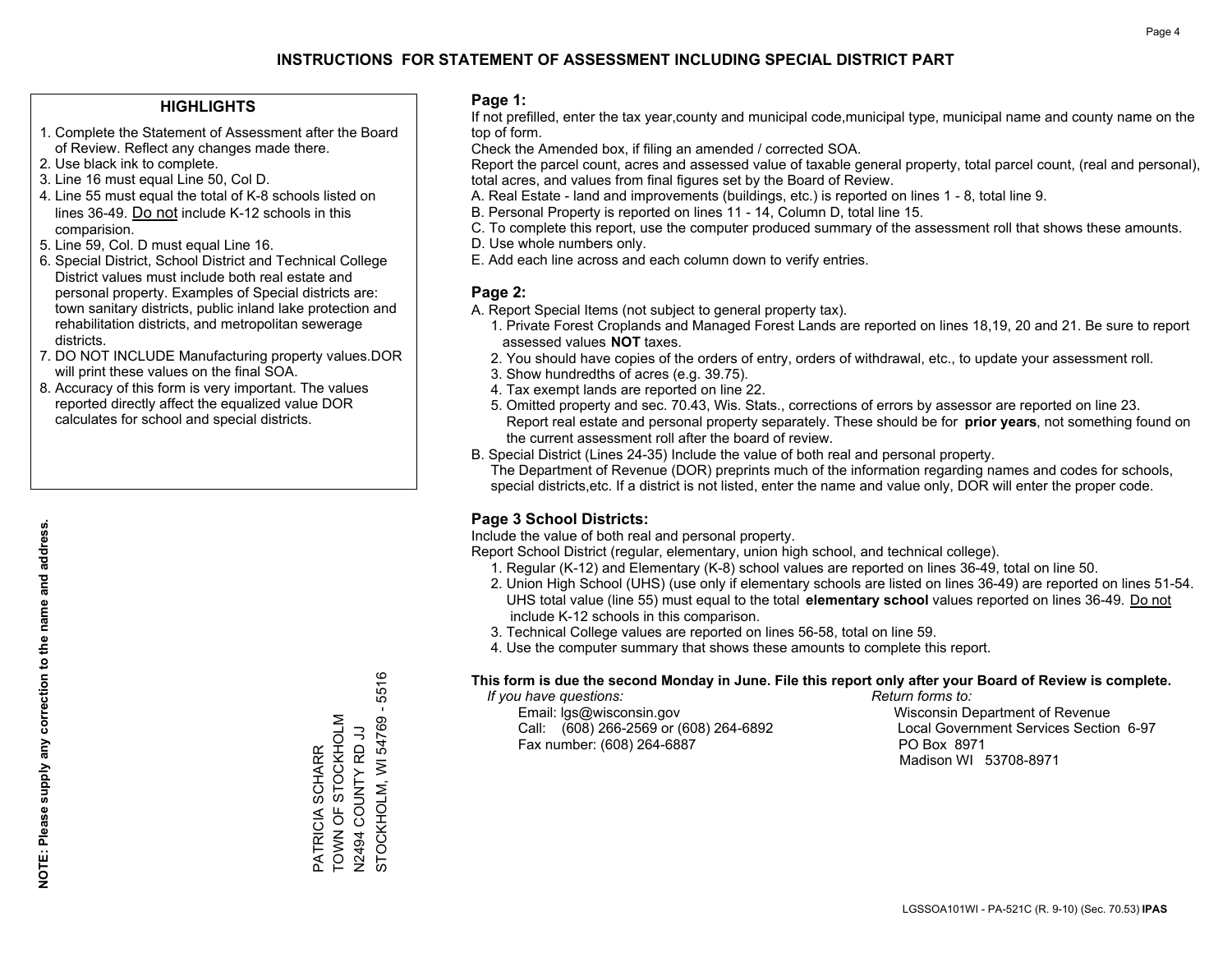**FINAL - EQUATED**

**STATEMENT OF ASSESSMENT FOR 2017** 

|          | 014 | 1234    |
|----------|-----|---------|
| $\alpha$ | MUN | ACCT NO |

|                | <b>FOR</b>                                                                                                                                                                                   | <b>TOWN OF</b><br>OF                                         | <b>WATERVILLE</b>        |              | <b>PEPIN COUNTY</b>                                      |                         |                      | WHEN COMPLETING THIS DOCUMENT            |
|----------------|----------------------------------------------------------------------------------------------------------------------------------------------------------------------------------------------|--------------------------------------------------------------|--------------------------|--------------|----------------------------------------------------------|-------------------------|----------------------|------------------------------------------|
|                |                                                                                                                                                                                              | Town - Village - City                                        | <b>Municipality Name</b> |              | <b>County Name</b>                                       |                         |                      | DO NOT WRITE OVER X's OR IN SHADED AREAS |
|                |                                                                                                                                                                                              | <b>REAL ESTATE</b>                                           |                          | PARCEL COUNT | NO. OF ACRES                                             | <b>VALUE OF</b>         | <b>VALUE OF</b>      | TOTAL VALUE OF LAND                      |
| Line<br>No.    |                                                                                                                                                                                              | (See Lines 18 - 22 for<br>other Real Estate)                 |                          |              | <b>WHOLE</b><br>TOTAL LAND   IMPROVEMENTS   NUMBERS ONLY | <b>LAND</b>             | <b>IMPROVEMENTS</b>  | AND IMPROVEMENTS                         |
|                |                                                                                                                                                                                              |                                                              | Col. A                   | Col. B       | Col. C                                                   | Col. D                  | Col. E               | Col. F                                   |
| $\mathbf{1}$   |                                                                                                                                                                                              | <b>RESIDENTIAL - Class 1</b>                                 | 302                      | 275          | 288                                                      | 3,181,500               | 26,380,000           | 29,561,500                               |
| 2              |                                                                                                                                                                                              | <b>COMMERCIAL - Class 2</b>                                  | 22                       | 17           | 46                                                       | 176,200                 | 707,100              | 883,300                                  |
| 3              |                                                                                                                                                                                              | MANUFACTURING - Class 3                                      | $\overline{2}$           |              |                                                          | 9,800                   | 31,900               | 41,700                                   |
| 4              |                                                                                                                                                                                              | <b>AGRICULTURAL - Class 4</b>                                | 682                      |              | 13,246                                                   | 2,202,050               |                      | 2,202,050                                |
| 5              |                                                                                                                                                                                              | <b>UNDEVELOPED - Class 5</b>                                 | 342                      |              | 1,232                                                    | 691,700                 |                      | 691,700                                  |
| 6              |                                                                                                                                                                                              | AGRICULTURAL FOREST - Class 5m                               | 339                      |              | 3,527                                                    | 4,279,500               |                      | 4,279,500                                |
| $\overline{7}$ |                                                                                                                                                                                              | FOREST LANDS - Class 6                                       | 108                      |              | 988                                                      | 2,394,200               |                      | 2,394,200                                |
| 8              |                                                                                                                                                                                              | OTHER - Class 7                                              | 135                      | 141          | 245                                                      | 1,500,000               | 13,379,200           | 14,879,200                               |
| 9              |                                                                                                                                                                                              | TOTAL - ALL COLUMNS                                          | 1,932                    | 434          | 19,573                                                   | 14,434,950              | 40,498,200           | 54,933,150                               |
| 10             |                                                                                                                                                                                              | NUMBER OF PERSONAL PROPERTY ACCOUNTS IN ROLL                 |                          |              | 22                                                       | <b>LOCALLY ASSESSED</b> | <b>MANUFACTURING</b> | <b>MERGED</b>                            |
| 11             |                                                                                                                                                                                              | BOATS AND OTHER WATERCRAFT NOT EXEMPT - Code 1               |                          |              |                                                          | $\Omega$                | 0                    | $\Omega$                                 |
| 12             |                                                                                                                                                                                              | MACHINERY, TOOLS AND PATTERNS - Code 2                       |                          |              |                                                          | 761,600                 | 1,100                | 762,700                                  |
| 13             |                                                                                                                                                                                              | FURNITURE, FIXTURES AND EQUIPMENT - Code 3                   |                          |              |                                                          | 16,500                  | $\Omega$             | 16,500                                   |
| 14             |                                                                                                                                                                                              | ALL OTHER PERSONAL PROPERTY NOT EXEMPT - Codes 4A, 4B, 4C    |                          |              |                                                          | 66,300                  | 200                  | 66,500                                   |
| 15             |                                                                                                                                                                                              | TOTAL OF PERSONAL PROPERTY NOT EXEMPT (Total of Lines 11-14) |                          |              |                                                          | 844,400                 | 1,300                | 845,700                                  |
| 16             | AGGREGATE ASSESSED VALUE OF ALL PROPERTY SUBJECT TO THE GENERAL PROPERTY TAX (Total of Lines 9F and 15F)<br>MUST EQUAL TOTAL VALUE OF THE SCHOOL DISTRICTS (K-12 PLUS K-8) - Line 50, Col. F |                                                              |                          |              |                                                          |                         | 55,778,850           |                                          |
| 17             |                                                                                                                                                                                              | <b>BOARD OF REVIEW</b>                                       |                          |              | Name of Assessor                                         |                         | Telephone #          |                                          |
|                |                                                                                                                                                                                              | DATE OF FINAL ADJOURNMENT                                    | 05/22/2017               |              | <b>ERIC KLEVEN</b>                                       |                         |                      | (715) 598-4599                           |

REMARKS

The Assessment Ratio to be used in calculating the estimated Fair Market Value on tax bills for this tax district is .91245942

This ratio should be used to convert assessed values to "Calculate Equalized Values" in Step 1 of the Lottery and Gaming Credit Calculations.<br>This ratio should be used in the "Computation of Tax Equivalent" schedule of the Commission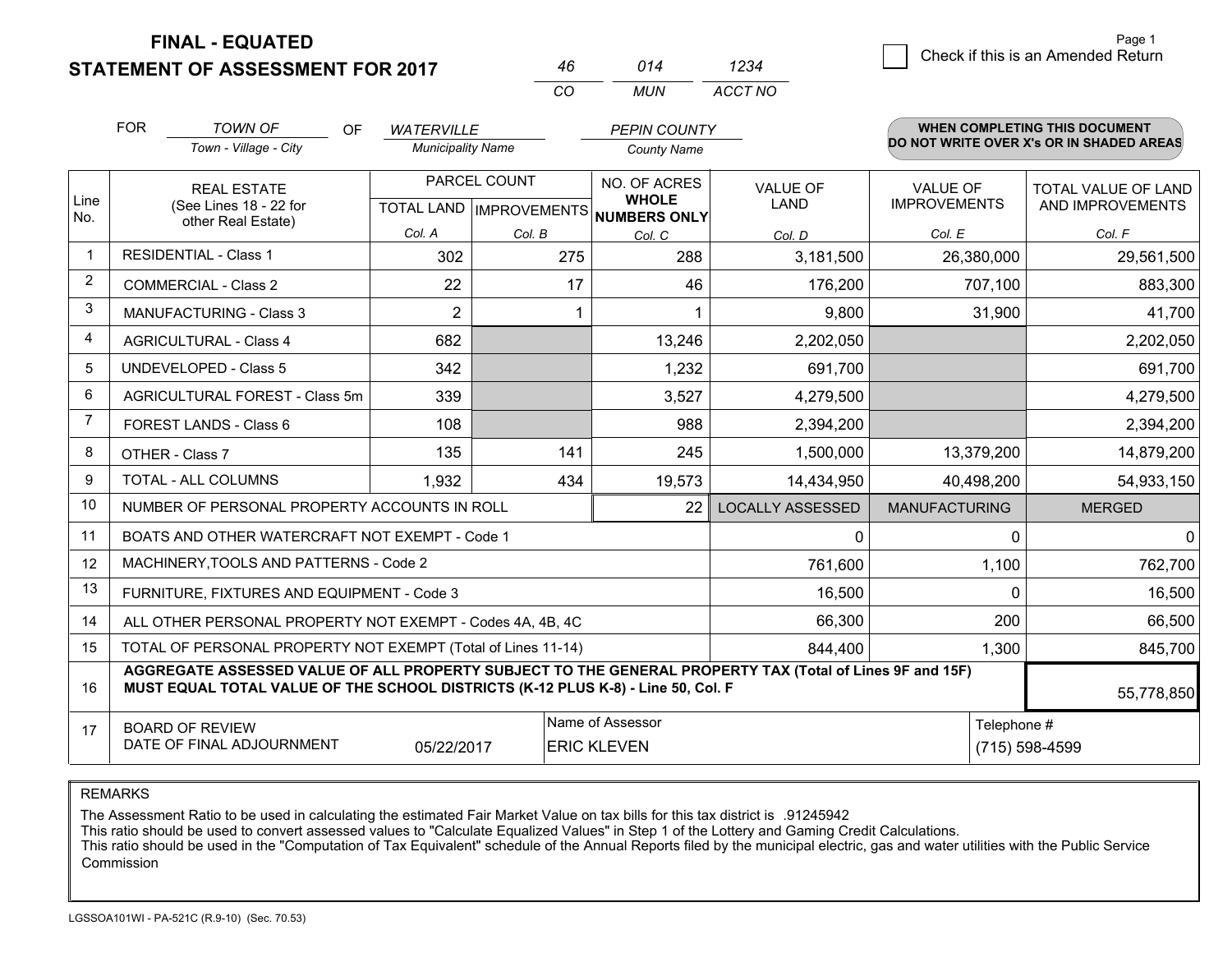*YEAR CO MUN ACCT NO* 2017 <u>46 014 1234</u>

Do not confuse FOREST LANDS (Line 7) with FOREST CROPS (in this section) - They are **NOT** the same

|    |                                                                                |                 | Private Forest Crop - Reg Class @ \$2.52 per acre |                                                                  |                 |                                                               |                                                                    |                                                                              |               |                    |
|----|--------------------------------------------------------------------------------|-----------------|---------------------------------------------------|------------------------------------------------------------------|-----------------|---------------------------------------------------------------|--------------------------------------------------------------------|------------------------------------------------------------------------------|---------------|--------------------|
| 18 | (a) PARCELS                                                                    | (b) ACRES       |                                                   | (c) ASSESSED VALUE                                               |                 | (d) PARCELS                                                   |                                                                    | (e) ACRES                                                                    |               | (f) ASSESSED VALUE |
|    | Private Forest Crop - Special Class @ 20¢ per acre                             |                 |                                                   |                                                                  |                 |                                                               |                                                                    | Entered Before 2005 Managed Forest - Ferrous Mining CLOSED @ \$8.27 per acre |               |                    |
| 19 | (a) PARCELS                                                                    | (b) ACRES       |                                                   | (c) ASSESSED VALUE                                               |                 | (d) PARCELS                                                   |                                                                    | (e) ACRES                                                                    |               | (f) ASSESSED VALUE |
|    |                                                                                |                 |                                                   | Entered Before 2005 Managed Forest - OPEN @ \$.79 per acre       |                 |                                                               |                                                                    | Entered Before 2005 Managed Forest - CLOSED @ \$1.87 per acre                |               |                    |
| 20 | (a) PARCELS                                                                    | (b) ACRES       |                                                   | (c) ASSESSED VALUE                                               |                 | (d) PARCELS                                                   |                                                                    | (e) ACRES                                                                    |               | (f) ASSESSED VALUE |
|    | $12 \overline{ }$                                                              | 216.8           |                                                   | 435.100                                                          |                 | 97<br>1,821.72                                                |                                                                    |                                                                              | 3,005,000     |                    |
|    | Entered After 2004 Managed Forest - OPEN @<br>\$2.14 per acre                  |                 |                                                   |                                                                  |                 | Entered After 2004 Managed Forest - CLOSED @ \$10.68 per acre |                                                                    |                                                                              |               |                    |
| 21 | (a) PARCELS                                                                    | (b) ACRES       |                                                   | (c) ASSESSED VALUE                                               |                 | (d) PARCELS<br>(e) ACRES                                      |                                                                    | (f) ASSESSED VALUE                                                           |               |                    |
|    |                                                                                |                 |                                                   |                                                                  |                 |                                                               |                                                                    |                                                                              |               |                    |
|    |                                                                                | 40              |                                                   | 96,000                                                           |                 | 18                                                            |                                                                    | 383.37                                                                       |               | 683,700            |
|    | (a) County Forest Cropland Acres                                               |                 |                                                   | (b) Federal Acres                                                | (c) State Acres |                                                               |                                                                    | (d) County (NOT FOREST CROP) Acres                                           |               | (e) Other Acres    |
| 22 |                                                                                |                 |                                                   |                                                                  |                 | 734.77                                                        | 127.43                                                             |                                                                              |               | 63.23              |
|    |                                                                                |                 |                                                   | Assessed Value of Omitted Property From Prior Years (Sec. 70.44) |                 |                                                               |                                                                    | Assessed Value of Sec. 70.43 Corrections of Errors by Assessors              |               |                    |
| 23 |                                                                                | (a) REAL ESTATE |                                                   | (b) PERSONAL                                                     |                 | (c1) REAL ESTATE                                              |                                                                    | (c2) PERSONAL                                                                |               |                    |
|    |                                                                                |                 |                                                   |                                                                  |                 |                                                               |                                                                    |                                                                              |               |                    |
|    | Manufacturing Equated Value of Omitted Property From Prior Years (Sec. 70.995) |                 |                                                   |                                                                  |                 |                                                               | Mfg. Equated Value of Sec.70.43 Corrections of Errors by Assessors |                                                                              |               |                    |
|    | (d) REAL ESTATE                                                                |                 |                                                   | (e) PERSONAL                                                     |                 | (f1) REAL ESTATE                                              |                                                                    |                                                                              | (f2) PERSONAL |                    |
|    |                                                                                |                 |                                                   |                                                                  |                 |                                                               |                                                                    |                                                                              |               |                    |

## **SPECIAL DISTRICTS**

| Line<br>No. | Enter 6-digit<br><b>Special District</b><br>Code (Col. A) | <b>Account</b><br><b>Number</b><br>(Col. B) | <b>Special District Name</b><br>(Col. C) | <b>Locally Assessed Value</b><br>of Real Estate and<br>Personal Property (Col. D) | Mfg Value of Real Estate<br>and Personal Property<br>(Col. E) | <b>Merged Value of</b><br><b>Real Estate and</b><br>Personal Property (Col. F) |
|-------------|-----------------------------------------------------------|---------------------------------------------|------------------------------------------|-----------------------------------------------------------------------------------|---------------------------------------------------------------|--------------------------------------------------------------------------------|
| 24          | 467020                                                    | 0280                                        | <b>ARKANSAW SANITARY DISTRICT #1</b>     | 8,849,500                                                                         |                                                               | 8,849,500                                                                      |
| 25          |                                                           |                                             |                                          |                                                                                   |                                                               |                                                                                |
| 26          |                                                           |                                             |                                          |                                                                                   |                                                               |                                                                                |
| 27          |                                                           |                                             |                                          |                                                                                   |                                                               |                                                                                |
| 28          |                                                           |                                             |                                          |                                                                                   |                                                               |                                                                                |
| 29          |                                                           |                                             |                                          |                                                                                   |                                                               |                                                                                |
| 30          |                                                           |                                             |                                          |                                                                                   |                                                               |                                                                                |
| 31          |                                                           |                                             |                                          |                                                                                   |                                                               |                                                                                |
| 32          |                                                           |                                             |                                          |                                                                                   |                                                               |                                                                                |
| 33          |                                                           |                                             |                                          |                                                                                   |                                                               |                                                                                |
| 34          |                                                           |                                             |                                          |                                                                                   |                                                               |                                                                                |
| 35          |                                                           |                                             |                                          |                                                                                   |                                                               |                                                                                |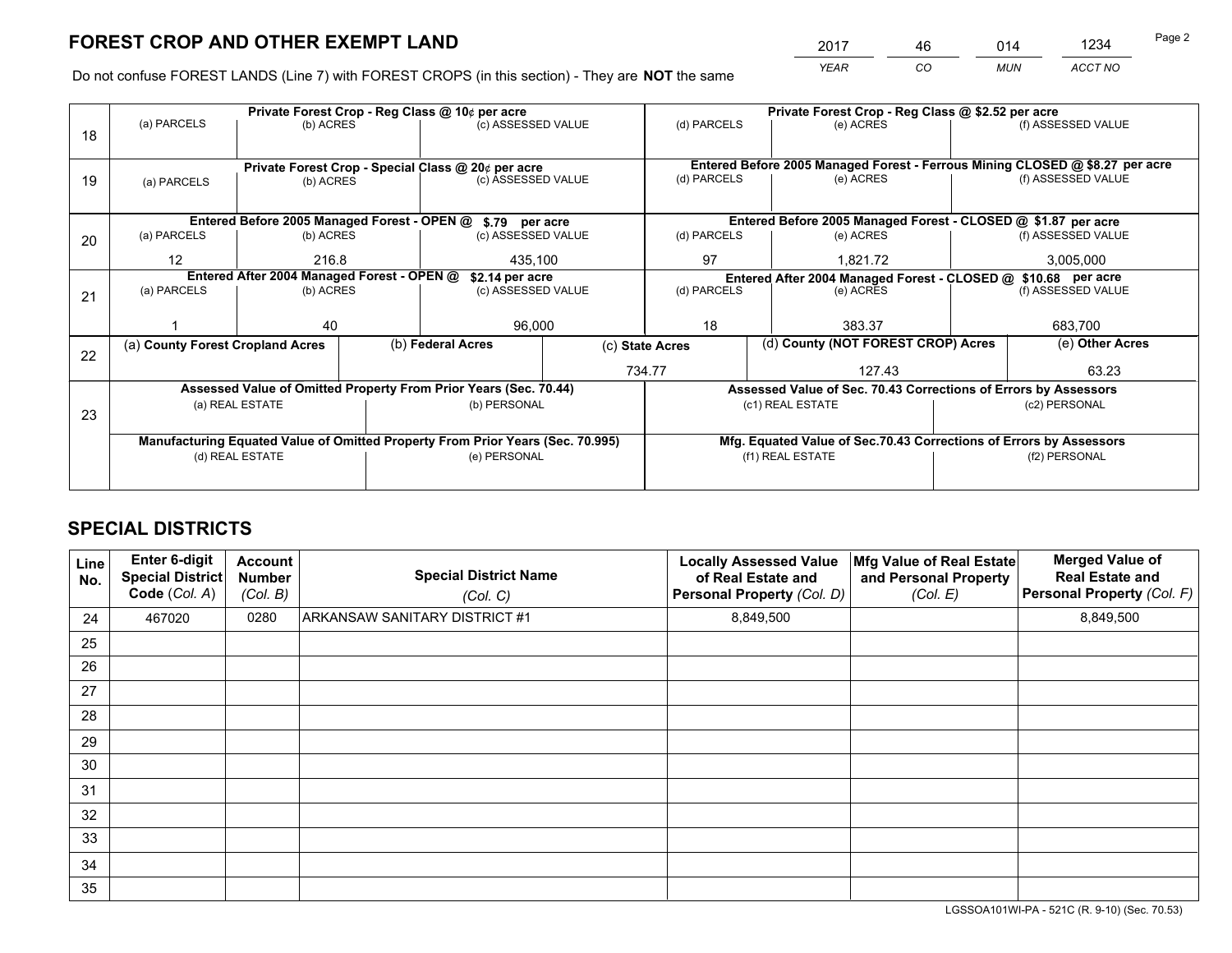|             |                                                          |                                             |                                                         | YEAR                                                                              | CO.<br><b>MUN</b>                                             | ACCT NO                                                                        |
|-------------|----------------------------------------------------------|---------------------------------------------|---------------------------------------------------------|-----------------------------------------------------------------------------------|---------------------------------------------------------------|--------------------------------------------------------------------------------|
| Line<br>No. | Enter 6-digit<br><b>School District</b><br>Code (Col. A) | <b>Account</b><br><b>Number</b><br>(Col. B) | <b>School District Name</b><br>(Col. C)                 | <b>Locally Assessed Value</b><br>of Real Estate and<br>Personal Property (Col. D) | Mfg Value of Real Estate<br>and Personal Property<br>(Col. E) | <b>Merged Value of</b><br><b>Real Estate and</b><br>Personal Property (Col. F) |
|             | A. SCHOOL DISTRICTS (K-8 and K-12)                       |                                             |                                                         |                                                                                   |                                                               |                                                                                |
| 36          | 461499                                                   | 0278                                        | <b>SCH D OF DURAND</b>                                  | 54,393,950                                                                        | 43.000                                                        | 54,436,950                                                                     |
| 37          | 474459                                                   | 0282                                        | SCH D OF PLUM CITY                                      | 1,341,900                                                                         |                                                               | 1,341,900                                                                      |
| 38          |                                                          |                                             |                                                         |                                                                                   |                                                               |                                                                                |
| 39          |                                                          |                                             |                                                         |                                                                                   |                                                               |                                                                                |
| 40          |                                                          |                                             |                                                         |                                                                                   |                                                               |                                                                                |
| 41<br>42    |                                                          |                                             |                                                         |                                                                                   |                                                               |                                                                                |
| 43          |                                                          |                                             |                                                         |                                                                                   |                                                               |                                                                                |
| 44          |                                                          |                                             |                                                         |                                                                                   |                                                               |                                                                                |
| 45          |                                                          |                                             |                                                         |                                                                                   |                                                               |                                                                                |
| 46          |                                                          |                                             |                                                         |                                                                                   |                                                               |                                                                                |
| 47          |                                                          |                                             |                                                         |                                                                                   |                                                               |                                                                                |
| 48          |                                                          |                                             |                                                         |                                                                                   |                                                               |                                                                                |
| 49          |                                                          |                                             |                                                         |                                                                                   |                                                               |                                                                                |
| 50          |                                                          |                                             | TOTAL ASSESSED VALUE OF SCHOOL DISTRICTS (K-8 and K-12) | 55,735,850                                                                        | 43,000                                                        | 55,778,850                                                                     |
|             | <b>B. UNION HIGH SCHOOL DISTRICTS</b>                    |                                             |                                                         |                                                                                   |                                                               |                                                                                |
| 51          |                                                          |                                             |                                                         |                                                                                   |                                                               |                                                                                |
| 52          |                                                          |                                             |                                                         |                                                                                   |                                                               |                                                                                |
| 53          |                                                          |                                             |                                                         |                                                                                   |                                                               |                                                                                |
| 54          |                                                          |                                             |                                                         |                                                                                   |                                                               |                                                                                |
| 55          |                                                          |                                             | TOTAL ASSESSED VALUE OF UNION HIGH SCHOOLS              |                                                                                   |                                                               |                                                                                |
|             | C.<br><b>TECHNICAL COLLEGE DISTRICTS</b>                 |                                             |                                                         |                                                                                   |                                                               |                                                                                |
| 56          | 000100                                                   | 0001                                        | CHIPPEWA VALLEY TECHNICAL COLLEGE EAUC                  | 55,735,850                                                                        | 43,000                                                        | 55,778,850                                                                     |
| 57<br>58    |                                                          |                                             |                                                         |                                                                                   |                                                               |                                                                                |
| 59          |                                                          |                                             | TOTAL ASSESSED VALUE OF TECHNICAL COLLEGES              | 55,735,850                                                                        | 43,000                                                        | 55,778,850                                                                     |
|             |                                                          |                                             |                                                         |                                                                                   |                                                               |                                                                                |

46

014

 *I hereby certify, to the best of my knowledge and belief, this form is complete and correct.*

**SCHOOL DISTRICTS**

| Print name of preparer | Title                    |                | Date (MM / DD / CCYY) |
|------------------------|--------------------------|----------------|-----------------------|
|                        |                          |                |                       |
| Signature of preparer  | Contact Telephone Number | E-mail address |                       |
|                        | $\sim$                   |                |                       |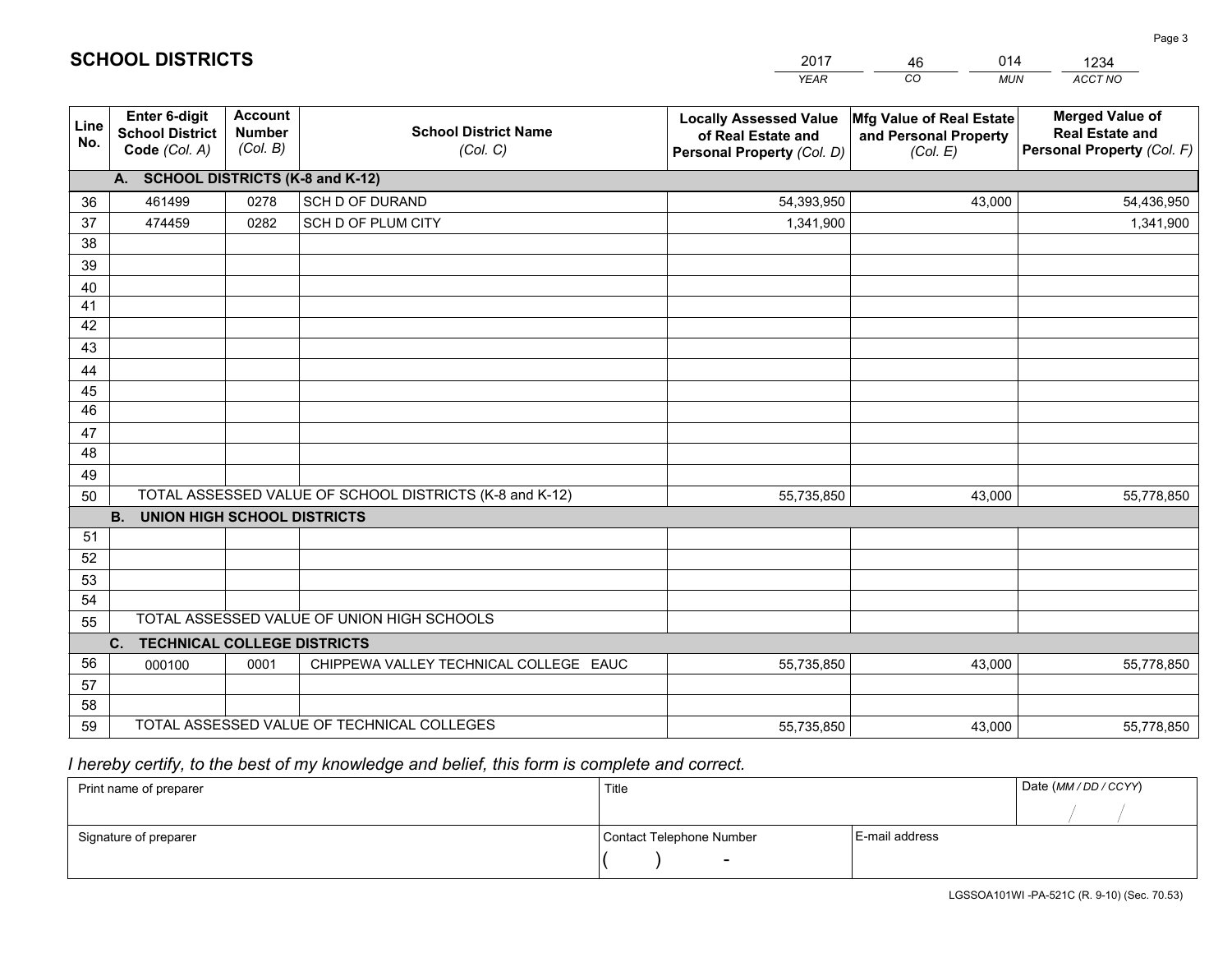### **HIGHLIGHTS**

- 1. Complete the Statement of Assessment after the Board of Review. Reflect any changes made there.
- 2. Use black ink to complete.
- 3. Line 16 must equal Line 50, Col D.
- 4. Line 55 must equal the total of K-8 schools listed on lines 36-49. Do not include K-12 schools in this comparision.
- 5. Line 59, Col. D must equal Line 16.
- 6. Special District, School District and Technical College District values must include both real estate and personal property. Examples of Special districts are: town sanitary districts, public inland lake protection and rehabilitation districts, and metropolitan sewerage districts.
- 7. DO NOT INCLUDE Manufacturing property values.DOR will print these values on the final SOA.
- 8. Accuracy of this form is very important. The values reported directly affect the equalized value DOR calculates for school and special districts.

#### **Page 1:**

 If not prefilled, enter the tax year,county and municipal code,municipal type, municipal name and county name on the top of form.

Check the Amended box, if filing an amended / corrected SOA.

 Report the parcel count, acres and assessed value of taxable general property, total parcel count, (real and personal), total acres, and values from final figures set by the Board of Review.

- A. Real Estate land and improvements (buildings, etc.) is reported on lines 1 8, total line 9.
- B. Personal Property is reported on lines 11 14, Column D, total line 15.
- C. To complete this report, use the computer produced summary of the assessment roll that shows these amounts.
- D. Use whole numbers only.
- E. Add each line across and each column down to verify entries.

### **Page 2:**

- A. Report Special Items (not subject to general property tax).
- 1. Private Forest Croplands and Managed Forest Lands are reported on lines 18,19, 20 and 21. Be sure to report assessed values **NOT** taxes.
- 2. You should have copies of the orders of entry, orders of withdrawal, etc., to update your assessment roll.
	- 3. Show hundredths of acres (e.g. 39.75).
- 4. Tax exempt lands are reported on line 22.
- 5. Omitted property and sec. 70.43, Wis. Stats., corrections of errors by assessor are reported on line 23. Report real estate and personal property separately. These should be for **prior years**, not something found on the current assessment roll after the board of review.
- B. Special District (Lines 24-35) Include the value of both real and personal property.

 The Department of Revenue (DOR) preprints much of the information regarding names and codes for schools, special districts,etc. If a district is not listed, enter the name and value only, DOR will enter the proper code.

### **Page 3 School Districts:**

Include the value of both real and personal property.

Report School District (regular, elementary, union high school, and technical college).

- 1. Regular (K-12) and Elementary (K-8) school values are reported on lines 36-49, total on line 50.
- 2. Union High School (UHS) (use only if elementary schools are listed on lines 36-49) are reported on lines 51-54. UHS total value (line 55) must equal to the total **elementary school** values reported on lines 36-49. Do notinclude K-12 schools in this comparison.
- 3. Technical College values are reported on lines 56-58, total on line 59.
- 4. Use the computer summary that shows these amounts to complete this report.

#### **This form is due the second Monday in June. File this report only after your Board of Review is complete.**

 *If you have questions: Return forms to:*

 Email: lgs@wisconsin.gov Wisconsin Department of RevenueCall:  $(608)$  266-2569 or  $(608)$  264-6892 Fax number: (608) 264-6887 PO Box 8971

Local Government Services Section 6-97

Madison WI 53708-8971

9459 ARKANSAW, WI 54721 - 9459 TOWN OF WATERVILLE DIANE HOYT<br>TOWN OF WATERVILLE  $\mathbf{I}$ ARKANSAW, WI 54721 N6272 KITE HILL LN N6272 KITE HILL LN DIANE HOYT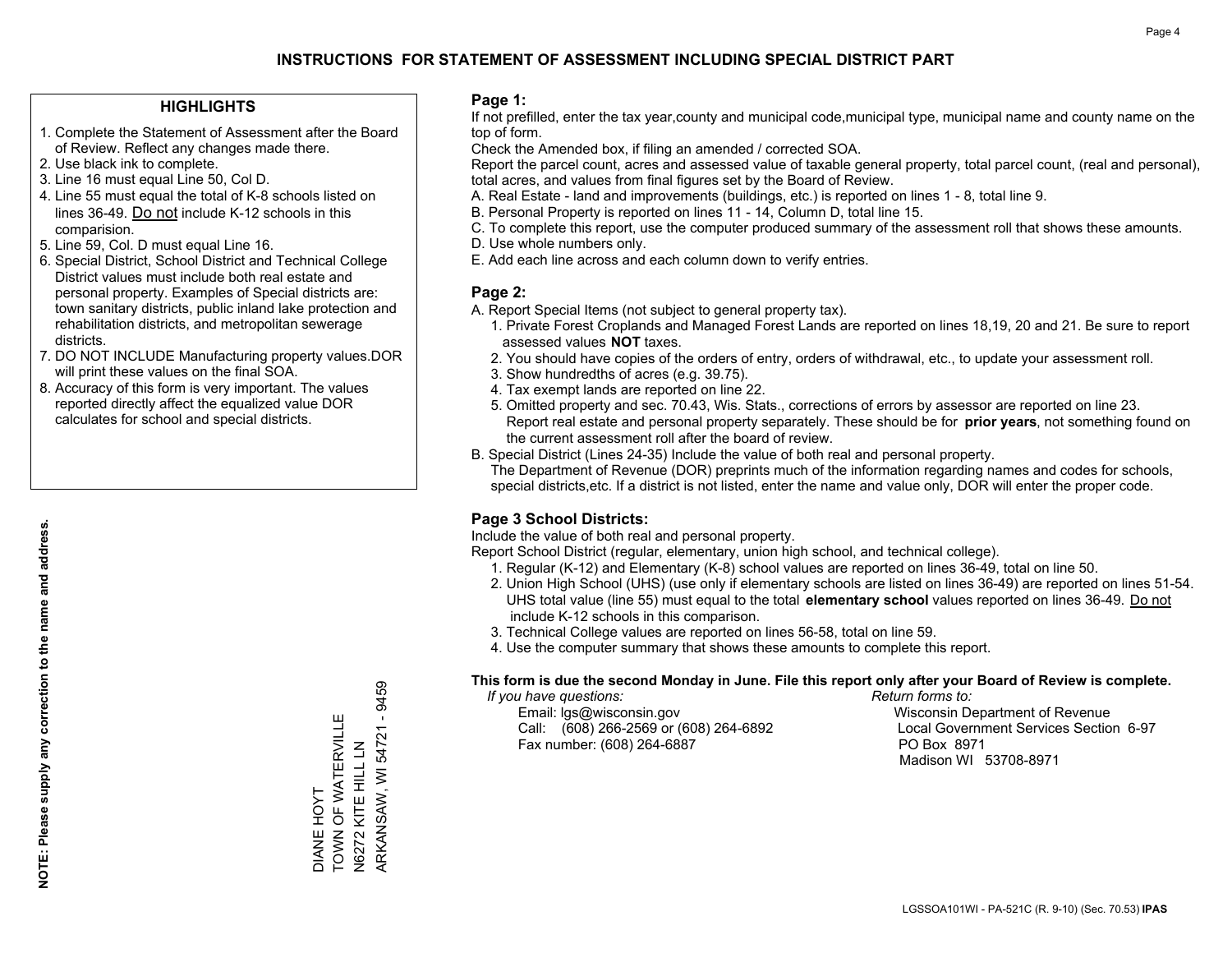**FINAL - EQUATED**

**STATEMENT OF ASSESSMENT FOR 2017** 

| 46  | 016 | 1235    |
|-----|-----|---------|
| CO. | MUN | ACCT NO |

|                | <b>FOR</b>         | <b>TOWN OF</b><br>OF                                                                                                                                                                         | <b>WAUBEEK</b>           |              | <b>PEPIN COUNTY</b>                                      |                         |                      | <b>WHEN COMPLETING THIS DOCUMENT</b>     |
|----------------|--------------------|----------------------------------------------------------------------------------------------------------------------------------------------------------------------------------------------|--------------------------|--------------|----------------------------------------------------------|-------------------------|----------------------|------------------------------------------|
|                |                    | Town - Village - City                                                                                                                                                                        | <b>Municipality Name</b> |              | <b>County Name</b>                                       |                         |                      | DO NOT WRITE OVER X's OR IN SHADED AREAS |
|                | <b>REAL ESTATE</b> |                                                                                                                                                                                              |                          | PARCEL COUNT | NO. OF ACRES                                             | <b>VALUE OF</b>         | <b>VALUE OF</b>      | <b>TOTAL VALUE OF LAND</b>               |
| Line<br>No.    |                    | (See Lines 18 - 22 for<br>other Real Estate)                                                                                                                                                 |                          |              | <b>WHOLE</b><br>TOTAL LAND   IMPROVEMENTS   NUMBERS ONLY | LAND                    | <b>IMPROVEMENTS</b>  | AND IMPROVEMENTS                         |
|                |                    |                                                                                                                                                                                              | Col. A                   | Col. B       | Col. C                                                   | Col. D                  | Col. E               | Col. F                                   |
| $\mathbf 1$    |                    | <b>RESIDENTIAL - Class 1</b>                                                                                                                                                                 | 193                      | 162          | 335                                                      | 2,538,800               | 20,277,700           | 22,816,500                               |
| 2              |                    | <b>COMMERCIAL - Class 2</b>                                                                                                                                                                  | 45                       | 31           | 170                                                      | 1,258,800               | 5,030,000            | 6,288,800                                |
| 3              |                    | <b>MANUFACTURING - Class 3</b>                                                                                                                                                               | 3                        | 2            | 77                                                       | 247,300                 | 1,483,600            | 1,730,900                                |
| 4              |                    | <b>AGRICULTURAL - Class 4</b>                                                                                                                                                                | 172                      |              | 3,092                                                    | 514,300                 |                      | 514,300                                  |
| 5              |                    | UNDEVELOPED - Class 5                                                                                                                                                                        | 92                       |              | 386                                                      | 191,800                 |                      | 191,800                                  |
| 6              |                    | AGRICULTURAL FOREST - Class 5m                                                                                                                                                               | 87                       |              | 975                                                      | 1,366,300               |                      | 1,366,300                                |
| $\overline{7}$ |                    | FOREST LANDS - Class 6                                                                                                                                                                       | 65                       |              | 672                                                      | 1,766,200               |                      | 1,766,200                                |
| 8              |                    | OTHER - Class 7                                                                                                                                                                              | 16                       | 26           | 28                                                       | 138,800                 | 1,130,000            | 1,268,800                                |
| $\mathbf{Q}$   |                    | <b>TOTAL - ALL COLUMNS</b>                                                                                                                                                                   | 673                      | 221          | 5,735                                                    | 8,022,300               | 27,921,300           | 35,943,600                               |
| 10             |                    | NUMBER OF PERSONAL PROPERTY ACCOUNTS IN ROLL                                                                                                                                                 |                          |              | 31                                                       | <b>LOCALLY ASSESSED</b> | <b>MANUFACTURING</b> | <b>MERGED</b>                            |
| 11             |                    | BOATS AND OTHER WATERCRAFT NOT EXEMPT - Code 1                                                                                                                                               |                          |              |                                                          | $\mathbf{0}$            | $\mathbf{0}$         | $\mathbf{0}$                             |
| 12             |                    | MACHINERY, TOOLS AND PATTERNS - Code 2                                                                                                                                                       |                          |              |                                                          | 662,100                 | 302,800              | 964,900                                  |
| 13             |                    | FURNITURE, FIXTURES AND EQUIPMENT - Code 3                                                                                                                                                   |                          |              |                                                          | 147,000                 | 29,200               | 176,200                                  |
| 14             |                    | ALL OTHER PERSONAL PROPERTY NOT EXEMPT - Codes 4A, 4B, 4C                                                                                                                                    |                          |              |                                                          | 378,700                 | 1,300                | 380,000                                  |
| 15             |                    | TOTAL OF PERSONAL PROPERTY NOT EXEMPT (Total of Lines 11-14)                                                                                                                                 |                          |              |                                                          | 1,187,800               | 333,300              | 1,521,100                                |
| 16             |                    | AGGREGATE ASSESSED VALUE OF ALL PROPERTY SUBJECT TO THE GENERAL PROPERTY TAX (Total of Lines 9F and 15F)<br>MUST EQUAL TOTAL VALUE OF THE SCHOOL DISTRICTS (K-12 PLUS K-8) - Line 50, Col. F |                          |              |                                                          |                         | 37,464,700           |                                          |
| 17             |                    | <b>BOARD OF REVIEW</b>                                                                                                                                                                       |                          |              | Name of Assessor                                         |                         | Telephone #          |                                          |
|                |                    | DATE OF FINAL ADJOURNMENT                                                                                                                                                                    | 05/24/2017               |              | <b>LISA MEYER</b>                                        |                         |                      | (715) 235-1338                           |

REMARKS

The Assessment Ratio to be used in calculating the estimated Fair Market Value on tax bills for this tax district is .953995947<br>This ratio should be used to convert assessed values to "Calculate Equalized Values" in Step 1 Commission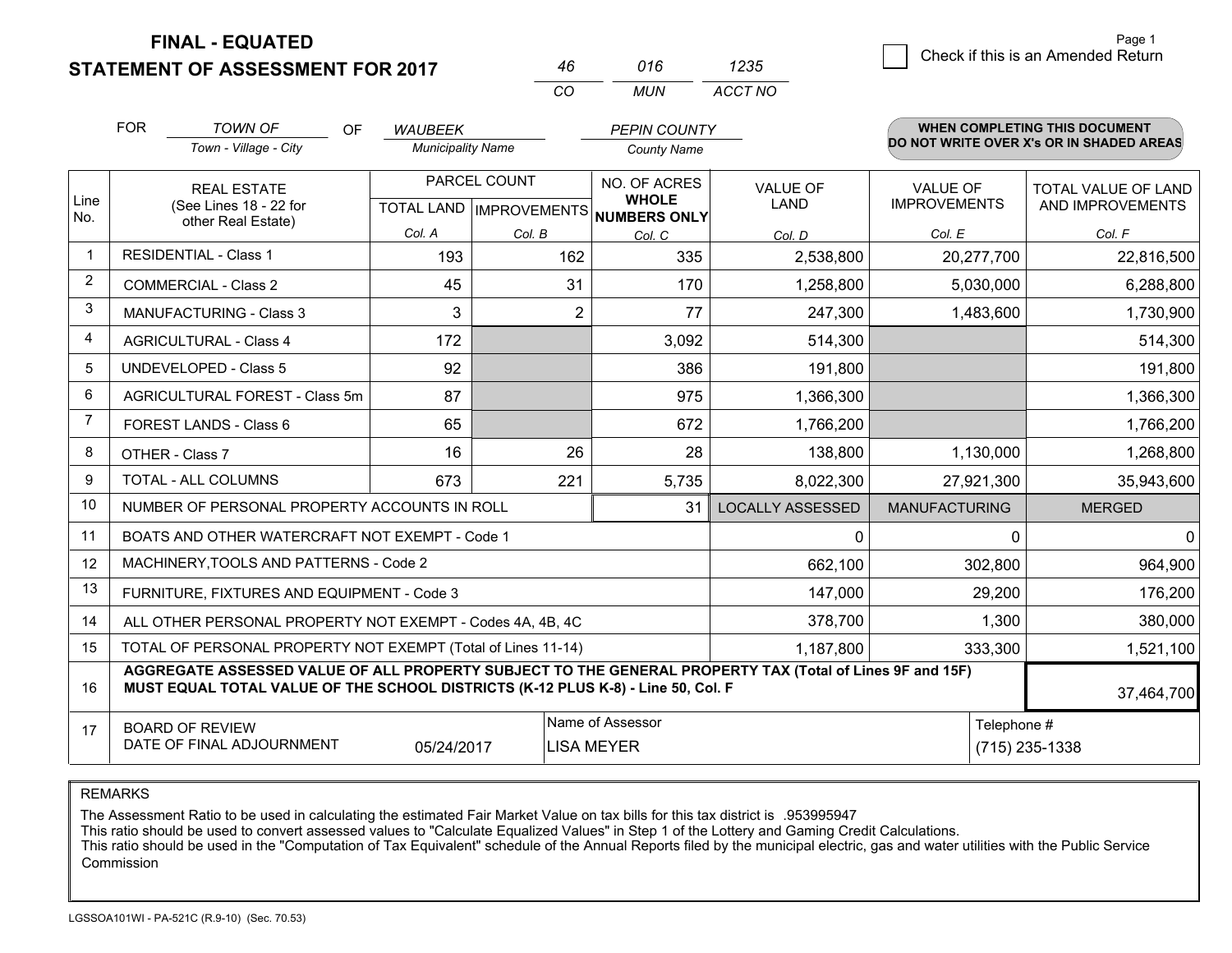*YEAR CO MUN ACCT NO* <sup>2017</sup> <sup>46</sup> <sup>016</sup> <sup>1235</sup>

Do not confuse FOREST LANDS (Line 7) with FOREST CROPS (in this section) - They are **NOT** the same

|    | Private Forest Crop - Reg Class @ 10¢ per acre                                 |                 |  |                                                                  |                 | Private Forest Crop - Reg Class @ \$2.52 per acre             |                                                                              |               |                    |  |
|----|--------------------------------------------------------------------------------|-----------------|--|------------------------------------------------------------------|-----------------|---------------------------------------------------------------|------------------------------------------------------------------------------|---------------|--------------------|--|
| 18 | (a) PARCELS                                                                    | (b) ACRES       |  | (c) ASSESSED VALUE                                               |                 | (d) PARCELS                                                   | (e) ACRES                                                                    |               | (f) ASSESSED VALUE |  |
|    |                                                                                | 46.59           |  | 74.500                                                           |                 |                                                               |                                                                              |               |                    |  |
|    |                                                                                |                 |  | Private Forest Crop - Special Class @ 20¢ per acre               |                 |                                                               | Entered Before 2005 Managed Forest - Ferrous Mining CLOSED @ \$8.27 per acre |               |                    |  |
| 19 | (a) PARCELS                                                                    | (b) ACRES       |  | (c) ASSESSED VALUE                                               |                 | (d) PARCELS                                                   | (e) ACRES                                                                    |               | (f) ASSESSED VALUE |  |
|    |                                                                                |                 |  |                                                                  |                 |                                                               |                                                                              |               |                    |  |
|    |                                                                                |                 |  | Entered Before 2005 Managed Forest - OPEN @ \$.79 per acre       |                 |                                                               | Entered Before 2005 Managed Forest - CLOSED @ \$1.87 per acre                |               |                    |  |
| 20 | (a) PARCELS                                                                    | (b) ACRES       |  | (c) ASSESSED VALUE                                               |                 | (d) PARCELS                                                   | (e) ACRES                                                                    |               | (f) ASSESSED VALUE |  |
|    |                                                                                | 206.5           |  | 342.000                                                          |                 | 27<br>645.45                                                  |                                                                              |               | 1.311.200          |  |
|    | Entered After 2004 Managed Forest - OPEN @<br>\$2.14 per acre                  |                 |  |                                                                  |                 | Entered After 2004 Managed Forest - CLOSED @ \$10.68 per acre |                                                                              |               |                    |  |
| 21 | (a) PARCELS                                                                    | (b) ACRES       |  | (c) ASSESSED VALUE                                               |                 | (d) PARCELS<br>(e) ACRES                                      |                                                                              |               | (f) ASSESSED VALUE |  |
|    |                                                                                |                 |  |                                                                  |                 |                                                               |                                                                              |               |                    |  |
|    |                                                                                | 40              |  | 67,200                                                           |                 | 10                                                            | 252.2                                                                        |               | 355,100            |  |
| 22 | (a) County Forest Cropland Acres                                               |                 |  | (b) Federal Acres                                                | (c) State Acres |                                                               | (d) County (NOT FOREST CROP) Acres                                           |               | (e) Other Acres    |  |
|    |                                                                                |                 |  |                                                                  |                 | 712.43<br>3.92                                                |                                                                              |               | 67.89              |  |
|    |                                                                                |                 |  | Assessed Value of Omitted Property From Prior Years (Sec. 70.44) |                 |                                                               | Assessed Value of Sec. 70.43 Corrections of Errors by Assessors              |               |                    |  |
|    |                                                                                | (a) REAL ESTATE |  | (b) PERSONAL                                                     |                 | (c1) REAL ESTATE                                              |                                                                              | (c2) PERSONAL |                    |  |
| 23 |                                                                                |                 |  |                                                                  |                 |                                                               |                                                                              |               |                    |  |
|    | Manufacturing Equated Value of Omitted Property From Prior Years (Sec. 70.995) |                 |  |                                                                  |                 |                                                               | Mfg. Equated Value of Sec.70.43 Corrections of Errors by Assessors           |               |                    |  |
|    | (d) REAL ESTATE<br>(e) PERSONAL                                                |                 |  | (f1) REAL ESTATE<br>(f2) PERSONAL                                |                 |                                                               |                                                                              |               |                    |  |
|    |                                                                                |                 |  |                                                                  |                 |                                                               |                                                                              |               |                    |  |

## **SPECIAL DISTRICTS**

| Line<br>No. | Enter 6-digit<br><b>Special District</b> | <b>Account</b><br><b>Number</b> | <b>Special District Name</b> | <b>Locally Assessed Value</b><br>of Real Estate and | Mfg Value of Real Estate<br>and Personal Property | <b>Merged Value of</b><br><b>Real Estate and</b> |
|-------------|------------------------------------------|---------------------------------|------------------------------|-----------------------------------------------------|---------------------------------------------------|--------------------------------------------------|
|             | Code (Col. A)                            | (Col. B)                        | (Col. C)                     | Personal Property (Col. D)                          | (Col. E)                                          | Personal Property (Col. F)                       |
| 24          |                                          |                                 |                              |                                                     |                                                   |                                                  |
| 25          |                                          |                                 |                              |                                                     |                                                   |                                                  |
| 26          |                                          |                                 |                              |                                                     |                                                   |                                                  |
| 27          |                                          |                                 |                              |                                                     |                                                   |                                                  |
| 28          |                                          |                                 |                              |                                                     |                                                   |                                                  |
| 29          |                                          |                                 |                              |                                                     |                                                   |                                                  |
| 30          |                                          |                                 |                              |                                                     |                                                   |                                                  |
| 31          |                                          |                                 |                              |                                                     |                                                   |                                                  |
| 32          |                                          |                                 |                              |                                                     |                                                   |                                                  |
| 33          |                                          |                                 |                              |                                                     |                                                   |                                                  |
| 34          |                                          |                                 |                              |                                                     |                                                   |                                                  |
| 35          |                                          |                                 |                              |                                                     |                                                   |                                                  |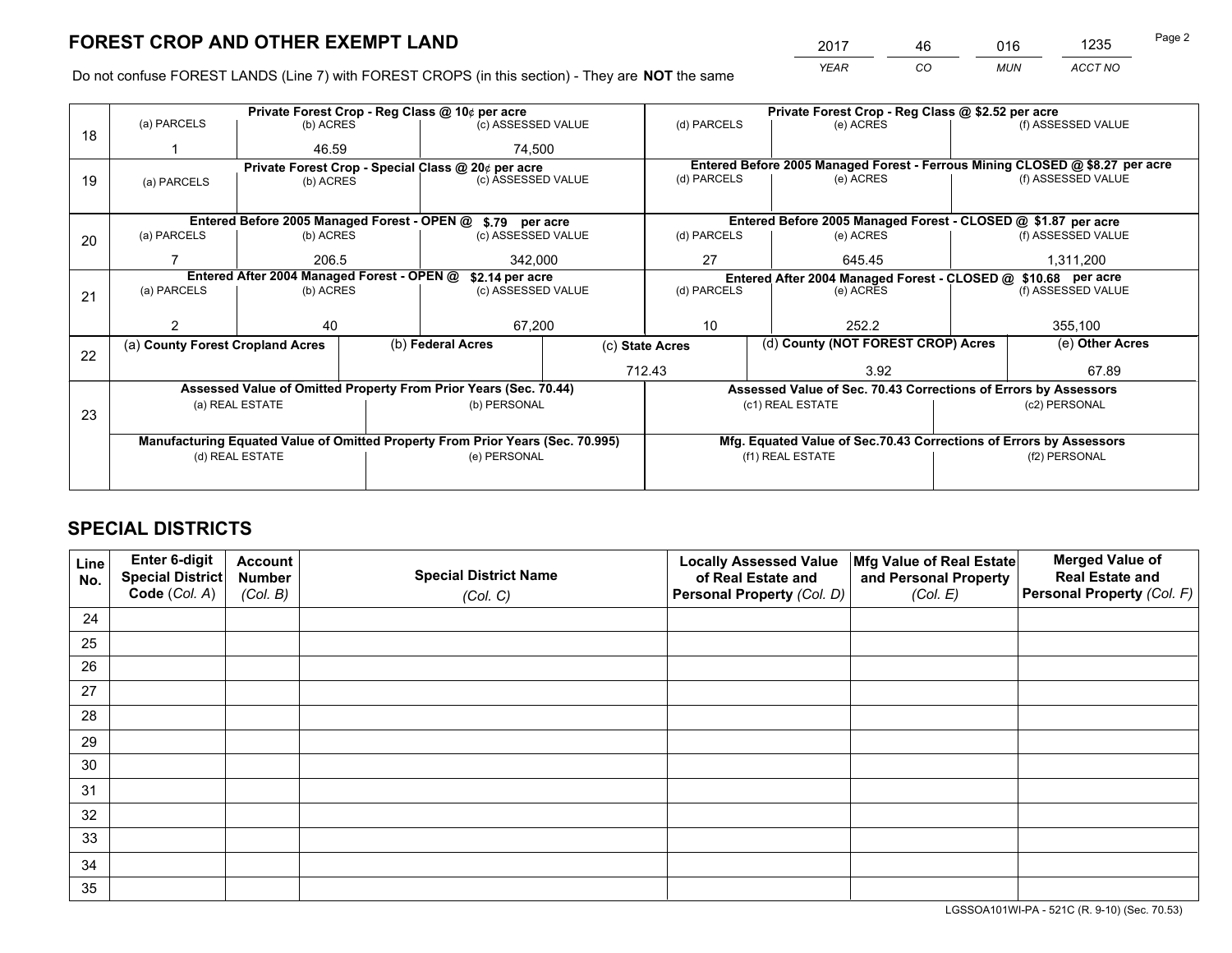|             |                                                                 |                                             |                                                         | <b>YEAR</b>                                                                       | CO<br><b>MUN</b>                                              | ACCT NO                                                                        |
|-------------|-----------------------------------------------------------------|---------------------------------------------|---------------------------------------------------------|-----------------------------------------------------------------------------------|---------------------------------------------------------------|--------------------------------------------------------------------------------|
| Line<br>No. | <b>Enter 6-digit</b><br><b>School District</b><br>Code (Col. A) | <b>Account</b><br><b>Number</b><br>(Col. B) | <b>School District Name</b><br>(Col. C)                 | <b>Locally Assessed Value</b><br>of Real Estate and<br>Personal Property (Col. D) | Mfg Value of Real Estate<br>and Personal Property<br>(Col. E) | <b>Merged Value of</b><br><b>Real Estate and</b><br>Personal Property (Col. F) |
|             | A. SCHOOL DISTRICTS (K-8 and K-12)                              |                                             |                                                         |                                                                                   |                                                               |                                                                                |
| 36          | 461499                                                          | 0278                                        | SCH D OF DURAND                                         | 35,400,500                                                                        | 2,064,200                                                     | 37,464,700                                                                     |
| 37          |                                                                 |                                             |                                                         |                                                                                   |                                                               |                                                                                |
| 38          |                                                                 |                                             |                                                         |                                                                                   |                                                               |                                                                                |
| 39          |                                                                 |                                             |                                                         |                                                                                   |                                                               |                                                                                |
| 40          |                                                                 |                                             |                                                         |                                                                                   |                                                               |                                                                                |
| 41<br>42    |                                                                 |                                             |                                                         |                                                                                   |                                                               |                                                                                |
| 43          |                                                                 |                                             |                                                         |                                                                                   |                                                               |                                                                                |
|             |                                                                 |                                             |                                                         |                                                                                   |                                                               |                                                                                |
| 44<br>45    |                                                                 |                                             |                                                         |                                                                                   |                                                               |                                                                                |
| 46          |                                                                 |                                             |                                                         |                                                                                   |                                                               |                                                                                |
| 47          |                                                                 |                                             |                                                         |                                                                                   |                                                               |                                                                                |
| 48          |                                                                 |                                             |                                                         |                                                                                   |                                                               |                                                                                |
| 49          |                                                                 |                                             |                                                         |                                                                                   |                                                               |                                                                                |
| 50          |                                                                 |                                             | TOTAL ASSESSED VALUE OF SCHOOL DISTRICTS (K-8 and K-12) | 35,400,500                                                                        | 2,064,200                                                     | 37,464,700                                                                     |
|             | <b>B.</b><br>UNION HIGH SCHOOL DISTRICTS                        |                                             |                                                         |                                                                                   |                                                               |                                                                                |
| 51          |                                                                 |                                             |                                                         |                                                                                   |                                                               |                                                                                |
| 52          |                                                                 |                                             |                                                         |                                                                                   |                                                               |                                                                                |
| 53          |                                                                 |                                             |                                                         |                                                                                   |                                                               |                                                                                |
| 54          |                                                                 |                                             |                                                         |                                                                                   |                                                               |                                                                                |
| 55          |                                                                 |                                             | TOTAL ASSESSED VALUE OF UNION HIGH SCHOOLS              |                                                                                   |                                                               |                                                                                |
|             | C.<br><b>TECHNICAL COLLEGE DISTRICTS</b>                        |                                             |                                                         |                                                                                   |                                                               |                                                                                |
| 56          | 000100                                                          | 0001                                        | CHIPPEWA VALLEY TECHNICAL COLLEGE EAUC                  | 35,400,500                                                                        | 2,064,200                                                     | 37,464,700                                                                     |
| 57<br>58    |                                                                 |                                             |                                                         |                                                                                   |                                                               |                                                                                |
| 59          |                                                                 |                                             | TOTAL ASSESSED VALUE OF TECHNICAL COLLEGES              | 35,400,500                                                                        | 2,064,200                                                     | 37,464,700                                                                     |
|             |                                                                 |                                             |                                                         |                                                                                   |                                                               |                                                                                |

46

016

 *I hereby certify, to the best of my knowledge and belief, this form is complete and correct.*

**SCHOOL DISTRICTS**

| Print name of preparer | Title                    |                | Date (MM / DD / CCYY) |
|------------------------|--------------------------|----------------|-----------------------|
|                        |                          |                |                       |
| Signature of preparer  | Contact Telephone Number | E-mail address |                       |
|                        | $\overline{\phantom{0}}$ |                |                       |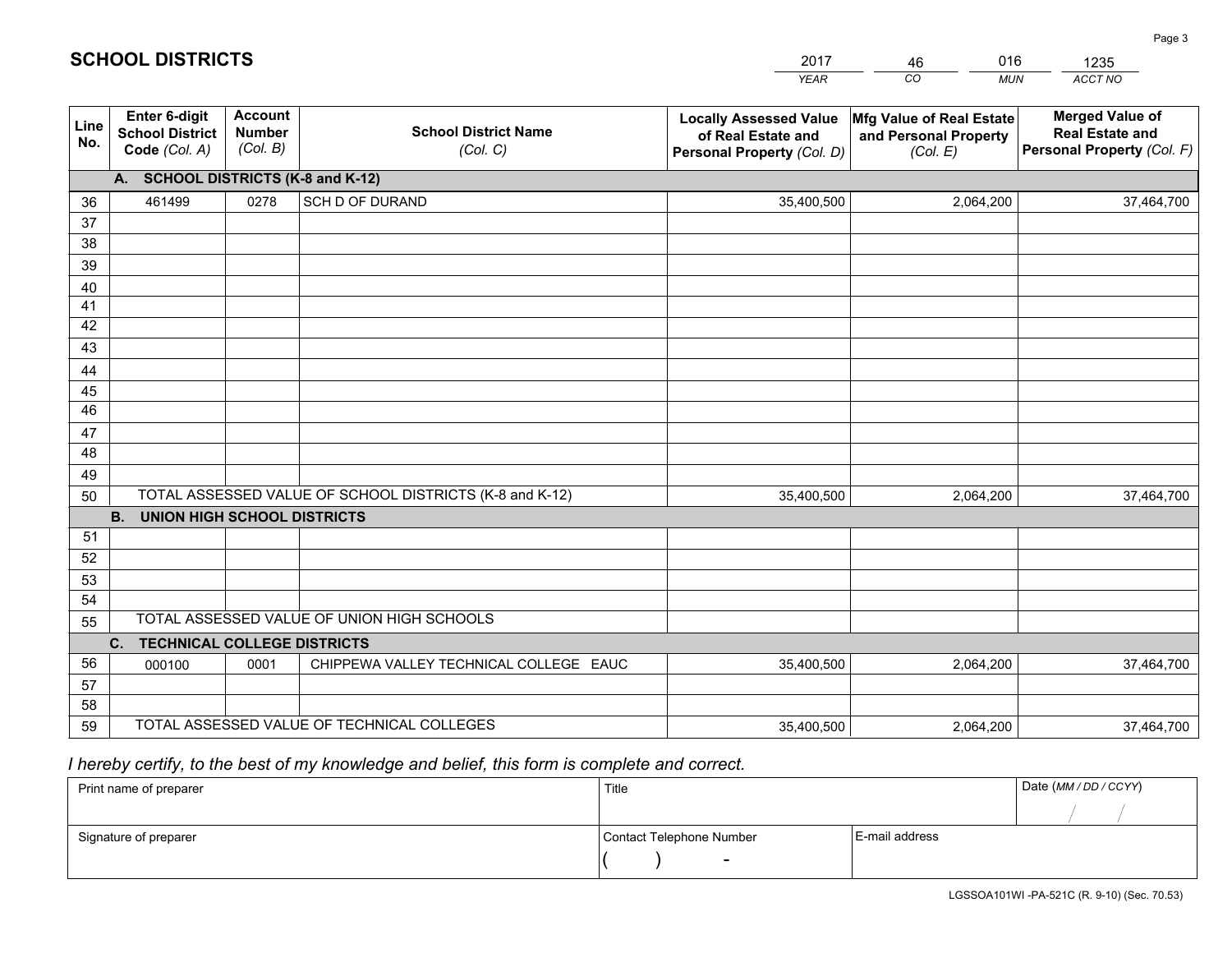### **HIGHLIGHTS**

- 1. Complete the Statement of Assessment after the Board of Review. Reflect any changes made there.
- 2. Use black ink to complete.
- 3. Line 16 must equal Line 50, Col D.
- 4. Line 55 must equal the total of K-8 schools listed on lines 36-49. Do not include K-12 schools in this comparision.
- 5. Line 59, Col. D must equal Line 16.
- 6. Special District, School District and Technical College District values must include both real estate and personal property. Examples of Special districts are: town sanitary districts, public inland lake protection and rehabilitation districts, and metropolitan sewerage districts.
- 7. DO NOT INCLUDE Manufacturing property values.DOR will print these values on the final SOA.
- 8. Accuracy of this form is very important. The values reported directly affect the equalized value DOR calculates for school and special districts.

#### **Page 1:**

 If not prefilled, enter the tax year,county and municipal code,municipal type, municipal name and county name on the top of form.

Check the Amended box, if filing an amended / corrected SOA.

 Report the parcel count, acres and assessed value of taxable general property, total parcel count, (real and personal), total acres, and values from final figures set by the Board of Review.

- A. Real Estate land and improvements (buildings, etc.) is reported on lines 1 8, total line 9.
- B. Personal Property is reported on lines 11 14, Column D, total line 15.
- C. To complete this report, use the computer produced summary of the assessment roll that shows these amounts.
- D. Use whole numbers only.
- E. Add each line across and each column down to verify entries.

### **Page 2:**

- A. Report Special Items (not subject to general property tax).
- 1. Private Forest Croplands and Managed Forest Lands are reported on lines 18,19, 20 and 21. Be sure to report assessed values **NOT** taxes.
- 2. You should have copies of the orders of entry, orders of withdrawal, etc., to update your assessment roll.
	- 3. Show hundredths of acres (e.g. 39.75).
- 4. Tax exempt lands are reported on line 22.
- 5. Omitted property and sec. 70.43, Wis. Stats., corrections of errors by assessor are reported on line 23. Report real estate and personal property separately. These should be for **prior years**, not something found on the current assessment roll after the board of review.
- B. Special District (Lines 24-35) Include the value of both real and personal property.

 The Department of Revenue (DOR) preprints much of the information regarding names and codes for schools, special districts,etc. If a district is not listed, enter the name and value only, DOR will enter the proper code.

### **Page 3 School Districts:**

Include the value of both real and personal property.

Report School District (regular, elementary, union high school, and technical college).

- 1. Regular (K-12) and Elementary (K-8) school values are reported on lines 36-49, total on line 50.
- 2. Union High School (UHS) (use only if elementary schools are listed on lines 36-49) are reported on lines 51-54. UHS total value (line 55) must equal to the total **elementary school** values reported on lines 36-49. Do notinclude K-12 schools in this comparison.
- 3. Technical College values are reported on lines 56-58, total on line 59.
- 4. Use the computer summary that shows these amounts to complete this report.

#### **This form is due the second Monday in June. File this report only after your Board of Review is complete.**

 *If you have questions: Return forms to:*

 Email: lgs@wisconsin.gov Wisconsin Department of RevenueCall:  $(608)$  266-2569 or  $(608)$  264-6892 Fax number: (608) 264-6887 PO Box 8971

Local Government Services Section 6-97 Madison WI 53708-8971

SHELLY ANDERSON<br>TOWN OF WAUBEEK<br>W7077 US HIGHWAY 10 W7077 US HIGHWAY 10 TOWN OF WAUBEEK SHELLY ANDERSON

ARKANSAW, WI 54721

ARKANSAW, WI 54721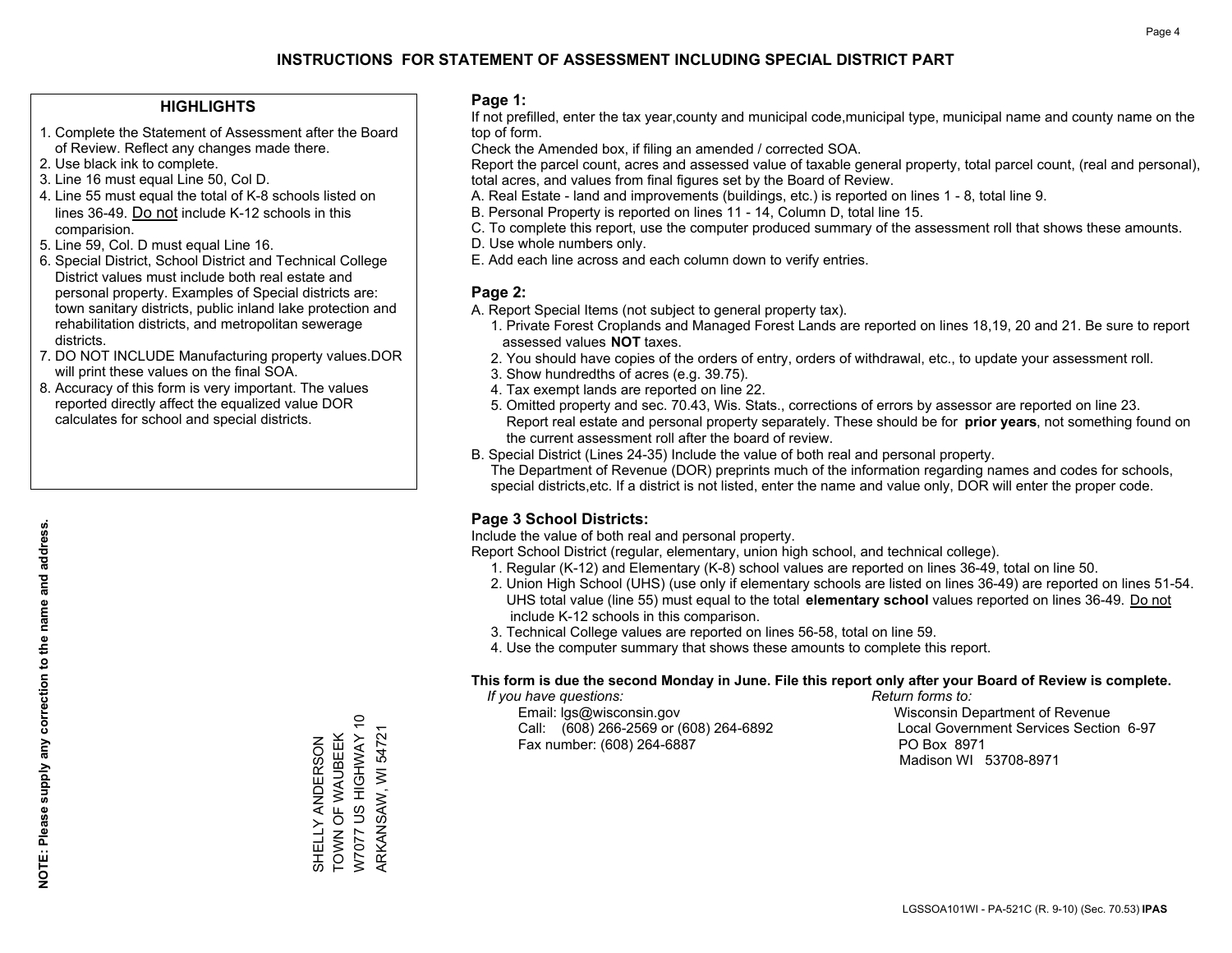**FINAL - EQUATED**

**STATEMENT OF ASSESSMENT FOR 2017** 

|     | 171  | 1236    |
|-----|------|---------|
| ΓO. | MUN. | ACCT NO |

|                | <b>FOR</b><br><b>VILLAGE OF</b><br>OF.<br>Town - Village - City                                                                                                                              | <b>PEPIN</b><br><b>Municipality Name</b> |                                        | <b>PEPIN COUNTY</b><br><b>County Name</b>           |                         |                      | <b>WHEN COMPLETING THIS DOCUMENT</b><br>DO NOT WRITE OVER X's OR IN SHADED AREAS |
|----------------|----------------------------------------------------------------------------------------------------------------------------------------------------------------------------------------------|------------------------------------------|----------------------------------------|-----------------------------------------------------|-------------------------|----------------------|----------------------------------------------------------------------------------|
|                | <b>REAL ESTATE</b>                                                                                                                                                                           |                                          | PARCEL COUNT                           | NO. OF ACRES                                        | <b>VALUE OF</b>         | <b>VALUE OF</b>      | TOTAL VALUE OF LAND                                                              |
| Line<br>No.    | (See Lines 18 - 22 for<br>other Real Estate)                                                                                                                                                 |                                          |                                        | <b>WHOLE</b><br>TOTAL LAND MPROVEMENTS NUMBERS ONLY | <b>LAND</b>             | <b>IMPROVEMENTS</b>  | AND IMPROVEMENTS                                                                 |
|                | <b>RESIDENTIAL - Class 1</b>                                                                                                                                                                 | Col. A<br>483                            | Col. B<br>387                          | Col. C<br>33                                        | Col. D<br>11,908,200    | Col. E<br>42,736,400 | Col. F<br>54,644,600                                                             |
| $\overline{2}$ | <b>COMMERCIAL - Class 2</b>                                                                                                                                                                  | 73                                       | 54                                     | 27                                                  | 2,346,400               | 13,370,300           | 15,716,700                                                                       |
| 3              | <b>MANUFACTURING - Class 3</b>                                                                                                                                                               | 4                                        | $\overline{2}$                         | 5                                                   | 73,100                  | 184,300              | 257,400                                                                          |
| 4              | <b>AGRICULTURAL - Class 4</b>                                                                                                                                                                | 4                                        |                                        | 45                                                  | 7,600                   |                      | 7,600                                                                            |
| 5              | <b>UNDEVELOPED - Class 5</b>                                                                                                                                                                 | $\mathbf{0}$                             |                                        | 0                                                   | 0                       |                      | $\Omega$                                                                         |
| 6              | AGRICULTURAL FOREST - Class 5m                                                                                                                                                               | 0                                        |                                        | $\Omega$                                            | $\mathbf{0}$            |                      | $\overline{0}$                                                                   |
| 7              | FOREST LANDS - Class 6                                                                                                                                                                       | 3                                        |                                        | 19                                                  | 147,500                 |                      | 147,500                                                                          |
| 8              | OTHER - Class 7                                                                                                                                                                              | $\Omega$                                 | $\Omega$                               | $\Omega$                                            | $\Omega$                | $\Omega$             | $\Omega$                                                                         |
| 9              | TOTAL - ALL COLUMNS                                                                                                                                                                          | 567                                      | 443                                    | 129                                                 | 14,482,800              | 56,291,000           | 70,773,800                                                                       |
| 10             | NUMBER OF PERSONAL PROPERTY ACCOUNTS IN ROLL                                                                                                                                                 |                                          |                                        | 75 l                                                | <b>LOCALLY ASSESSED</b> | <b>MANUFACTURING</b> | <b>MERGED</b>                                                                    |
| 11             | BOATS AND OTHER WATERCRAFT NOT EXEMPT - Code 1                                                                                                                                               |                                          |                                        |                                                     | 500                     | $\Omega$             | 500                                                                              |
| 12             | MACHINERY, TOOLS AND PATTERNS - Code 2                                                                                                                                                       |                                          |                                        |                                                     | 196,100                 | 7,700                | 203,800                                                                          |
| 13             | FURNITURE, FIXTURES AND EQUIPMENT - Code 3                                                                                                                                                   |                                          |                                        |                                                     | 472,300                 | 3,300                | 475,600                                                                          |
| 14             | ALL OTHER PERSONAL PROPERTY NOT EXEMPT - Codes 4A, 4B, 4C                                                                                                                                    |                                          |                                        | 76,000                                              | 300                     | 76,300               |                                                                                  |
| 15             | TOTAL OF PERSONAL PROPERTY NOT EXEMPT (Total of Lines 11-14)                                                                                                                                 |                                          | 744,900                                | 11,300                                              | 756,200                 |                      |                                                                                  |
| 16             | AGGREGATE ASSESSED VALUE OF ALL PROPERTY SUBJECT TO THE GENERAL PROPERTY TAX (Total of Lines 9F and 15F)<br>MUST EQUAL TOTAL VALUE OF THE SCHOOL DISTRICTS (K-12 PLUS K-8) - Line 50, Col. F |                                          |                                        |                                                     |                         |                      | 71,530,000                                                                       |
| 17             | <b>BOARD OF REVIEW</b><br>DATE OF FINAL ADJOURNMENT                                                                                                                                          | 06/01/2017                               | Name of Assessor<br><b>ADAM KREMER</b> |                                                     | Telephone #             | (715) 834-1361       |                                                                                  |

REMARKS

The Assessment Ratio to be used in calculating the estimated Fair Market Value on tax bills for this tax district is 1.027803258

This ratio should be used to convert assessed values to "Calculate Equalized Values" in Step 1 of the Lottery and Gaming Credit Calculations.<br>This ratio should be used in the "Computation of Tax Equivalent" schedule of the Commission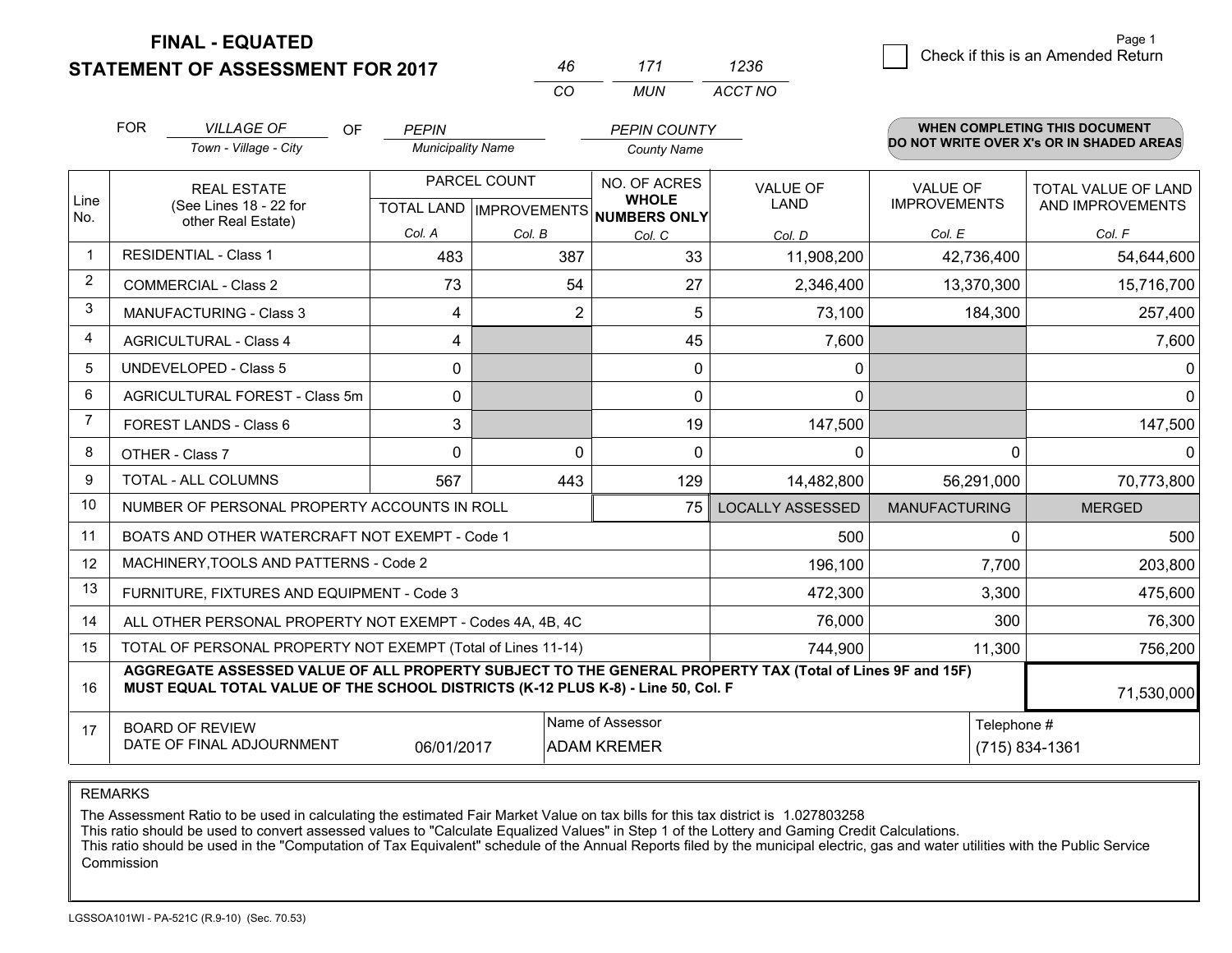*YEAR CO MUN ACCT NO* <sup>2017</sup> <sup>46</sup> <sup>171</sup> <sup>1236</sup>

Do not confuse FOREST LANDS (Line 7) with FOREST CROPS (in this section) - They are **NOT** the same

|    |                                                               | Private Forest Crop - Reg Class @ 10¢ per acre                                 |  |                                                    |  | Private Forest Crop - Reg Class @ \$2.52 per acre             |                                                                              |  |                    |
|----|---------------------------------------------------------------|--------------------------------------------------------------------------------|--|----------------------------------------------------|--|---------------------------------------------------------------|------------------------------------------------------------------------------|--|--------------------|
| 18 | (a) PARCELS                                                   | (b) ACRES                                                                      |  | (c) ASSESSED VALUE                                 |  | (d) PARCELS                                                   | (e) ACRES                                                                    |  | (f) ASSESSED VALUE |
|    |                                                               |                                                                                |  | Private Forest Crop - Special Class @ 20¢ per acre |  |                                                               | Entered Before 2005 Managed Forest - Ferrous Mining CLOSED @ \$8.27 per acre |  |                    |
| 19 | (a) PARCELS                                                   | (b) ACRES                                                                      |  | (c) ASSESSED VALUE                                 |  | (d) PARCELS                                                   | (e) ACRES                                                                    |  | (f) ASSESSED VALUE |
|    |                                                               | Entered Before 2005 Managed Forest - OPEN @                                    |  | \$.79 per acre                                     |  |                                                               | Entered Before 2005 Managed Forest - CLOSED @ \$1.87 per acre                |  |                    |
| 20 | (a) PARCELS                                                   | (b) ACRES                                                                      |  | (c) ASSESSED VALUE                                 |  | (d) PARCELS                                                   | (e) ACRES                                                                    |  | (f) ASSESSED VALUE |
|    | Entered After 2004 Managed Forest - OPEN @<br>\$2.14 per acre |                                                                                |  |                                                    |  | Entered After 2004 Managed Forest - CLOSED @ \$10.68 per acre |                                                                              |  |                    |
| 21 | (a) PARCELS                                                   | (b) ACRES                                                                      |  | (c) ASSESSED VALUE                                 |  | (d) PARCELS                                                   | (e) ACRES                                                                    |  | (f) ASSESSED VALUE |
|    |                                                               |                                                                                |  |                                                    |  |                                                               |                                                                              |  |                    |
| 22 | (a) County Forest Cropland Acres                              |                                                                                |  | (b) Federal Acres                                  |  | (c) State Acres                                               | (d) County (NOT FOREST CROP) Acres                                           |  | (e) Other Acres    |
|    |                                                               |                                                                                |  |                                                    |  |                                                               |                                                                              |  | 3.18               |
|    |                                                               | Assessed Value of Omitted Property From Prior Years (Sec. 70.44)               |  |                                                    |  |                                                               | Assessed Value of Sec. 70.43 Corrections of Errors by Assessors              |  |                    |
| 23 |                                                               | (a) REAL ESTATE                                                                |  | (b) PERSONAL                                       |  |                                                               | (c1) REAL ESTATE                                                             |  | (c2) PERSONAL      |
|    |                                                               | Manufacturing Equated Value of Omitted Property From Prior Years (Sec. 70.995) |  |                                                    |  |                                                               | Mfg. Equated Value of Sec.70.43 Corrections of Errors by Assessors           |  |                    |
|    |                                                               | (d) REAL ESTATE                                                                |  | (e) PERSONAL                                       |  |                                                               | (f1) REAL ESTATE                                                             |  | (f2) PERSONAL      |
|    |                                                               |                                                                                |  |                                                    |  |                                                               |                                                                              |  |                    |

## **SPECIAL DISTRICTS**

| Line<br>No. | Enter 6-digit<br><b>Special District</b> | <b>Account</b><br><b>Number</b> | <b>Special District Name</b> | <b>Locally Assessed Value</b><br>of Real Estate and | Mfg Value of Real Estate<br>and Personal Property | <b>Merged Value of</b><br><b>Real Estate and</b> |
|-------------|------------------------------------------|---------------------------------|------------------------------|-----------------------------------------------------|---------------------------------------------------|--------------------------------------------------|
|             | Code (Col. A)                            | (Col. B)                        | (Col. C)                     | Personal Property (Col. D)                          | (Col. E)                                          | Personal Property (Col. F)                       |
| 24          |                                          |                                 |                              |                                                     |                                                   |                                                  |
| 25          |                                          |                                 |                              |                                                     |                                                   |                                                  |
| 26          |                                          |                                 |                              |                                                     |                                                   |                                                  |
| 27          |                                          |                                 |                              |                                                     |                                                   |                                                  |
| 28          |                                          |                                 |                              |                                                     |                                                   |                                                  |
| 29          |                                          |                                 |                              |                                                     |                                                   |                                                  |
| 30          |                                          |                                 |                              |                                                     |                                                   |                                                  |
| 31          |                                          |                                 |                              |                                                     |                                                   |                                                  |
| 32          |                                          |                                 |                              |                                                     |                                                   |                                                  |
| 33          |                                          |                                 |                              |                                                     |                                                   |                                                  |
| 34          |                                          |                                 |                              |                                                     |                                                   |                                                  |
| 35          |                                          |                                 |                              |                                                     |                                                   |                                                  |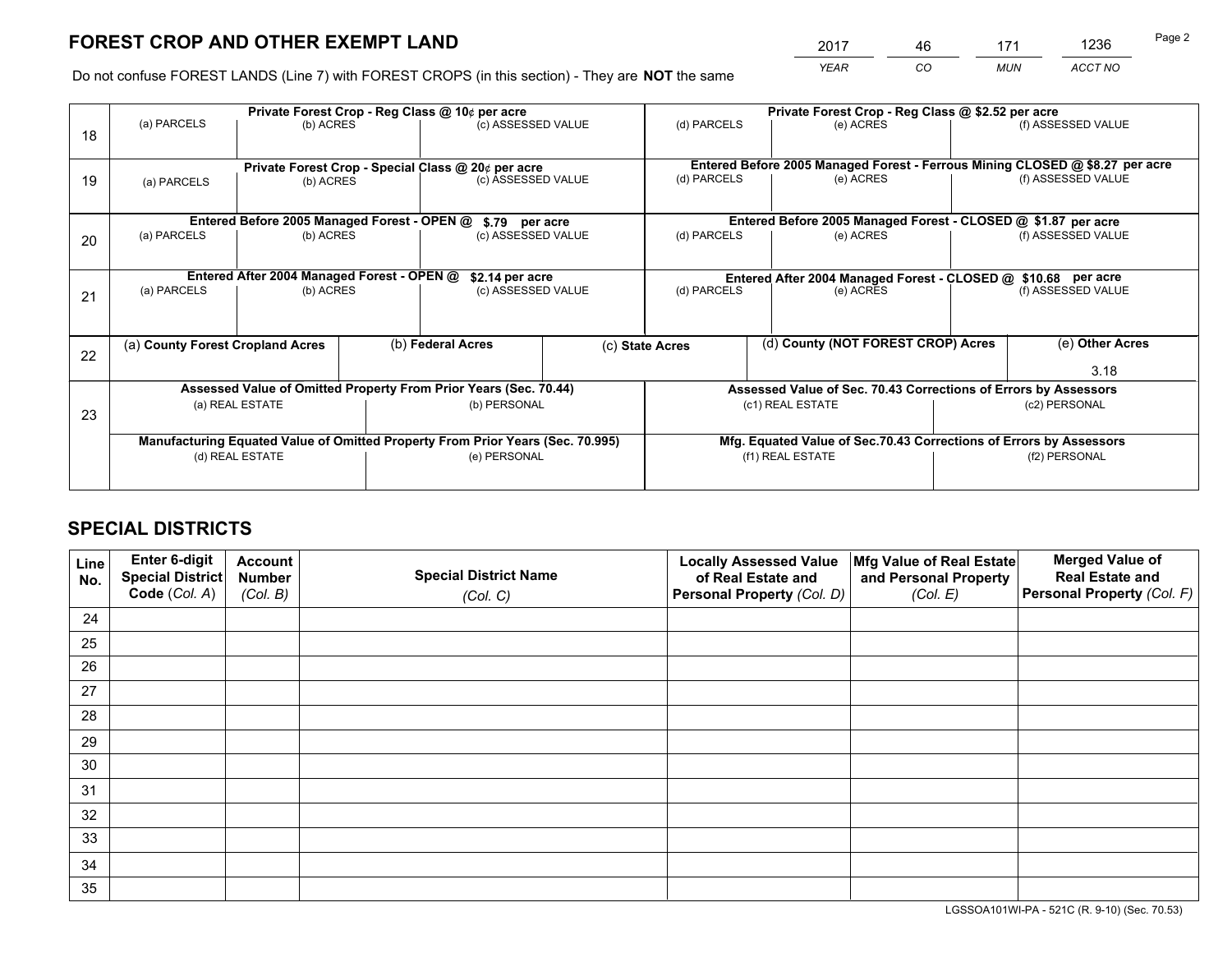|                                                          |                                             |                                         | YEAR                                                                                                                                                                                                                                                                                                     | CO.<br><b>MUN</b>                 | ACCT NO                                                                        |  |
|----------------------------------------------------------|---------------------------------------------|-----------------------------------------|----------------------------------------------------------------------------------------------------------------------------------------------------------------------------------------------------------------------------------------------------------------------------------------------------------|-----------------------------------|--------------------------------------------------------------------------------|--|
| Enter 6-digit<br><b>School District</b><br>Code (Col. A) | <b>Account</b><br><b>Number</b><br>(Col. B) | <b>School District Name</b><br>(Col. C) | <b>Locally Assessed Value</b><br>of Real Estate and<br>Personal Property (Col. D)                                                                                                                                                                                                                        | and Personal Property<br>(Col. E) | <b>Merged Value of</b><br><b>Real Estate and</b><br>Personal Property (Col. F) |  |
|                                                          |                                             |                                         |                                                                                                                                                                                                                                                                                                          |                                   |                                                                                |  |
| 464270                                                   | 0279                                        | SCH D OF PEPIN AREA                     | 71,261,300                                                                                                                                                                                                                                                                                               | 268,700                           | 71,530,000                                                                     |  |
|                                                          |                                             |                                         |                                                                                                                                                                                                                                                                                                          |                                   |                                                                                |  |
|                                                          |                                             |                                         |                                                                                                                                                                                                                                                                                                          |                                   |                                                                                |  |
|                                                          |                                             |                                         |                                                                                                                                                                                                                                                                                                          |                                   |                                                                                |  |
|                                                          |                                             |                                         |                                                                                                                                                                                                                                                                                                          |                                   |                                                                                |  |
|                                                          |                                             |                                         |                                                                                                                                                                                                                                                                                                          |                                   |                                                                                |  |
|                                                          |                                             |                                         |                                                                                                                                                                                                                                                                                                          |                                   |                                                                                |  |
|                                                          |                                             |                                         |                                                                                                                                                                                                                                                                                                          |                                   |                                                                                |  |
|                                                          |                                             |                                         |                                                                                                                                                                                                                                                                                                          |                                   |                                                                                |  |
|                                                          |                                             |                                         |                                                                                                                                                                                                                                                                                                          |                                   |                                                                                |  |
|                                                          |                                             |                                         |                                                                                                                                                                                                                                                                                                          |                                   |                                                                                |  |
|                                                          |                                             |                                         |                                                                                                                                                                                                                                                                                                          |                                   |                                                                                |  |
|                                                          |                                             |                                         |                                                                                                                                                                                                                                                                                                          |                                   |                                                                                |  |
|                                                          |                                             |                                         | 71,261,300                                                                                                                                                                                                                                                                                               | 268,700                           | 71,530,000                                                                     |  |
|                                                          |                                             |                                         |                                                                                                                                                                                                                                                                                                          |                                   |                                                                                |  |
|                                                          |                                             |                                         |                                                                                                                                                                                                                                                                                                          |                                   |                                                                                |  |
|                                                          |                                             |                                         |                                                                                                                                                                                                                                                                                                          |                                   |                                                                                |  |
|                                                          |                                             |                                         |                                                                                                                                                                                                                                                                                                          |                                   |                                                                                |  |
|                                                          |                                             |                                         |                                                                                                                                                                                                                                                                                                          |                                   |                                                                                |  |
| 55                                                       |                                             |                                         |                                                                                                                                                                                                                                                                                                          |                                   |                                                                                |  |
|                                                          |                                             |                                         |                                                                                                                                                                                                                                                                                                          |                                   | 71,530,000                                                                     |  |
|                                                          |                                             |                                         |                                                                                                                                                                                                                                                                                                          |                                   |                                                                                |  |
|                                                          |                                             |                                         |                                                                                                                                                                                                                                                                                                          |                                   |                                                                                |  |
|                                                          |                                             |                                         | 71,261,300                                                                                                                                                                                                                                                                                               | 268,700                           | 71,530,000                                                                     |  |
|                                                          | <b>B.</b><br>C.<br>000100                   | 0001                                    | A. SCHOOL DISTRICTS (K-8 and K-12)<br>TOTAL ASSESSED VALUE OF SCHOOL DISTRICTS (K-8 and K-12)<br>UNION HIGH SCHOOL DISTRICTS<br>TOTAL ASSESSED VALUE OF UNION HIGH SCHOOLS<br><b>TECHNICAL COLLEGE DISTRICTS</b><br>CHIPPEWA VALLEY TECHNICAL COLLEGE EAUC<br>TOTAL ASSESSED VALUE OF TECHNICAL COLLEGES | 71,261,300                        | Mfg Value of Real Estate<br>268,700                                            |  |

46

171

 *I hereby certify, to the best of my knowledge and belief, this form is complete and correct.*

**SCHOOL DISTRICTS**

| Print name of preparer | Title                    |                | Date (MM / DD / CCYY) |
|------------------------|--------------------------|----------------|-----------------------|
|                        |                          |                |                       |
| Signature of preparer  | Contact Telephone Number | E-mail address |                       |
|                        | $\sim$                   |                |                       |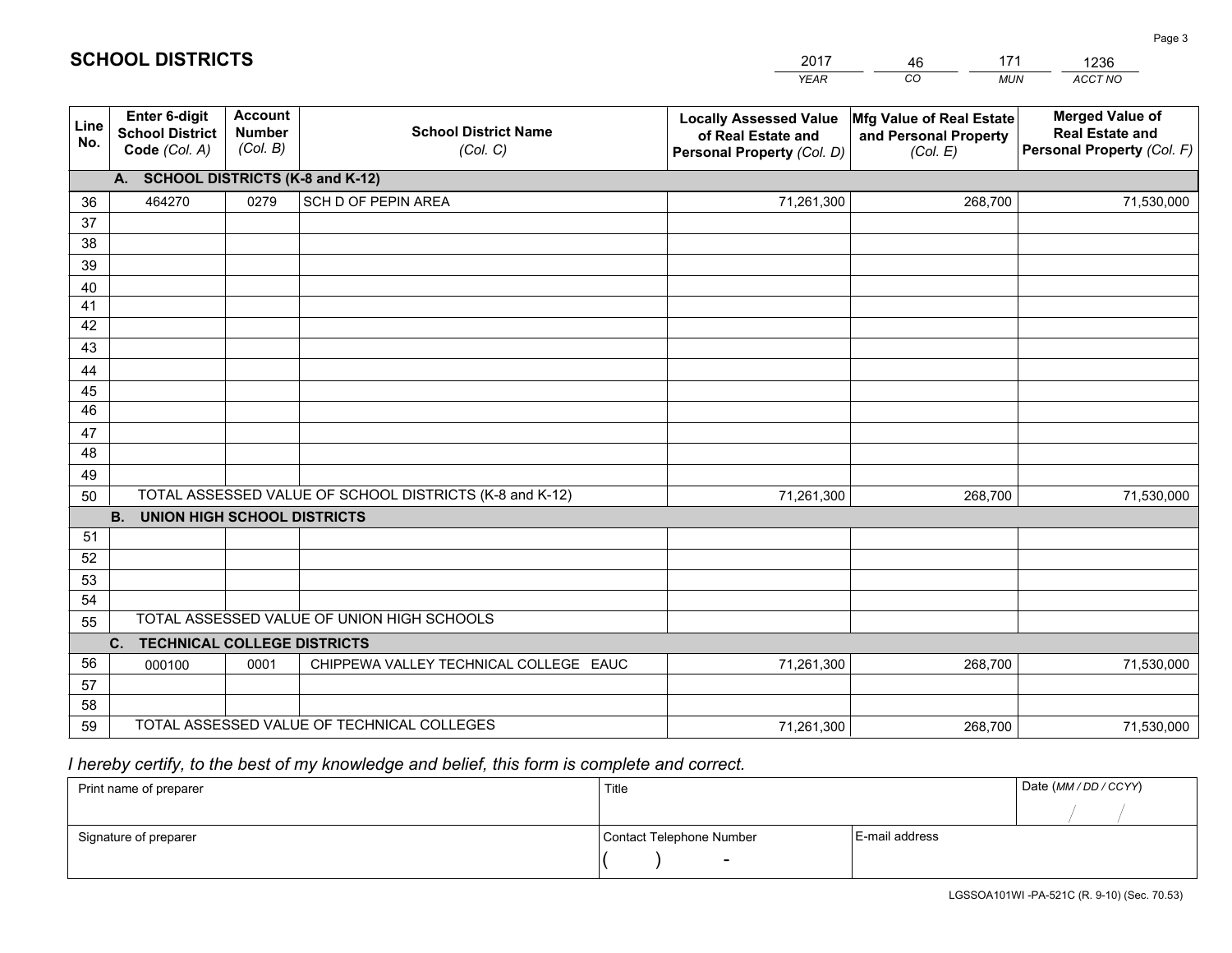### **HIGHLIGHTS**

- 1. Complete the Statement of Assessment after the Board of Review. Reflect any changes made there.
- 2. Use black ink to complete.

**NOTE: Please supply any correction to the name and address.**

NOTE: Please supply any correction to the name and address.

- 3. Line 16 must equal Line 50, Col D.
- 4. Line 55 must equal the total of K-8 schools listed on lines 36-49. Do not include K-12 schools in this comparision.
- 5. Line 59, Col. D must equal Line 16.
- 6. Special District, School District and Technical College District values must include both real estate and personal property. Examples of Special districts are: town sanitary districts, public inland lake protection and rehabilitation districts, and metropolitan sewerage districts.
- 7. DO NOT INCLUDE Manufacturing property values.DOR will print these values on the final SOA.
- 8. Accuracy of this form is very important. The values reported directly affect the equalized value DOR calculates for school and special districts.

#### **Page 1:**

 If not prefilled, enter the tax year,county and municipal code,municipal type, municipal name and county name on the top of form.

Check the Amended box, if filing an amended / corrected SOA.

 Report the parcel count, acres and assessed value of taxable general property, total parcel count, (real and personal), total acres, and values from final figures set by the Board of Review.

- A. Real Estate land and improvements (buildings, etc.) is reported on lines 1 8, total line 9.
- B. Personal Property is reported on lines 11 14, Column D, total line 15.
- C. To complete this report, use the computer produced summary of the assessment roll that shows these amounts.
- D. Use whole numbers only.
- E. Add each line across and each column down to verify entries.

### **Page 2:**

- A. Report Special Items (not subject to general property tax).
- 1. Private Forest Croplands and Managed Forest Lands are reported on lines 18,19, 20 and 21. Be sure to report assessed values **NOT** taxes.
- 2. You should have copies of the orders of entry, orders of withdrawal, etc., to update your assessment roll.
	- 3. Show hundredths of acres (e.g. 39.75).
- 4. Tax exempt lands are reported on line 22.
- 5. Omitted property and sec. 70.43, Wis. Stats., corrections of errors by assessor are reported on line 23. Report real estate and personal property separately. These should be for **prior years**, not something found on the current assessment roll after the board of review.
- B. Special District (Lines 24-35) Include the value of both real and personal property.
- The Department of Revenue (DOR) preprints much of the information regarding names and codes for schools, special districts,etc. If a district is not listed, enter the name and value only, DOR will enter the proper code.

## **Page 3 School Districts:**

Include the value of both real and personal property.

Report School District (regular, elementary, union high school, and technical college).

- 1. Regular (K-12) and Elementary (K-8) school values are reported on lines 36-49, total on line 50.
- 2. Union High School (UHS) (use only if elementary schools are listed on lines 36-49) are reported on lines 51-54. UHS total value (line 55) must equal to the total **elementary school** values reported on lines 36-49. Do notinclude K-12 schools in this comparison.
- 3. Technical College values are reported on lines 56-58, total on line 59.
- 4. Use the computer summary that shows these amounts to complete this report.

### **This form is due the second Monday in June. File this report only after your Board of Review is complete.**

 *If you have questions: Return forms to:*

 Email: lgs@wisconsin.gov Wisconsin Department of RevenueCall:  $(608)$  266-2569 or  $(608)$  264-6892 Fax number: (608) 264-6887 PO Box 8971

Local Government Services Section 6-97 Madison WI 53708-8971

CINDY FAYERWEATHER<br>VILLAGE OF PEPIN CINDY FAYERWEATHER VILLAGE OF PEPIN

PO BOX 277

PO BOX 277

PEPIN, WI 54759 - 0277

PEPIN, WI 54759 - 0277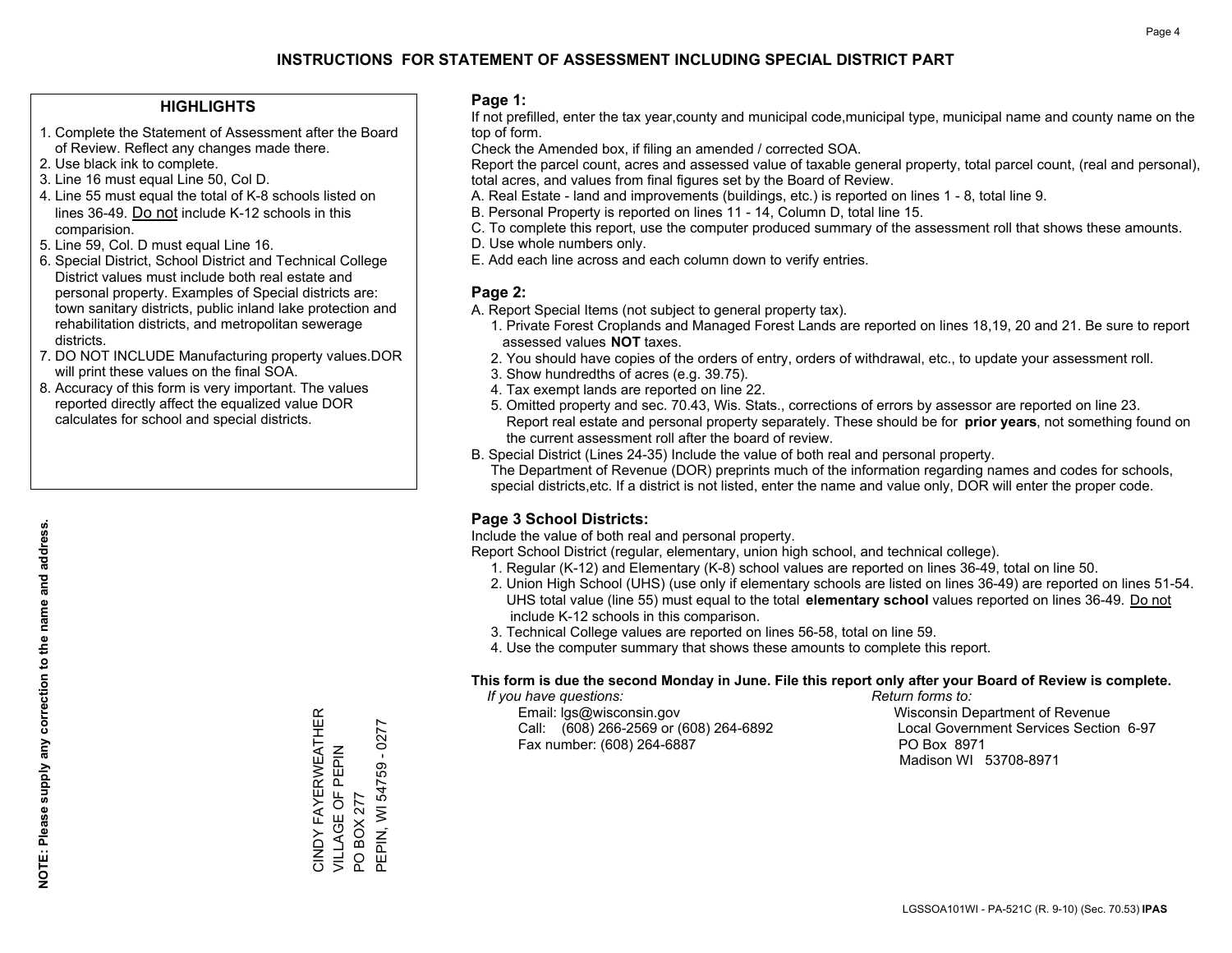**STATEMENT OF ASSESSMENT FOR 2017** 

**FINAL - EQUATED**

|    | 181   | 1237    |
|----|-------|---------|
| rη | MI IN | ACCT NO |

|                | <b>FOR</b>                                                             | <b>VILLAGE OF</b><br><b>OF</b>                                                                                                                                                               | <b>STOCKHOLM</b>         |                                           | <b>PEPIN COUNTY</b>                     |                                |                                        | <b>WHEN COMPLETING THIS DOCUMENT</b>     |
|----------------|------------------------------------------------------------------------|----------------------------------------------------------------------------------------------------------------------------------------------------------------------------------------------|--------------------------|-------------------------------------------|-----------------------------------------|--------------------------------|----------------------------------------|------------------------------------------|
|                |                                                                        | Town - Village - City                                                                                                                                                                        | <b>Municipality Name</b> |                                           | <b>County Name</b>                      |                                |                                        | DO NOT WRITE OVER X's OR IN SHADED AREAS |
| Line           |                                                                        | <b>REAL ESTATE</b><br>(See Lines 18 - 22 for                                                                                                                                                 |                          | PARCEL COUNT<br>TOTAL LAND   IMPROVEMENTS | NO. OF ACRES<br><b>WHOLE</b>            | <b>VALUE OF</b><br><b>LAND</b> | <b>VALUE OF</b><br><b>IMPROVEMENTS</b> | TOTAL VALUE OF LAND<br>AND IMPROVEMENTS  |
| No.            |                                                                        | other Real Estate)                                                                                                                                                                           | Col. A                   | Col. B                                    | <b>NUMBERS ONLY</b><br>Col. C           | Col. D                         | Col. E                                 | Col. F                                   |
| $\mathbf{1}$   |                                                                        | <b>RESIDENTIAL - Class 1</b>                                                                                                                                                                 | 116                      | 95                                        | 59                                      | 4,958,700                      | 9,205,900                              | 14,164,600                               |
| $\overline{2}$ |                                                                        | <b>COMMERCIAL - Class 2</b>                                                                                                                                                                  | 19                       | 20                                        |                                         | 590,700                        | 2,049,000                              | 2,639,700                                |
| 3              |                                                                        | <b>MANUFACTURING - Class 3</b>                                                                                                                                                               | 0                        | $\mathbf{0}$                              | $\mathbf{0}$                            | $\mathbf 0$                    | 0                                      |                                          |
| 4              |                                                                        | <b>AGRICULTURAL - Class 4</b>                                                                                                                                                                | 3                        |                                           | 10                                      | 2,000                          |                                        | 2,000                                    |
| 5              |                                                                        | <b>UNDEVELOPED - Class 5</b>                                                                                                                                                                 | 10                       |                                           | 72                                      | 111,800                        |                                        | 111,800                                  |
| 6              |                                                                        | AGRICULTURAL FOREST - Class 5m                                                                                                                                                               | $\overline{2}$           |                                           | 8                                       | 22,800                         |                                        | 22,800                                   |
| $\overline{7}$ |                                                                        | FOREST LANDS - Class 6                                                                                                                                                                       | 31                       |                                           | 245                                     | 979,200                        |                                        | 979,200                                  |
| 8              |                                                                        | OTHER - Class 7                                                                                                                                                                              | $\Omega$                 | $\Omega$                                  | $\Omega$                                | $\Omega$                       | $\Omega$                               |                                          |
| 9              |                                                                        | TOTAL - ALL COLUMNS                                                                                                                                                                          | 181                      | 115                                       | 395                                     | 6,665,200                      | 11,254,900                             | 17,920,100                               |
| 10             |                                                                        | NUMBER OF PERSONAL PROPERTY ACCOUNTS IN ROLL                                                                                                                                                 |                          |                                           | 15                                      | <b>LOCALLY ASSESSED</b>        | <b>MANUFACTURING</b>                   | <b>MERGED</b>                            |
| 11             |                                                                        | BOATS AND OTHER WATERCRAFT NOT EXEMPT - Code 1                                                                                                                                               |                          |                                           |                                         | $\mathbf 0$                    | 0                                      |                                          |
| 12             |                                                                        | MACHINERY, TOOLS AND PATTERNS - Code 2                                                                                                                                                       |                          |                                           |                                         | 800                            | 0                                      | 800                                      |
| 13             |                                                                        | FURNITURE, FIXTURES AND EQUIPMENT - Code 3                                                                                                                                                   |                          |                                           |                                         | 33,870                         | 0                                      | 33,870                                   |
| 14             | ALL OTHER PERSONAL PROPERTY NOT EXEMPT - Codes 4A, 4B, 4C              |                                                                                                                                                                                              |                          |                                           |                                         |                                | 0                                      | 1,255                                    |
| 15             | TOTAL OF PERSONAL PROPERTY NOT EXEMPT (Total of Lines 11-14)<br>35,925 |                                                                                                                                                                                              |                          |                                           |                                         |                                | 0                                      | 35,925                                   |
| 16             |                                                                        | AGGREGATE ASSESSED VALUE OF ALL PROPERTY SUBJECT TO THE GENERAL PROPERTY TAX (Total of Lines 9F and 15F)<br>MUST EQUAL TOTAL VALUE OF THE SCHOOL DISTRICTS (K-12 PLUS K-8) - Line 50, Col. F |                          |                                           |                                         |                                |                                        | 17,956,025                               |
| 17             |                                                                        | <b>BOARD OF REVIEW</b><br>DATE OF FINAL ADJOURNMENT                                                                                                                                          | 06/15/2017               |                                           | Name of Assessor<br><b>GALEN SEIPEL</b> |                                | Telephone #                            | (715) 262-5777                           |

REMARKS

The Assessment Ratio to be used in calculating the estimated Fair Market Value on tax bills for this tax district is .887357057

This ratio should be used to convert assessed values to "Calculate Equalized Values" in Step 1 of the Lottery and Gaming Credit Calculations.<br>This ratio should be used in the "Computation of Tax Equivalent" schedule of the Commission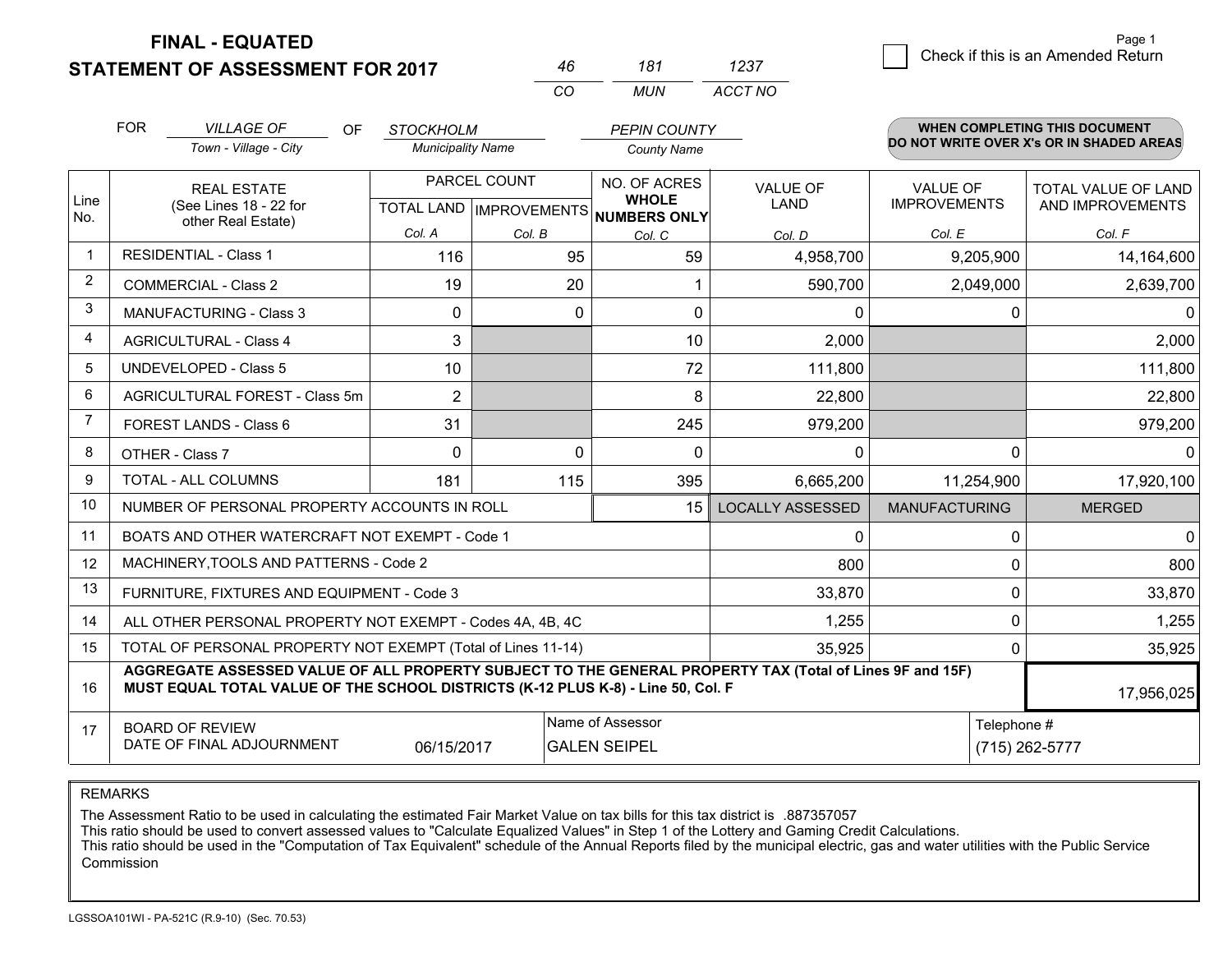*YEAR CO MUN ACCT NO* <u>2017 - 46 181 1237</u>

Do not confuse FOREST LANDS (Line 7) with FOREST CROPS (in this section) - They are **NOT** the same

|    |                                                                                |                                             |  | Private Forest Crop - Reg Class @ 10¢ per acre                   |  | Private Forest Crop - Reg Class @ \$2.52 per acre                  |                                                                              |  |                    |  |
|----|--------------------------------------------------------------------------------|---------------------------------------------|--|------------------------------------------------------------------|--|--------------------------------------------------------------------|------------------------------------------------------------------------------|--|--------------------|--|
| 18 | (a) PARCELS                                                                    | (b) ACRES                                   |  | (c) ASSESSED VALUE                                               |  | (d) PARCELS                                                        | (e) ACRES                                                                    |  | (f) ASSESSED VALUE |  |
|    |                                                                                |                                             |  | Private Forest Crop - Special Class @ 20¢ per acre               |  |                                                                    | Entered Before 2005 Managed Forest - Ferrous Mining CLOSED @ \$8.27 per acre |  |                    |  |
| 19 | (a) PARCELS                                                                    | (b) ACRES                                   |  | (c) ASSESSED VALUE                                               |  | (d) PARCELS                                                        | (e) ACRES                                                                    |  | (f) ASSESSED VALUE |  |
|    |                                                                                | Entered Before 2005 Managed Forest - OPEN @ |  |                                                                  |  |                                                                    | Entered Before 2005 Managed Forest - CLOSED @ \$1.87 per acre                |  |                    |  |
|    | (a) PARCELS                                                                    | (b) ACRES                                   |  | \$.79 per acre<br>(c) ASSESSED VALUE                             |  | (d) PARCELS                                                        | (e) ACRES                                                                    |  | (f) ASSESSED VALUE |  |
| 20 |                                                                                |                                             |  |                                                                  |  |                                                                    |                                                                              |  |                    |  |
|    | Entered After 2004 Managed Forest - OPEN @<br>\$2.14 per acre                  |                                             |  |                                                                  |  | Entered After 2004 Managed Forest - CLOSED @ \$10.68 per acre      |                                                                              |  |                    |  |
| 21 | (a) PARCELS                                                                    | (b) ACRES                                   |  | (c) ASSESSED VALUE                                               |  | (d) PARCELS<br>(e) ACRES                                           |                                                                              |  | (f) ASSESSED VALUE |  |
|    |                                                                                |                                             |  |                                                                  |  |                                                                    |                                                                              |  |                    |  |
|    |                                                                                |                                             |  |                                                                  |  |                                                                    | 38                                                                           |  | 152,000            |  |
|    | (a) County Forest Cropland Acres                                               |                                             |  | (b) Federal Acres                                                |  | (c) State Acres                                                    | (d) County (NOT FOREST CROP) Acres                                           |  | (e) Other Acres    |  |
| 22 |                                                                                |                                             |  |                                                                  |  |                                                                    |                                                                              |  |                    |  |
|    |                                                                                |                                             |  |                                                                  |  |                                                                    |                                                                              |  | .14                |  |
|    |                                                                                |                                             |  | Assessed Value of Omitted Property From Prior Years (Sec. 70.44) |  |                                                                    | Assessed Value of Sec. 70.43 Corrections of Errors by Assessors              |  |                    |  |
| 23 |                                                                                | (a) REAL ESTATE<br>(b) PERSONAL             |  | (c1) REAL ESTATE                                                 |  | (c2) PERSONAL                                                      |                                                                              |  |                    |  |
|    |                                                                                |                                             |  |                                                                  |  |                                                                    |                                                                              |  |                    |  |
|    | Manufacturing Equated Value of Omitted Property From Prior Years (Sec. 70.995) |                                             |  |                                                                  |  | Mfg. Equated Value of Sec.70.43 Corrections of Errors by Assessors |                                                                              |  |                    |  |
|    | (e) PERSONAL<br>(d) REAL ESTATE                                                |                                             |  | (f1) REAL ESTATE                                                 |  | (f2) PERSONAL                                                      |                                                                              |  |                    |  |
|    |                                                                                |                                             |  |                                                                  |  |                                                                    |                                                                              |  |                    |  |
|    |                                                                                |                                             |  |                                                                  |  |                                                                    |                                                                              |  |                    |  |

## **SPECIAL DISTRICTS**

| Line<br>No. | Enter 6-digit<br>Special District<br>Code (Col. A) | <b>Account</b><br><b>Number</b> | <b>Special District Name</b> | <b>Locally Assessed Value</b><br>of Real Estate and | Mfg Value of Real Estate<br>and Personal Property | <b>Merged Value of</b><br><b>Real Estate and</b><br>Personal Property (Col. F) |
|-------------|----------------------------------------------------|---------------------------------|------------------------------|-----------------------------------------------------|---------------------------------------------------|--------------------------------------------------------------------------------|
|             |                                                    | (Col. B)                        | (Col. C)                     | Personal Property (Col. D)                          | (Col. E)                                          |                                                                                |
| 24          |                                                    |                                 |                              |                                                     |                                                   |                                                                                |
| 25          |                                                    |                                 |                              |                                                     |                                                   |                                                                                |
| 26          |                                                    |                                 |                              |                                                     |                                                   |                                                                                |
| 27          |                                                    |                                 |                              |                                                     |                                                   |                                                                                |
| 28          |                                                    |                                 |                              |                                                     |                                                   |                                                                                |
| 29          |                                                    |                                 |                              |                                                     |                                                   |                                                                                |
| 30          |                                                    |                                 |                              |                                                     |                                                   |                                                                                |
| 31          |                                                    |                                 |                              |                                                     |                                                   |                                                                                |
| 32          |                                                    |                                 |                              |                                                     |                                                   |                                                                                |
| 33          |                                                    |                                 |                              |                                                     |                                                   |                                                                                |
| 34          |                                                    |                                 |                              |                                                     |                                                   |                                                                                |
| 35          |                                                    |                                 |                              |                                                     |                                                   |                                                                                |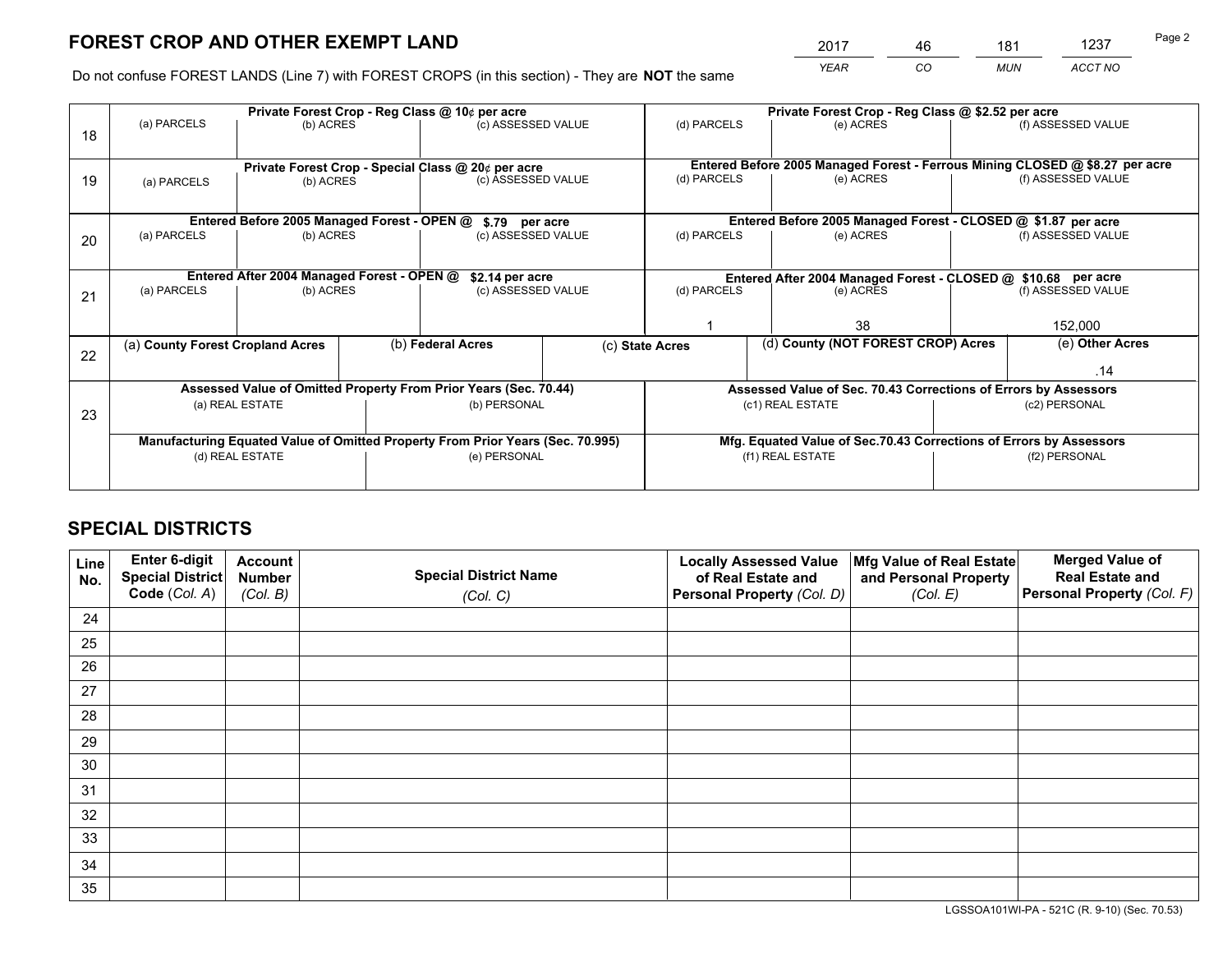|             |                                                          |                                             |                                                         | YEAR                                                                              | CO.<br><b>MUN</b>                                             | ACCT NO                                                                        |
|-------------|----------------------------------------------------------|---------------------------------------------|---------------------------------------------------------|-----------------------------------------------------------------------------------|---------------------------------------------------------------|--------------------------------------------------------------------------------|
| Line<br>No. | Enter 6-digit<br><b>School District</b><br>Code (Col. A) | <b>Account</b><br><b>Number</b><br>(Col. B) | <b>School District Name</b><br>(Col. C)                 | <b>Locally Assessed Value</b><br>of Real Estate and<br>Personal Property (Col. D) | Mfg Value of Real Estate<br>and Personal Property<br>(Col. E) | <b>Merged Value of</b><br><b>Real Estate and</b><br>Personal Property (Col. F) |
|             | A. SCHOOL DISTRICTS (K-8 and K-12)                       |                                             |                                                         |                                                                                   |                                                               |                                                                                |
| 36          | 464270                                                   | 0279                                        | SCH D OF PEPIN AREA                                     | 17,956,025                                                                        |                                                               | 17,956,025                                                                     |
| 37          |                                                          |                                             |                                                         |                                                                                   |                                                               |                                                                                |
| 38          |                                                          |                                             |                                                         |                                                                                   |                                                               |                                                                                |
| 39          |                                                          |                                             |                                                         |                                                                                   |                                                               |                                                                                |
| 40          |                                                          |                                             |                                                         |                                                                                   |                                                               |                                                                                |
| 41          |                                                          |                                             |                                                         |                                                                                   |                                                               |                                                                                |
| 42          |                                                          |                                             |                                                         |                                                                                   |                                                               |                                                                                |
| 43          |                                                          |                                             |                                                         |                                                                                   |                                                               |                                                                                |
| 44          |                                                          |                                             |                                                         |                                                                                   |                                                               |                                                                                |
| 45<br>46    |                                                          |                                             |                                                         |                                                                                   |                                                               |                                                                                |
| 47          |                                                          |                                             |                                                         |                                                                                   |                                                               |                                                                                |
| 48          |                                                          |                                             |                                                         |                                                                                   |                                                               |                                                                                |
| 49          |                                                          |                                             |                                                         |                                                                                   |                                                               |                                                                                |
| 50          |                                                          |                                             | TOTAL ASSESSED VALUE OF SCHOOL DISTRICTS (K-8 and K-12) | 17,956,025                                                                        |                                                               | 17,956,025                                                                     |
|             | <b>UNION HIGH SCHOOL DISTRICTS</b><br><b>B.</b>          |                                             |                                                         |                                                                                   |                                                               |                                                                                |
| 51          |                                                          |                                             |                                                         |                                                                                   |                                                               |                                                                                |
| 52          |                                                          |                                             |                                                         |                                                                                   |                                                               |                                                                                |
| 53          |                                                          |                                             |                                                         |                                                                                   |                                                               |                                                                                |
| 54          |                                                          |                                             |                                                         |                                                                                   |                                                               |                                                                                |
| 55          |                                                          |                                             | TOTAL ASSESSED VALUE OF UNION HIGH SCHOOLS              |                                                                                   |                                                               |                                                                                |
|             | C.<br><b>TECHNICAL COLLEGE DISTRICTS</b>                 |                                             |                                                         |                                                                                   |                                                               |                                                                                |
| 56          | 000100                                                   | 0001                                        | CHIPPEWA VALLEY TECHNICAL COLLEGE EAUC                  | 17,956,025                                                                        |                                                               | 17,956,025                                                                     |
| 57          |                                                          |                                             |                                                         |                                                                                   |                                                               |                                                                                |
| 58          |                                                          |                                             |                                                         |                                                                                   |                                                               |                                                                                |
| 59          |                                                          |                                             | TOTAL ASSESSED VALUE OF TECHNICAL COLLEGES              | 17,956,025                                                                        |                                                               | 17,956,025                                                                     |

46

181

 *I hereby certify, to the best of my knowledge and belief, this form is complete and correct.*

**SCHOOL DISTRICTS**

| Print name of preparer | Title                    |                | Date (MM / DD / CCYY) |
|------------------------|--------------------------|----------------|-----------------------|
|                        |                          |                |                       |
| Signature of preparer  | Contact Telephone Number | E-mail address |                       |
|                        | $\sim$                   |                |                       |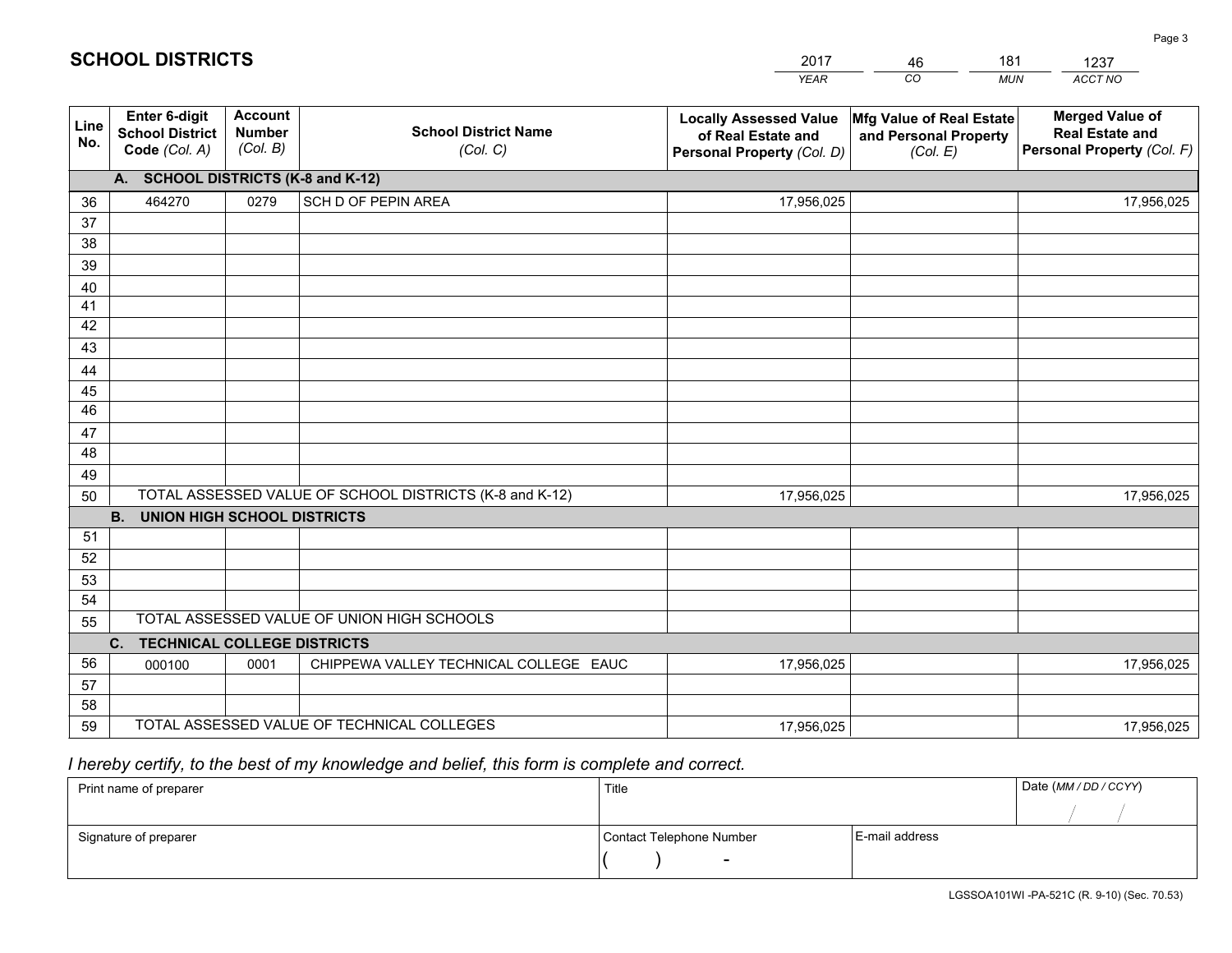### **HIGHLIGHTS**

- 1. Complete the Statement of Assessment after the Board of Review. Reflect any changes made there.
- 2. Use black ink to complete.
- 3. Line 16 must equal Line 50, Col D.
- 4. Line 55 must equal the total of K-8 schools listed on lines 36-49. Do not include K-12 schools in this comparision.
- 5. Line 59, Col. D must equal Line 16.
- 6. Special District, School District and Technical College District values must include both real estate and personal property. Examples of Special districts are: town sanitary districts, public inland lake protection and rehabilitation districts, and metropolitan sewerage districts.
- 7. DO NOT INCLUDE Manufacturing property values.DOR will print these values on the final SOA.

CINDY FAYERWEATHER VILLAGE OF STOCKHOLM

CINDY FAYERWEATHER<br>VILLAGE OF STOCKHOLM

PO BOX 17

 $\overline{S}$ 

**BOX 17** 

STOCKHOLM, WI 54769 - 0017

STOCKHOLM, WI 54769 - 0017

 8. Accuracy of this form is very important. The values reported directly affect the equalized value DOR calculates for school and special districts.

#### **Page 1:**

 If not prefilled, enter the tax year,county and municipal code,municipal type, municipal name and county name on the top of form.

Check the Amended box, if filing an amended / corrected SOA.

 Report the parcel count, acres and assessed value of taxable general property, total parcel count, (real and personal), total acres, and values from final figures set by the Board of Review.

- A. Real Estate land and improvements (buildings, etc.) is reported on lines 1 8, total line 9.
- B. Personal Property is reported on lines 11 14, Column D, total line 15.
- C. To complete this report, use the computer produced summary of the assessment roll that shows these amounts.
- D. Use whole numbers only.
- E. Add each line across and each column down to verify entries.

### **Page 2:**

- A. Report Special Items (not subject to general property tax).
- 1. Private Forest Croplands and Managed Forest Lands are reported on lines 18,19, 20 and 21. Be sure to report assessed values **NOT** taxes.
- 2. You should have copies of the orders of entry, orders of withdrawal, etc., to update your assessment roll.
	- 3. Show hundredths of acres (e.g. 39.75).
- 4. Tax exempt lands are reported on line 22.
- 5. Omitted property and sec. 70.43, Wis. Stats., corrections of errors by assessor are reported on line 23. Report real estate and personal property separately. These should be for **prior years**, not something found on the current assessment roll after the board of review.
- B. Special District (Lines 24-35) Include the value of both real and personal property.
- The Department of Revenue (DOR) preprints much of the information regarding names and codes for schools, special districts,etc. If a district is not listed, enter the name and value only, DOR will enter the proper code.

## **Page 3 School Districts:**

Include the value of both real and personal property.

Report School District (regular, elementary, union high school, and technical college).

- 1. Regular (K-12) and Elementary (K-8) school values are reported on lines 36-49, total on line 50.
- 2. Union High School (UHS) (use only if elementary schools are listed on lines 36-49) are reported on lines 51-54. UHS total value (line 55) must equal to the total **elementary school** values reported on lines 36-49. Do notinclude K-12 schools in this comparison.
- 3. Technical College values are reported on lines 56-58, total on line 59.
- 4. Use the computer summary that shows these amounts to complete this report.

#### **This form is due the second Monday in June. File this report only after your Board of Review is complete.**

 *If you have questions: Return forms to:*

 Email: lgs@wisconsin.gov Wisconsin Department of RevenueCall:  $(608)$  266-2569 or  $(608)$  264-6892 Fax number: (608) 264-6887 PO Box 8971

Local Government Services Section 6-97 Madison WI 53708-8971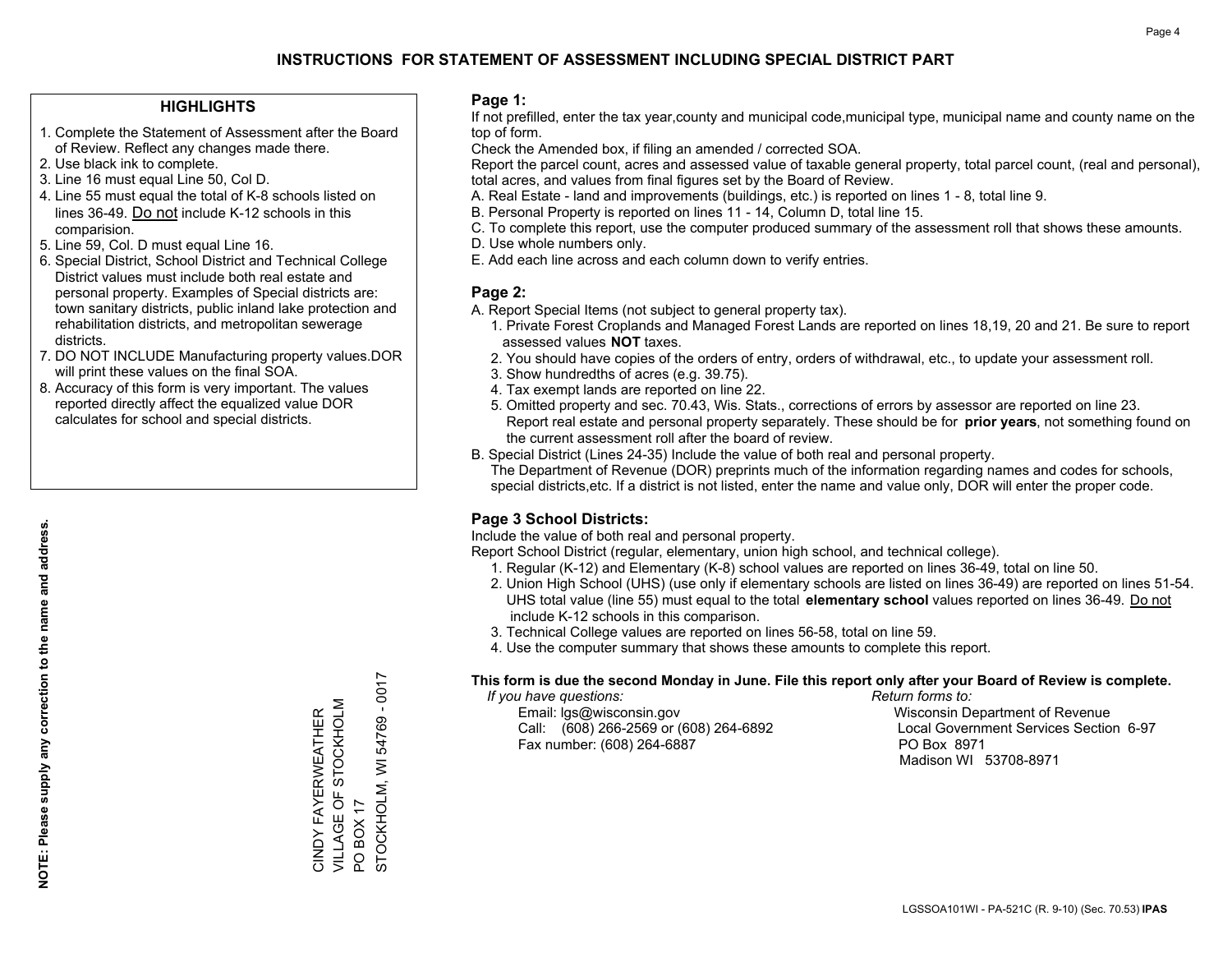**FINAL - EQUATED**

### **STATEMENT OF ASSESSMENT FOR 2017**

|     | 216 | 1238    |
|-----|-----|---------|
| ΓO. | MUN | ACCT NO |

|                | <b>FOR</b>                                                                                                                                                                                                  | CITY OF<br>OF                                                      | <b>DURAND</b>            |                                      | <b>PEPIN COUNTY</b> |                         |                      | <b>WHEN COMPLETING THIS DOCUMENT</b>     |
|----------------|-------------------------------------------------------------------------------------------------------------------------------------------------------------------------------------------------------------|--------------------------------------------------------------------|--------------------------|--------------------------------------|---------------------|-------------------------|----------------------|------------------------------------------|
|                |                                                                                                                                                                                                             | Town - Village - City                                              | <b>Municipality Name</b> |                                      | <b>County Name</b>  |                         |                      | DO NOT WRITE OVER X's OR IN SHADED AREAS |
|                |                                                                                                                                                                                                             | <b>REAL ESTATE</b><br>(See Lines 18 - 22 for<br>other Real Estate) |                          | PARCEL COUNT                         |                     | <b>VALUE OF</b>         | <b>VALUE OF</b>      | <b>TOTAL VALUE OF LAND</b>               |
| Line<br>No.    |                                                                                                                                                                                                             |                                                                    |                          | TOTAL LAND IMPROVEMENTS NUMBERS ONLY | <b>WHOLE</b>        | <b>LAND</b>             | <b>IMPROVEMENTS</b>  | AND IMPROVEMENTS                         |
|                |                                                                                                                                                                                                             |                                                                    | Col. A                   | Col. B                               | Col. C              | Col. D                  | Col. E               | Col. F                                   |
| $\mathbf{1}$   |                                                                                                                                                                                                             | <b>RESIDENTIAL - Class 1</b>                                       | 765                      | 675                                  | 51                  | 12,194,700              | 58,331,200           | 70,525,900                               |
| $\overline{2}$ |                                                                                                                                                                                                             | <b>COMMERCIAL - Class 2</b>                                        | 156                      | 133                                  | 104                 | 3,486,700               | 23,236,000           | 26,722,700                               |
| 3              |                                                                                                                                                                                                             | <b>MANUFACTURING - Class 3</b>                                     | 3                        | 2                                    | 7                   | 114,100                 | 854,800              | 968,900                                  |
| $\overline{4}$ |                                                                                                                                                                                                             | <b>AGRICULTURAL - Class 4</b>                                      | 3                        |                                      | 25                  | 4,700                   |                      | 4,700                                    |
| 5              |                                                                                                                                                                                                             | <b>UNDEVELOPED - Class 5</b>                                       | 6                        |                                      | 74                  | 24,300                  |                      | 24,300                                   |
| 6              |                                                                                                                                                                                                             | AGRICULTURAL FOREST - Class 5m                                     | 2                        |                                      | 13                  | 14,700                  |                      | 14,700                                   |
| $\overline{7}$ |                                                                                                                                                                                                             | FOREST LANDS - Class 6                                             | $\overline{2}$           |                                      | 3                   | 6,200                   |                      | 6,200                                    |
| 8              | OTHER - Class 7                                                                                                                                                                                             |                                                                    | $\Omega$                 | $\Omega$                             | $\Omega$            | $\Omega$                | $\Omega$             | $\Omega$                                 |
| 9              | <b>TOTAL - ALL COLUMNS</b>                                                                                                                                                                                  |                                                                    | 937                      | 810                                  | 277                 | 15,845,400              | 82,422,000           | 98,267,400                               |
| 10             |                                                                                                                                                                                                             | NUMBER OF PERSONAL PROPERTY ACCOUNTS IN ROLL                       |                          |                                      | 136                 | <b>LOCALLY ASSESSED</b> | <b>MANUFACTURING</b> | <b>MERGED</b>                            |
| 11             |                                                                                                                                                                                                             | BOATS AND OTHER WATERCRAFT NOT EXEMPT - Code 1                     |                          |                                      |                     | $\Omega$                | $\Omega$             | $\Omega$                                 |
| 12             |                                                                                                                                                                                                             | MACHINERY, TOOLS AND PATTERNS - Code 2                             |                          |                                      |                     | 988,940                 | 936,100              | 1,925,040                                |
| 13             |                                                                                                                                                                                                             | FURNITURE, FIXTURES AND EQUIPMENT - Code 3                         |                          |                                      |                     | 1,331,620               | 81,500               | 1,413,120                                |
| 14             |                                                                                                                                                                                                             | ALL OTHER PERSONAL PROPERTY NOT EXEMPT - Codes 4A, 4B, 4C          |                          |                                      | 87,560              | 52,000                  | 139,560              |                                          |
| 15             |                                                                                                                                                                                                             | TOTAL OF PERSONAL PROPERTY NOT EXEMPT (Total of Lines 11-14)       |                          |                                      | 2,408,120           | 1,069,600               | 3,477,720            |                                          |
| 16             | AGGREGATE ASSESSED VALUE OF ALL PROPERTY SUBJECT TO THE GENERAL PROPERTY TAX (Total of Lines 9F and 15F)<br>MUST EQUAL TOTAL VALUE OF THE SCHOOL DISTRICTS (K-12 PLUS K-8) - Line 50, Col. F<br>101,745,120 |                                                                    |                          |                                      |                     |                         |                      |                                          |
| 17             |                                                                                                                                                                                                             | <b>BOARD OF REVIEW</b>                                             |                          |                                      | Name of Assessor    | Telephone #             |                      |                                          |
|                | DATE OF FINAL ADJOURNMENT<br><b>BOWMAR APPRAISAL INC</b><br>05/24/2017                                                                                                                                      |                                                                    |                          |                                      |                     |                         | (715) 834-5801       |                                          |

REMARKS

The Assessment Ratio to be used in calculating the estimated Fair Market Value on tax bills for this tax district is 1.004748507

This ratio should be used to convert assessed values to "Calculate Equalized Values" in Step 1 of the Lottery and Gaming Credit Calculations.<br>This ratio should be used in the "Computation of Tax Equivalent" schedule of the Commission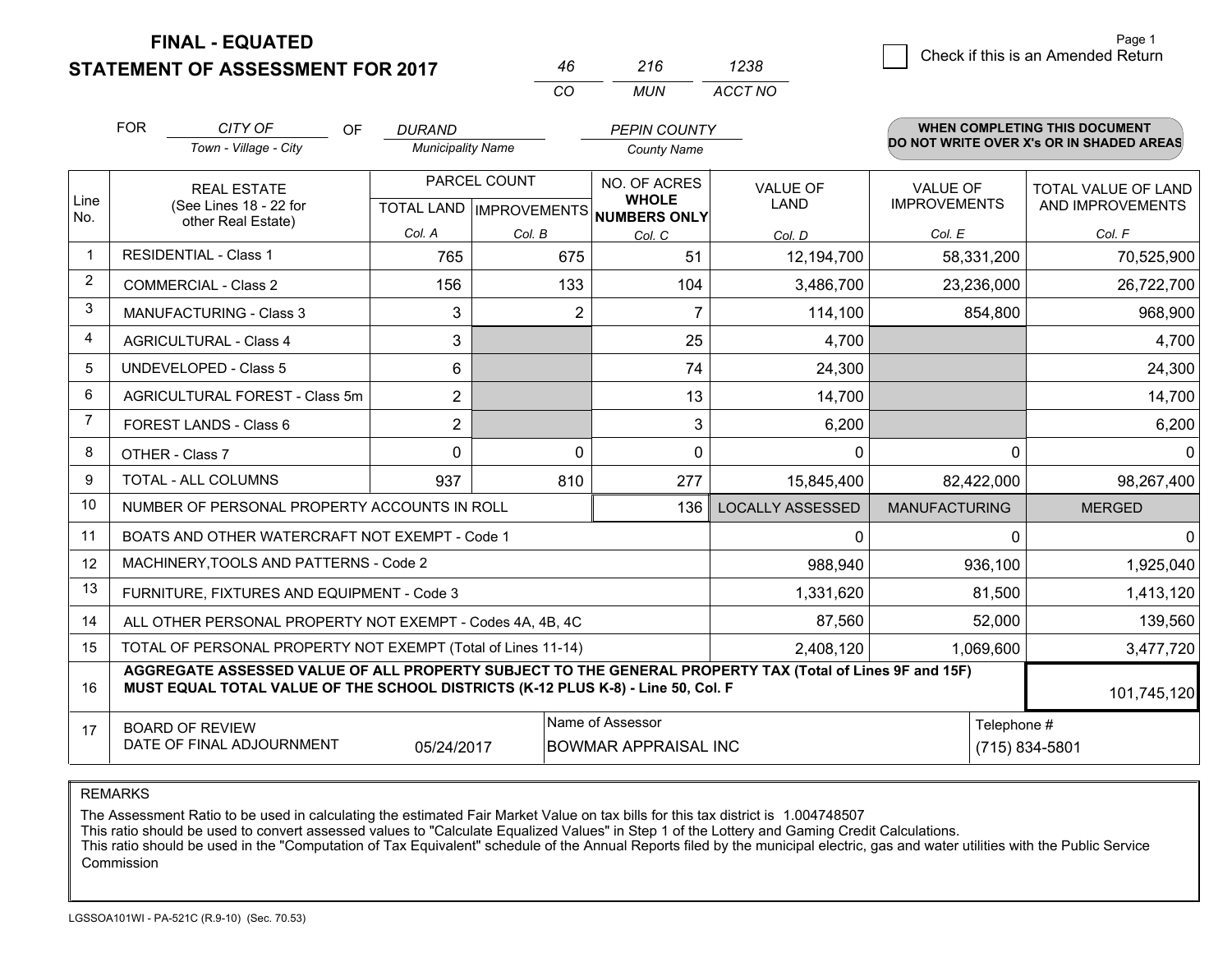*YEAR CO MUN ACCT NO* <sup>2017</sup> <sup>46</sup> <sup>216</sup> <sup>1238</sup>

Do not confuse FOREST LANDS (Line 7) with FOREST CROPS (in this section) - They are **NOT** the same

|    |                                                                                |                                                                  |  | Private Forest Crop - Reg Class @ 10¢ per acre |              |                                                                              | Private Forest Crop - Reg Class @ \$2.52 per acre |                    |                    |  |
|----|--------------------------------------------------------------------------------|------------------------------------------------------------------|--|------------------------------------------------|--------------|------------------------------------------------------------------------------|---------------------------------------------------|--------------------|--------------------|--|
| 18 | (a) PARCELS                                                                    | (b) ACRES                                                        |  | (c) ASSESSED VALUE                             |              | (d) PARCELS                                                                  | (e) ACRES                                         |                    | (f) ASSESSED VALUE |  |
|    |                                                                                |                                                                  |  |                                                |              | Entered Before 2005 Managed Forest - Ferrous Mining CLOSED @ \$8.27 per acre |                                                   |                    |                    |  |
| 19 | (a) PARCELS                                                                    | Private Forest Crop - Special Class @ 20¢ per acre<br>(b) ACRES  |  | (c) ASSESSED VALUE                             |              | (d) PARCELS                                                                  | (e) ACRES                                         |                    | (f) ASSESSED VALUE |  |
|    |                                                                                | Entered Before 2005 Managed Forest - OPEN @                      |  |                                                |              | Entered Before 2005 Managed Forest - CLOSED @ \$1.87 per acre                |                                                   |                    |                    |  |
| 20 | (a) PARCELS<br>(b) ACRES                                                       |                                                                  |  | \$.79 per acre<br>(c) ASSESSED VALUE           |              | (d) PARCELS<br>(e) ACRES                                                     |                                                   | (f) ASSESSED VALUE |                    |  |
|    |                                                                                | Entered After 2004 Managed Forest - OPEN @                       |  | \$2.14 per acre                                |              | Entered After 2004 Managed Forest - CLOSED @ \$10.68 per acre                |                                                   |                    |                    |  |
| 21 | (a) PARCELS<br>(b) ACRES                                                       |                                                                  |  | (c) ASSESSED VALUE                             |              | (d) PARCELS<br>(e) ACRES                                                     |                                                   |                    | (f) ASSESSED VALUE |  |
|    | (a) County Forest Cropland Acres                                               |                                                                  |  | (b) Federal Acres                              |              | (d) County (NOT FOREST CROP) Acres<br>(c) State Acres                        |                                                   |                    | (e) Other Acres    |  |
| 22 |                                                                                |                                                                  |  |                                                |              |                                                                              |                                                   |                    | 8.59               |  |
|    |                                                                                | Assessed Value of Omitted Property From Prior Years (Sec. 70.44) |  |                                                |              | Assessed Value of Sec. 70.43 Corrections of Errors by Assessors              |                                                   |                    |                    |  |
| 23 |                                                                                | (a) REAL ESTATE                                                  |  |                                                | (b) PERSONAL |                                                                              | (c1) REAL ESTATE                                  |                    | (c2) PERSONAL      |  |
|    | Manufacturing Equated Value of Omitted Property From Prior Years (Sec. 70.995) |                                                                  |  |                                                |              | Mfg. Equated Value of Sec.70.43 Corrections of Errors by Assessors           |                                                   |                    |                    |  |
|    | (d) REAL ESTATE                                                                |                                                                  |  | (e) PERSONAL                                   |              | (f1) REAL ESTATE                                                             |                                                   |                    | (f2) PERSONAL      |  |
|    |                                                                                |                                                                  |  |                                                |              |                                                                              |                                                   |                    |                    |  |

## **SPECIAL DISTRICTS**

| Line<br>No. | Enter 6-digit<br>Special District<br>Code (Col. A) | <b>Account</b><br><b>Number</b> | <b>Special District Name</b> | <b>Locally Assessed Value</b><br>of Real Estate and | Mfg Value of Real Estate<br>and Personal Property | <b>Merged Value of</b><br><b>Real Estate and</b><br>Personal Property (Col. F) |
|-------------|----------------------------------------------------|---------------------------------|------------------------------|-----------------------------------------------------|---------------------------------------------------|--------------------------------------------------------------------------------|
|             |                                                    | (Col. B)                        | (Col. C)                     | Personal Property (Col. D)                          | (Col. E)                                          |                                                                                |
| 24          |                                                    |                                 |                              |                                                     |                                                   |                                                                                |
| 25          |                                                    |                                 |                              |                                                     |                                                   |                                                                                |
| 26          |                                                    |                                 |                              |                                                     |                                                   |                                                                                |
| 27          |                                                    |                                 |                              |                                                     |                                                   |                                                                                |
| 28          |                                                    |                                 |                              |                                                     |                                                   |                                                                                |
| 29          |                                                    |                                 |                              |                                                     |                                                   |                                                                                |
| 30          |                                                    |                                 |                              |                                                     |                                                   |                                                                                |
| 31          |                                                    |                                 |                              |                                                     |                                                   |                                                                                |
| 32          |                                                    |                                 |                              |                                                     |                                                   |                                                                                |
| 33          |                                                    |                                 |                              |                                                     |                                                   |                                                                                |
| 34          |                                                    |                                 |                              |                                                     |                                                   |                                                                                |
| 35          |                                                    |                                 |                              |                                                     |                                                   |                                                                                |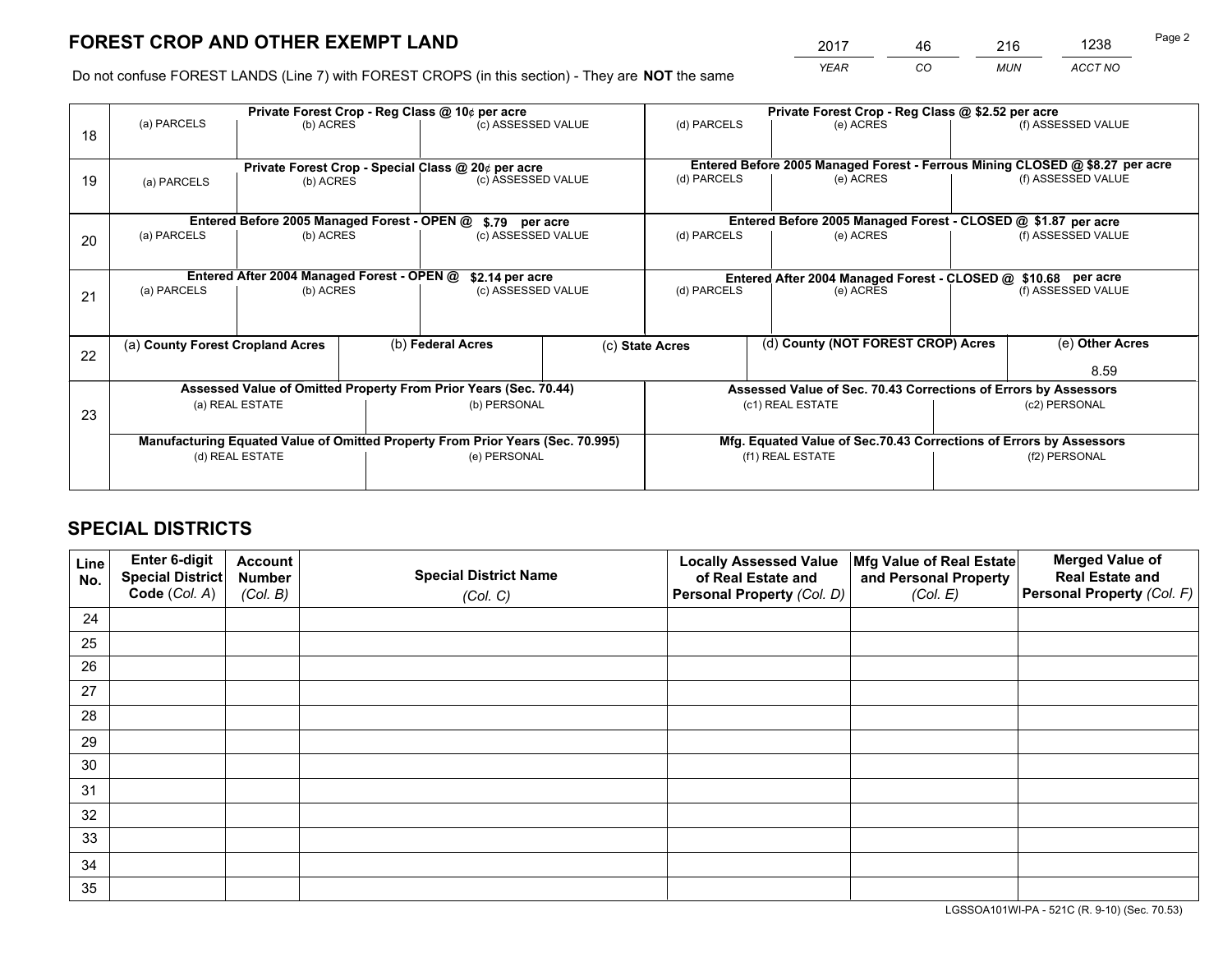|             |                                                                 |                                             |                                                         | <b>YEAR</b>                                                                       | CO<br><b>MUN</b>                                              | ACCT NO                                                                        |  |  |
|-------------|-----------------------------------------------------------------|---------------------------------------------|---------------------------------------------------------|-----------------------------------------------------------------------------------|---------------------------------------------------------------|--------------------------------------------------------------------------------|--|--|
| Line<br>No. | <b>Enter 6-digit</b><br><b>School District</b><br>Code (Col. A) | <b>Account</b><br><b>Number</b><br>(Col. B) | <b>School District Name</b><br>(Col. C)                 | <b>Locally Assessed Value</b><br>of Real Estate and<br>Personal Property (Col. D) | Mfg Value of Real Estate<br>and Personal Property<br>(Col. E) | <b>Merged Value of</b><br><b>Real Estate and</b><br>Personal Property (Col. F) |  |  |
|             | A. SCHOOL DISTRICTS (K-8 and K-12)                              |                                             |                                                         |                                                                                   |                                                               |                                                                                |  |  |
| 36          | 461499                                                          | 0278                                        | SCH D OF DURAND                                         | 99,706,620                                                                        | 2,038,500                                                     | 101,745,120                                                                    |  |  |
| 37          |                                                                 |                                             |                                                         |                                                                                   |                                                               |                                                                                |  |  |
| 38          |                                                                 |                                             |                                                         |                                                                                   |                                                               |                                                                                |  |  |
| 39          |                                                                 |                                             |                                                         |                                                                                   |                                                               |                                                                                |  |  |
| 40          |                                                                 |                                             |                                                         |                                                                                   |                                                               |                                                                                |  |  |
| 41<br>42    |                                                                 |                                             |                                                         |                                                                                   |                                                               |                                                                                |  |  |
| 43          |                                                                 |                                             |                                                         |                                                                                   |                                                               |                                                                                |  |  |
|             |                                                                 |                                             |                                                         |                                                                                   |                                                               |                                                                                |  |  |
| 44<br>45    |                                                                 |                                             |                                                         |                                                                                   |                                                               |                                                                                |  |  |
| 46          |                                                                 |                                             |                                                         |                                                                                   |                                                               |                                                                                |  |  |
| 47          |                                                                 |                                             |                                                         |                                                                                   |                                                               |                                                                                |  |  |
| 48          |                                                                 |                                             |                                                         |                                                                                   |                                                               |                                                                                |  |  |
| 49          |                                                                 |                                             |                                                         |                                                                                   |                                                               |                                                                                |  |  |
| 50          |                                                                 |                                             | TOTAL ASSESSED VALUE OF SCHOOL DISTRICTS (K-8 and K-12) | 99,706,620                                                                        | 2,038,500                                                     | 101,745,120                                                                    |  |  |
|             | <b>B.</b><br>UNION HIGH SCHOOL DISTRICTS                        |                                             |                                                         |                                                                                   |                                                               |                                                                                |  |  |
| 51          |                                                                 |                                             |                                                         |                                                                                   |                                                               |                                                                                |  |  |
| 52          |                                                                 |                                             |                                                         |                                                                                   |                                                               |                                                                                |  |  |
| 53          |                                                                 |                                             |                                                         |                                                                                   |                                                               |                                                                                |  |  |
| 54          |                                                                 |                                             |                                                         |                                                                                   |                                                               |                                                                                |  |  |
| 55          | TOTAL ASSESSED VALUE OF UNION HIGH SCHOOLS                      |                                             |                                                         |                                                                                   |                                                               |                                                                                |  |  |
|             | C.<br><b>TECHNICAL COLLEGE DISTRICTS</b>                        |                                             |                                                         |                                                                                   |                                                               |                                                                                |  |  |
| 56          | 000100                                                          | 0001                                        | CHIPPEWA VALLEY TECHNICAL COLLEGE EAUC                  | 99,706,620                                                                        | 2,038,500                                                     | 101,745,120                                                                    |  |  |
| 57<br>58    |                                                                 |                                             |                                                         |                                                                                   |                                                               |                                                                                |  |  |
| 59          |                                                                 |                                             | TOTAL ASSESSED VALUE OF TECHNICAL COLLEGES              | 99,706,620                                                                        | 2,038,500                                                     | 101,745,120                                                                    |  |  |
|             |                                                                 |                                             |                                                         |                                                                                   |                                                               |                                                                                |  |  |

46

216

 *I hereby certify, to the best of my knowledge and belief, this form is complete and correct.*

**SCHOOL DISTRICTS**

| Print name of preparer | Title                    |                | Date (MM / DD / CCYY) |
|------------------------|--------------------------|----------------|-----------------------|
|                        |                          |                |                       |
| Signature of preparer  | Contact Telephone Number | E-mail address |                       |
|                        | $\overline{\phantom{0}}$ |                |                       |